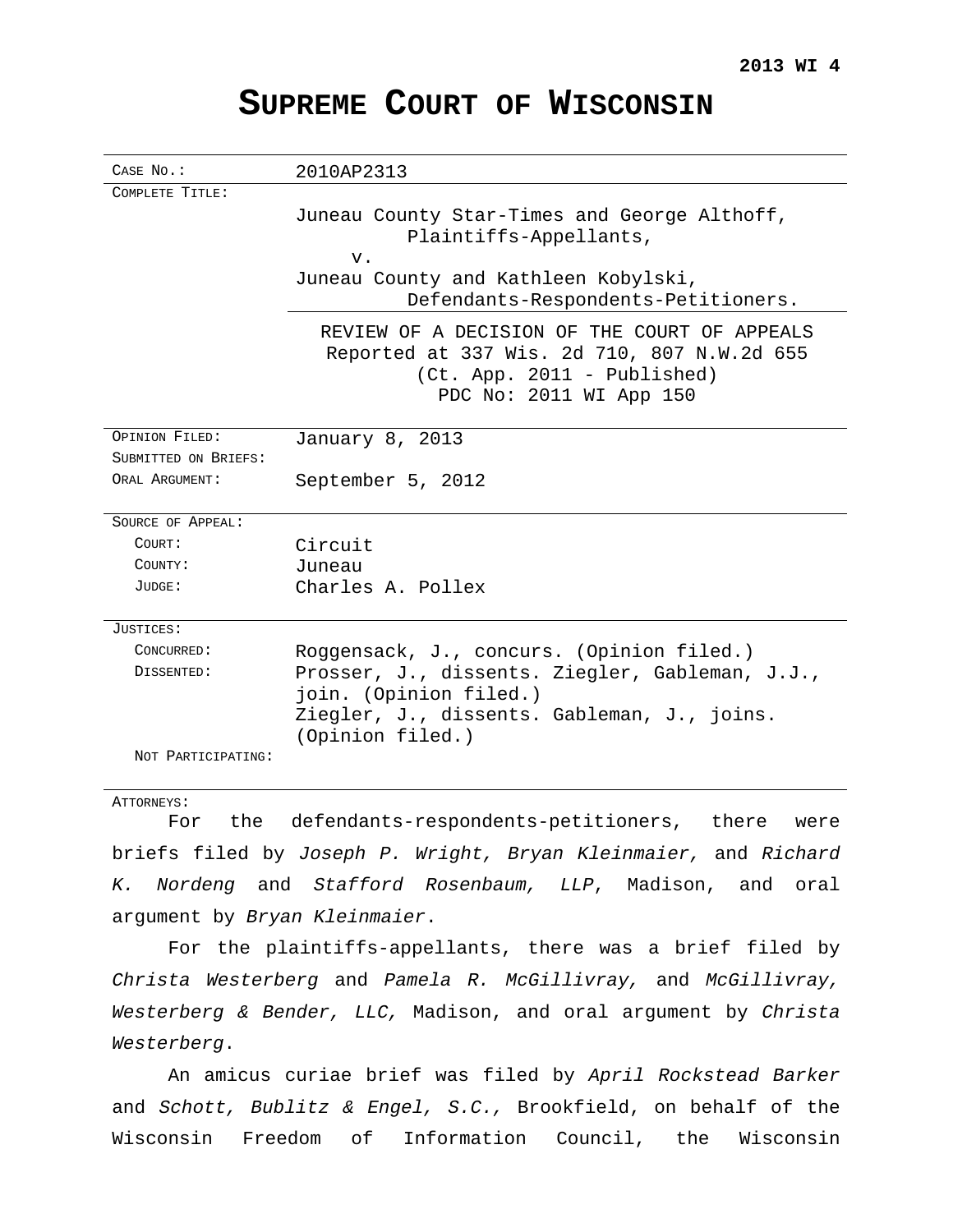Newspaper Association, and the Wisconsin Broadcasters Association.

An amicus curiae brief was filed on behalf of the Wisconsin Department of Justice by Mary  $E$ . Burke, assistant attorney general, with whom on the brief was J.B. Van Hollen, attorney general.

An amicus curiae brief was filed by Andrew T. Phillips and Patrick C. Henneger, and Phillips Borowski, S.C., Mequon, on behalf of the Wisconsin Counties Association.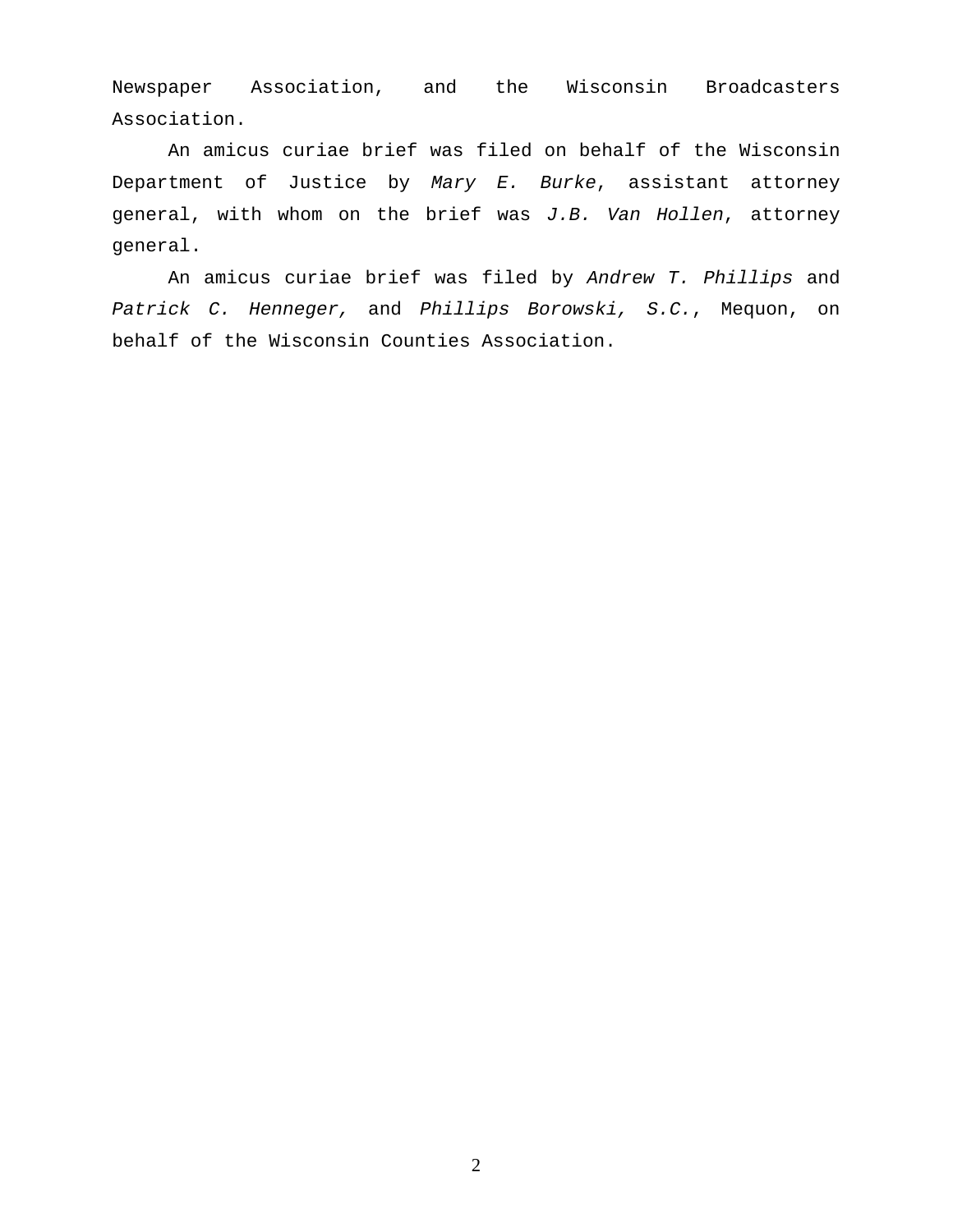## **2013 WI 4**

NOTICE

**This opinion is subject to further editing and modification. The final version will appear in the bound volume of the official reports.**

No. 2010AP2313 (L.C. No. 2010CV109)

STATE OF WISCONSIN THE RESERVE STATE OF WISCONSIN STATE OF THE SUPREME COURT

**v.**

**Juneau County Star-Times and George Althoff,**

**Plaintiffs-Appellants,**

## **FILED**

**JAN 8, 2013**

**Juneau County and Kathleen Kobylski,**

Defendants-Respondents-Petitioners. Clerk of Supreme Court

Diane M. Fremgen

REVIEW of a decision of the Court of Appeals. Affirmed.

¶1 SHIRLEY S. ABRAHAMSON, C.J. This case calls upon the court to interpret once again the Wisconsin Public Records Law. $^{\rm l}$ The duties of government authorities under the Public Records Law are of substantial and continuing interest.

All references to the Wisconsin Statutes are to the 2009-10 version unless otherwise indicated.

 $1$  For purposes of this opinion, we refer to Wis. Stat. §§ 19.31-.39 (2009-10) as the Public Records Law, although these provisions are sometimes referred to as the "Open Records Law." Retention and preservation of documents, addressed at Wis. Stat. §§ 16.61-.62, and also sometimes referred to as the "Public Records Law," is not involved in the instant case.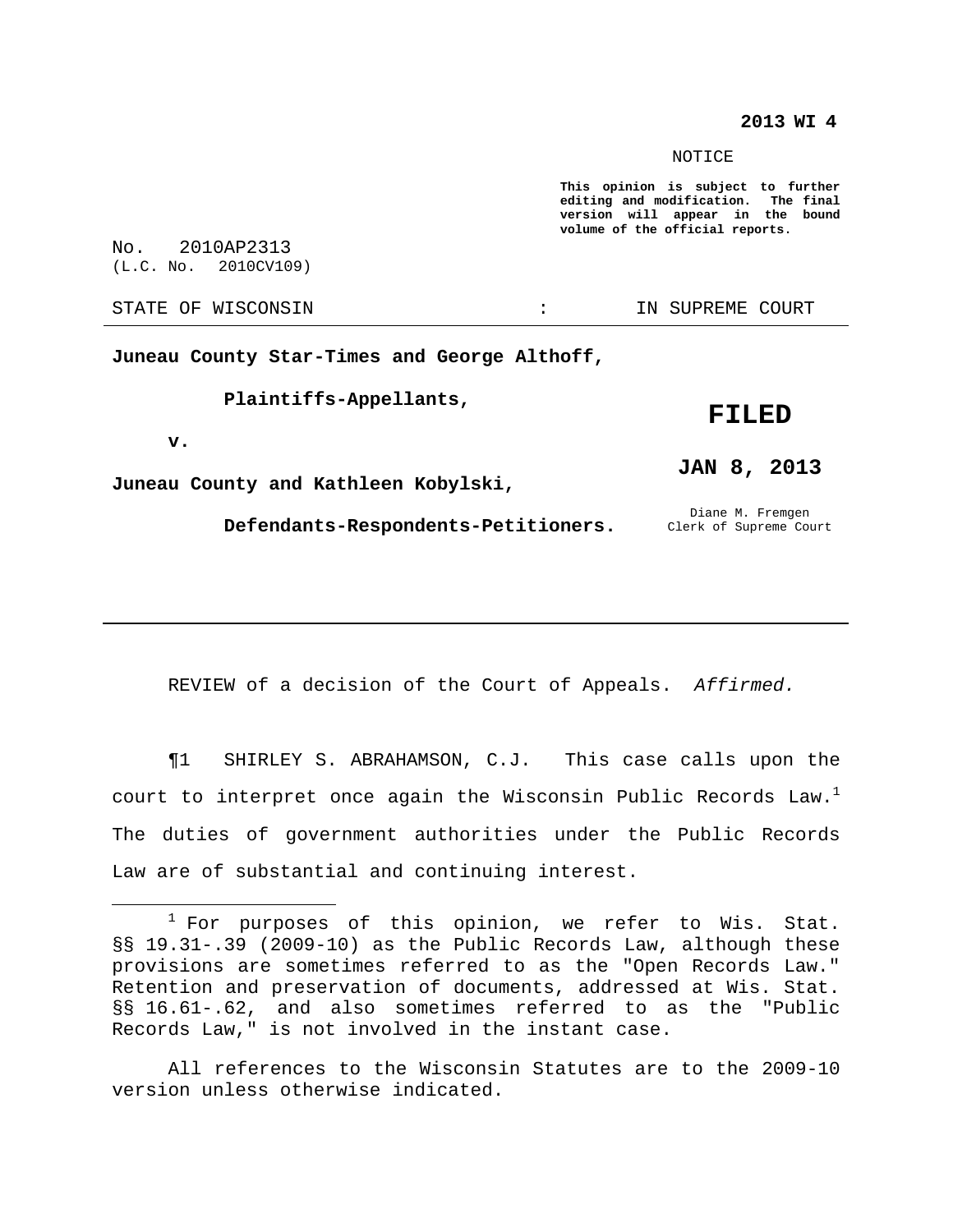¶2 We are reviewing a published decision of the court of appeals that reversed a judgment of the Circuit Court for Juneau County, Charles A. Pollex, Judge. $^2$  The circuit court dismissed the complaint of the Juneau County Star-Times and George Althoff (collectively, the Star-Times) seeking relief pursuant to the Public Records Law against Juneau County and Kathleen Kobylski (collectively, the County). <sup>3</sup> The court of appeals reversed the judgment of the circuit court. We affirm the decision of the court of appeals.

¶3 The genesis of the present case is litigation against the County relating to an employee of the Juneau County Sheriff's Department. The County's defense was conducted by the Crivello Carlson law firm (the law firm), which was retained to represent the County by the County's insurance company, Wisconsin County Mutual Insurance Corporation (the insurance company).

¶4 The County and the insurance company are parties to a contract, namely the Public Entity Liability Policy (the liability insurance policy), which the County procured from the insurance company. The liability insurance policy provides that the insurance company shall defend the County for covered occurrences; shall pay sums that the County becomes legally obligated to pay as damages as a result of a covered occurrence;

 $2$  Juneau County Star-Times v. Juneau County, 2011 WI App 150, 337 Wis. 2d 710, 807 N.W.2d 655.

 $3$  George Althoff is the publisher of the Juneau County Star-Times. Kathleen Kobylski is the Juneau County Clerk.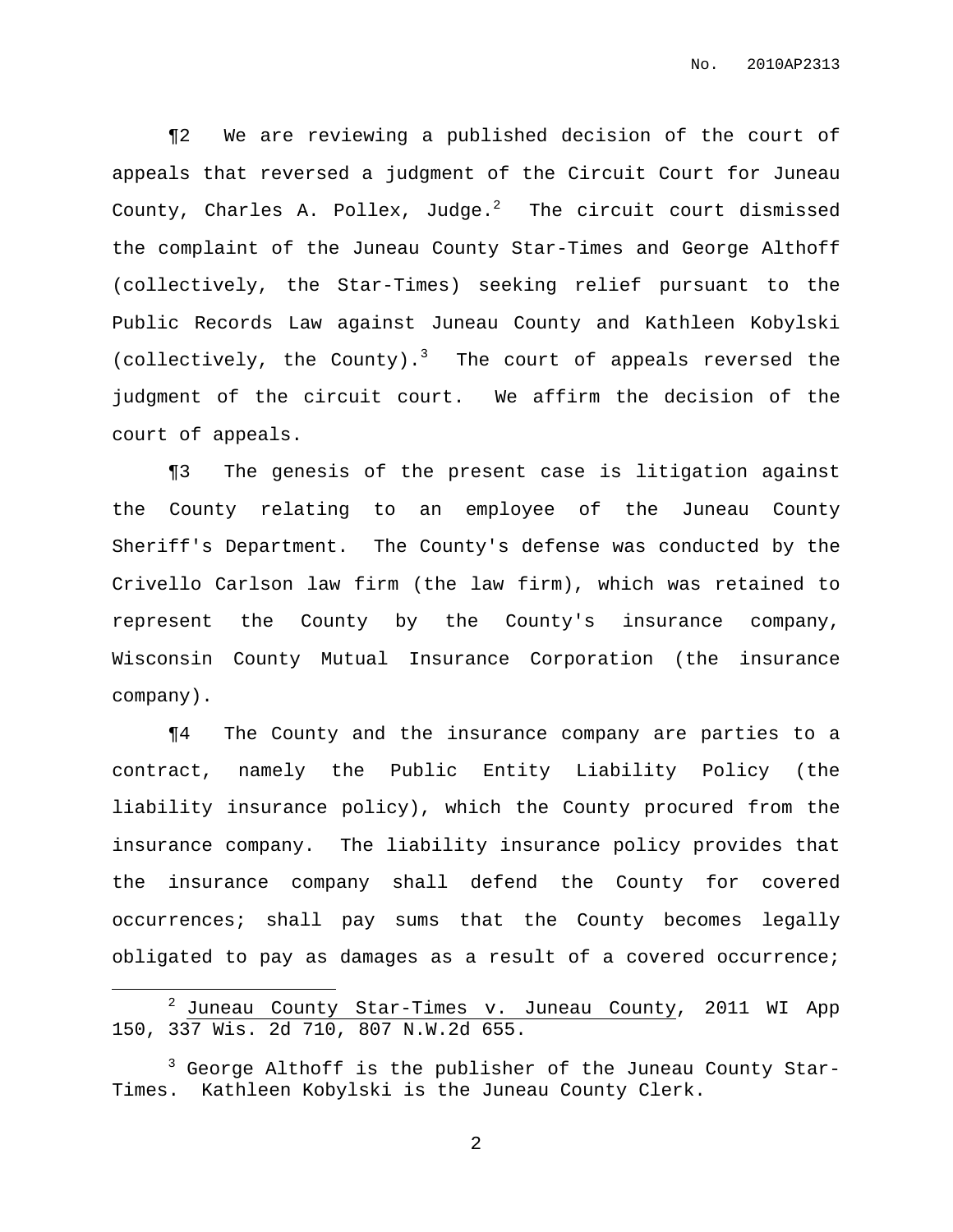and shall also pay attorney fees and related costs in defending against a claim. $^4\,$  The liability insurance policy also provides that the County shall cooperate with the insurance company (and therefore with counsel retained by the insurance company) in preparing the County's defense.

¶5 Pursuant to the liability insurance policy, the insurance company retained the law firm to represent the County. The County accepted the law firm's representation pursuant to the liability insurance policy and worked with the law firm in preparing the County's defense. Thus, an attorney-client relationship was created between the law firm and the County

 $4$  The liability insurance policy provides, in relevant part:

We [County Mutual] have the right and duty to defend any suit against the *insured* seeking monetary damages on account of bodily injury, personal injury, property damage or errors and omissions or any combination thereof, but:

1. The amount we will pay for damages is limited as described in Section IV – Limits of Insurance;

2. We may, at our discretion, investigate any occurrence and settle any claim or suit that may result even if the settlement amount is exclusively within the insured's deductible, and

3. Our right and duty to defend end when we have used up the Limit of Insurance in the payment of judgments or settlements under Coverages A, B or C. This applies to both claims and suits pending at that time and those filed thereafter.

Defense costs are payable in addition to the policy limit after any applicable deductible has been exhausted.

(Emphasis in original.)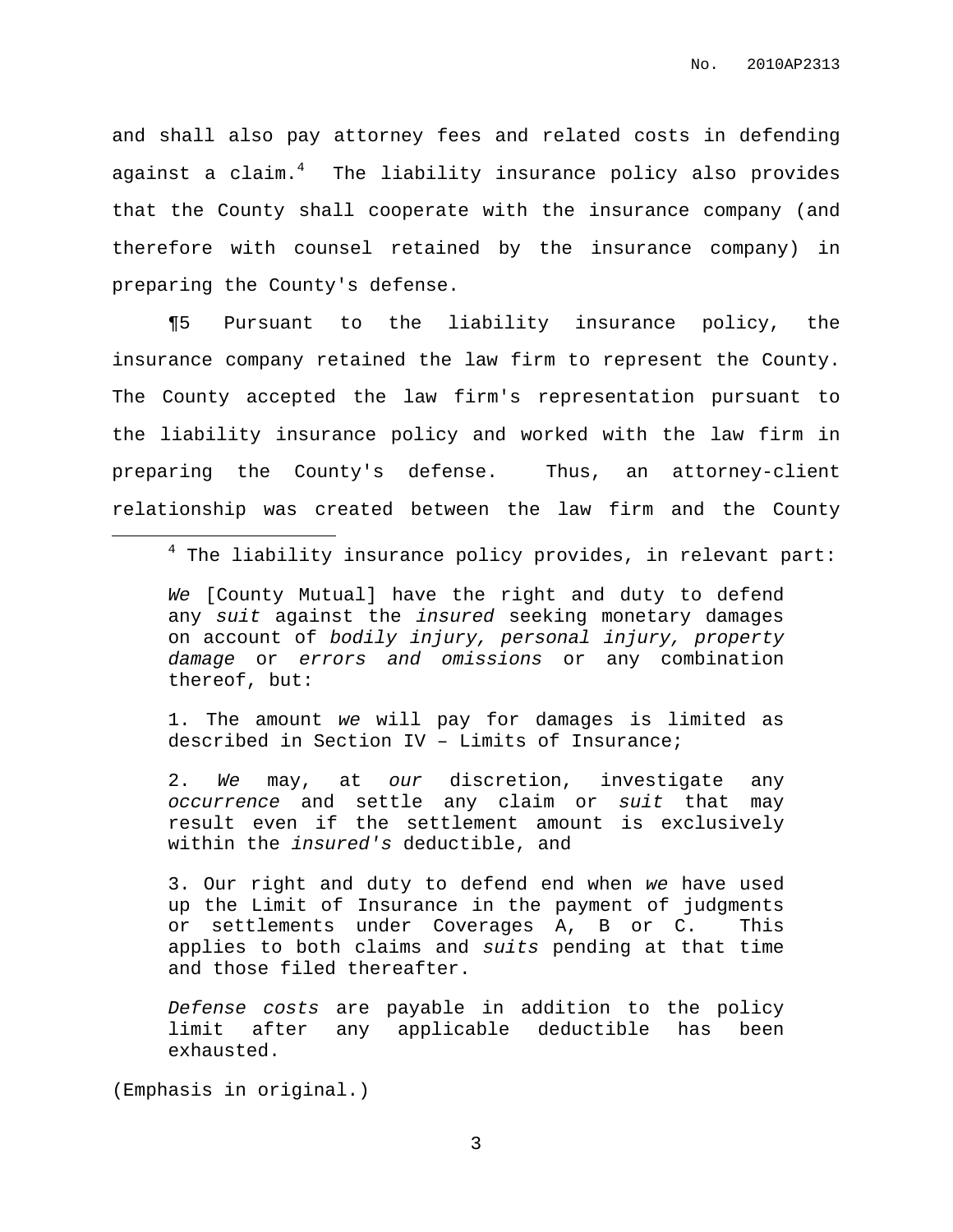pursuant to the liability insurance policy. Representatives of the County, including corporation counsel, consulted directly with the law firm with regard to the litigation.

¶6 The law firm prepared and sent to the insurance company invoices (itemized bills) for its legal services rendered pursuant to the liability insurance policy in the defense of the County. Relying on the Public Records Law, the Star-Times sought access to these invoices.

¶7 The parties dispute whether the invoices generated by the law firm fall within Wis. Stat. § 19.36(3) of the Public Records Law, the "contractors' records" provision. Section 19.36(3) requires an authority (as defined in the Public Records Law) to "make available for inspection and copying . . . any record produced or collected under a contract entered into by the authority . . . to the same extent as if the record were maintained by the authority." 5

¶8 The circuit court concluded that Wis. Stat. § 19.36(3) does not apply to the invoices because the County had not contracted with the insurance company "for purposes of

 $5$  Wisconsin Stat. § 19.36(3) reads in full as follows:

Contractors' records. Subject to sub. (12), each authority shall make available for inspection and copying under s. 19.35(1) any record produced or collected under a contract entered into by the authority with a person other than an authority to the same extent as if the record were maintained by the authority. This subsection does not apply to the inspection or copying of a record under s. 19.35(1)(am).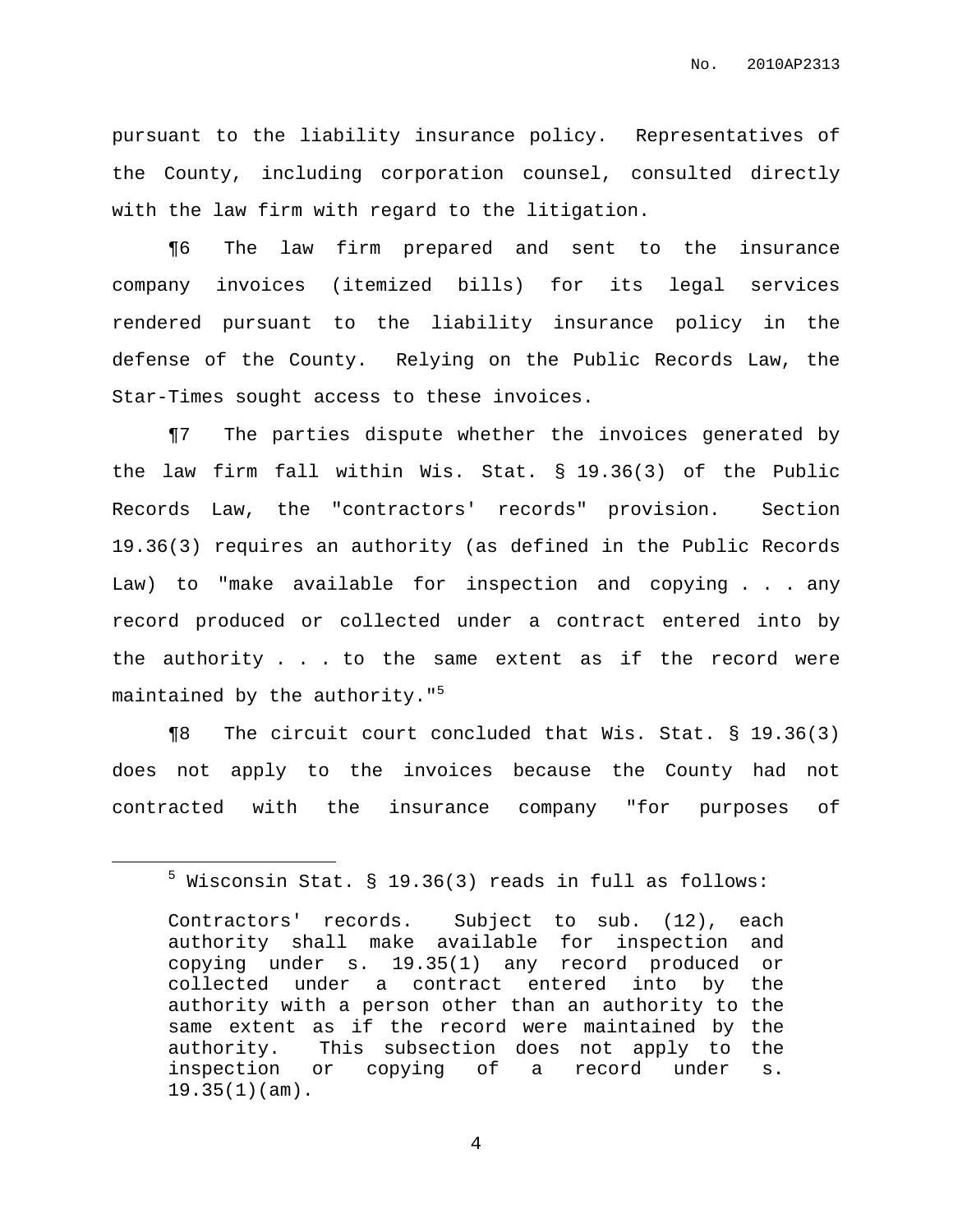collecting and maintaining the information" that the Star-Times was seeking. According to the circuit court, the invoices were produced by the law firm for the insurance company under the insurance company's agreement with the law firm, not under the insurance company's liability insurance policy with the County. The circuit court further concluded that even if § 19.36(3) applied, the invoices were properly redacted to protect the attorney-client privilege. 6

¶9 The court of appeals reversed the judgment of the circuit court and remanded the matter to the circuit court, ordering the County to make available unredacted copies of the invoices to the Star-Times. The court of appeals concluded: (1) Wis. Stat. § 19.36(3) applies to the invoices as records collected by the insurance company under its liability insurance

2. The legal invoices are not contractors' records under Wis. Stat. § 19.36(3) because the invoices were generated under an apparent agreement or contract between the County's insurer and the Crivello Carlson law firm, to which the County was not a party.

3. The County did not waive its right to argue that the legal invoices were not records or contractors' records by failing to assert that in its initial response to the Star-Times request.

4. Even if the invoices were subject to a Public Records request, the invoices do contain detailed descriptions of the nature of the legal services rendered to Juneau County and are protected by attorney-client privilege.

 $6$  The circuit court reasoned:

<sup>1.</sup> The legal invoices are not records under Wis. Stat. § 19.32(2) because they were neither created by nor kept by the County.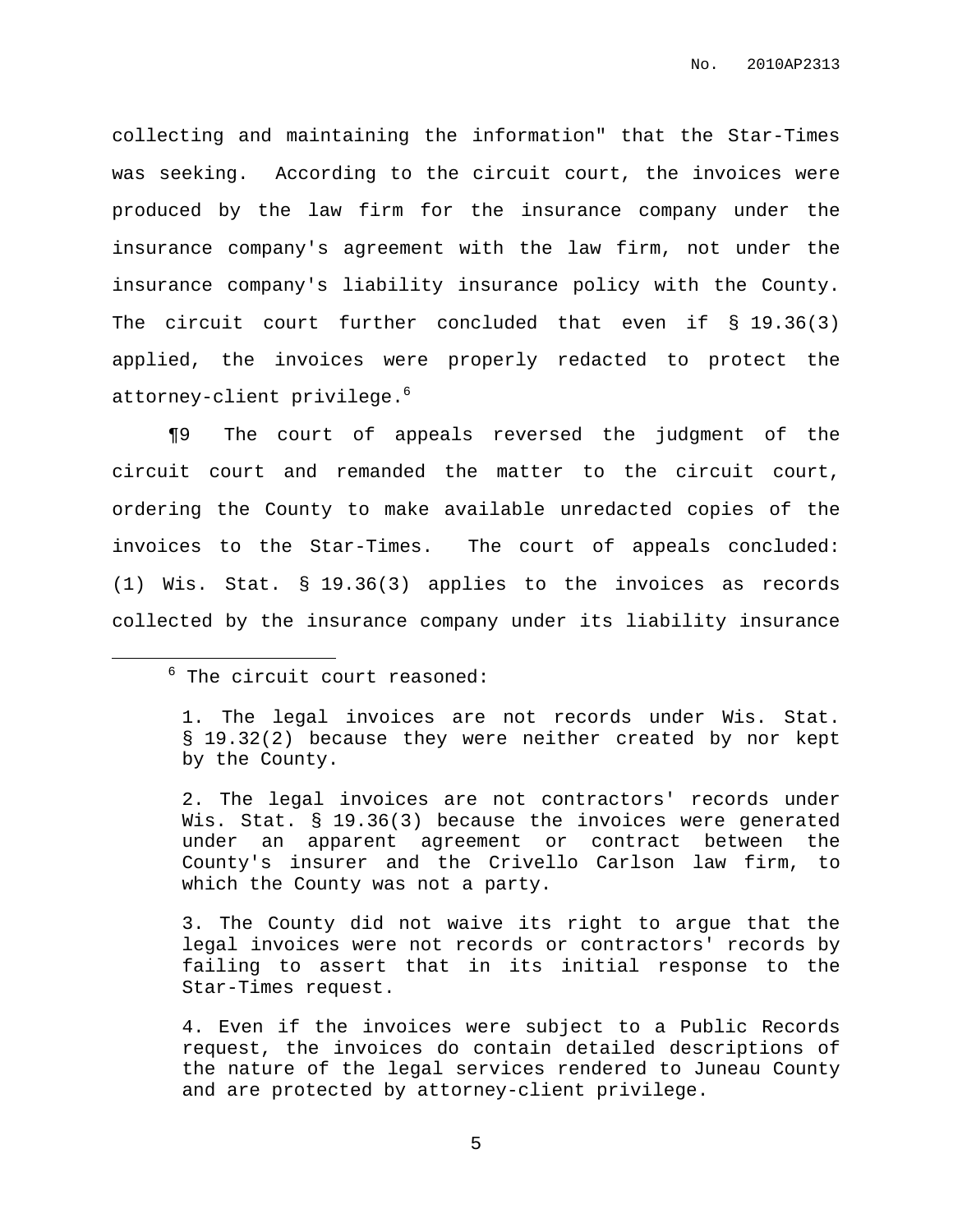policy with the County; and (2) the County failed to point to evidence sufficient to survive summary judgment on the question whether its redactions qualify as privileged attorney-client information. 7

¶10 We affirm the decision of the court of appeals. We use somewhat different reasoning, however. We too conclude that the invoices are contractors' records under Wis. Stat. § 19.36(3).<sup>8</sup> Our decision is based on the tripartite relationship of the County, the insurance company and the law firm, all arising from the liability insurance policy.

¶11 The tripartite relationship arising from the liability insurance policy is as follows:

(1) The liability insurance policy is the basis of a contractual relationship between the County and the insurance company: The insurance company agrees in the liability insurance policy to pay damages the County owes and to pay attorney fees incurred for the County's defense.

(2) The liability insurance policy is the basis of a contractual relationship between the insurance company and the law firm: The insurance company retains the law firm, pursuant to the liability insurance policy, to represent the County and agrees to pay the attorney fees. The law

<sup>7</sup> Star-Times, 337 Wis. 2d 710, ¶2.

 $8$  In light of our holding, we need not and do not address whether the invoices should be viewed as records under Wis. Stat. § 19.32(2) and whether the County has waived its argument that the invoices are not records.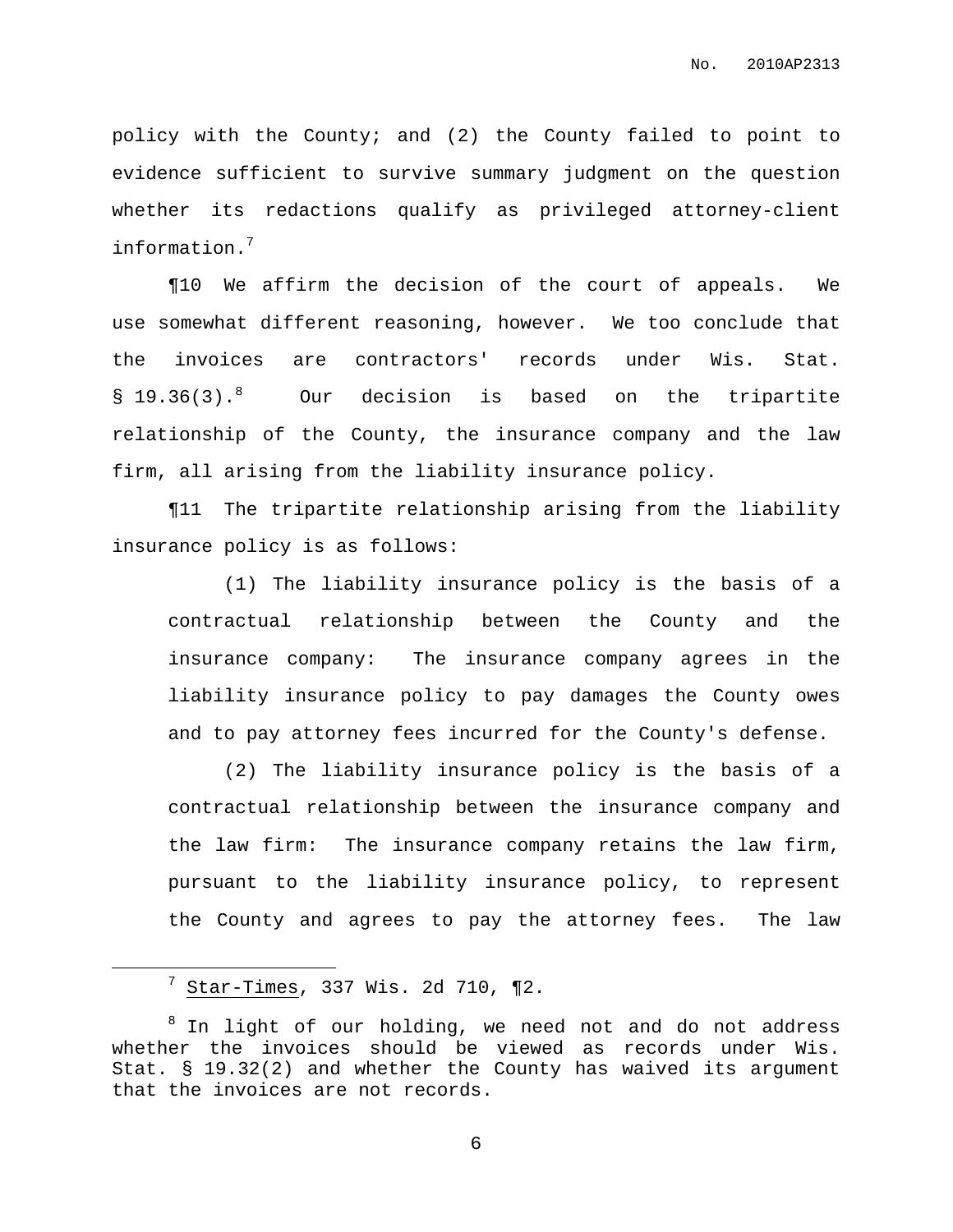firm that accepts the assignment undertakes the County's representation in accordance with the liability insurance policy.

(3) The liability insurance policy is the basis of a contractual relationship between the law firm and the County: Pursuant to the liability insurance policy, the law firm retained by the insurance company enters into a contractual attorney-client (agency) relationship with the County.

¶12 The liability insurance policy thus is the basis for contractual relationships between the County and the insurance company, as well as between the insurance company and the law firm, and the law firm and the County.

¶13 The invoices——the billings for the law firm's legal work performed as the County's defense counsel and the insurance company's retained counsel——were produced or collected in the course of the law firm's representation of the County and the insurance company under the liability insurance policy between the County and the insurance company. Because the liability insurance policy is the basis for the tripartite relationship between the County, the insurance company, and the law firm, and is the basis for an attorney-client relationship between the law firm and the County, we conclude that the invoices were produced or collected during the course of the law firm's representation of the County and the insurance company pursuant to the liability insurance policy; the liability insurance policy is a contract entered into by the County and the insurance company.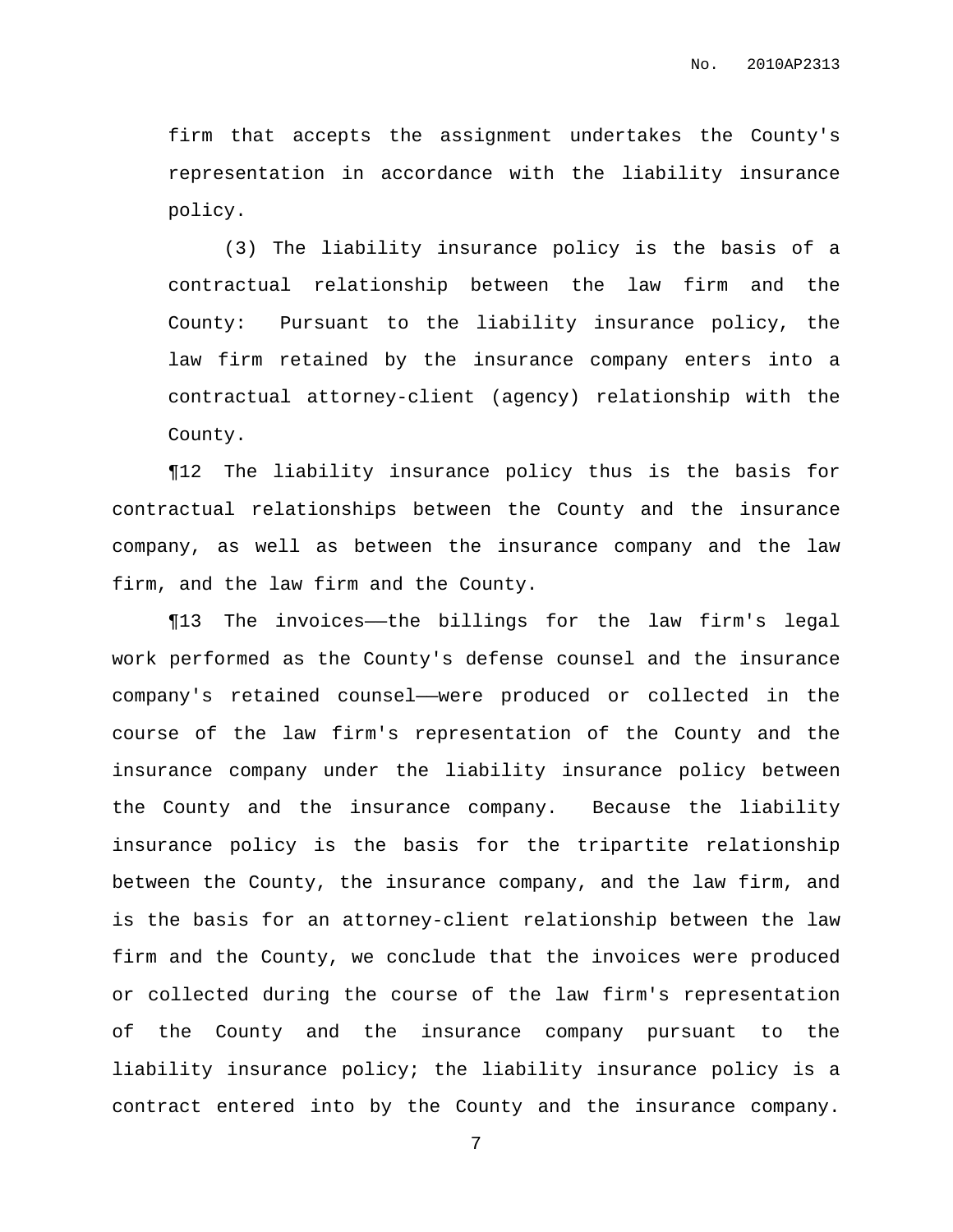Thus, the requirements of Wis. Stat. § 19.36(3) have been met and § 19.36(3) governs the accessibility of the invoices.

¶14 We do not address the question whether the circuit court's approved redactions of the invoices were proper. This issue is not before the court. The County did not seek review of the issue of redaction, explaining in its petition for review that it sought review only of the issue whether the invoices are subject to the Public Records Law.<sup>9</sup> The Order of this court accepting review in the instant case provided that the County "may not raise or argue issues not set forth in the petition for review unless otherwise ordered by the court." The County repeated its position at oral argument that the invoices in question did not contain any confidential work product or attorney-client privileged information that had to be redacted.

¶15 The propriety of the redaction was not briefed or argued in this court. Our ruling in the present case does not alter the rules governing confidentiality, attorney-client privilege, or lawyers' work product, or any other rules protecting against disclosure. No issue has been raised with regard to these rules. We therefore do not decide which court— the circuit court or the court of appeals——reached the correct result regarding redaction of the invoices.

¶16 Accordingly, we affirm the decision of the court of appeals remanding the matter to the circuit court to order the

<sup>9</sup> County's Petition for Review at 10.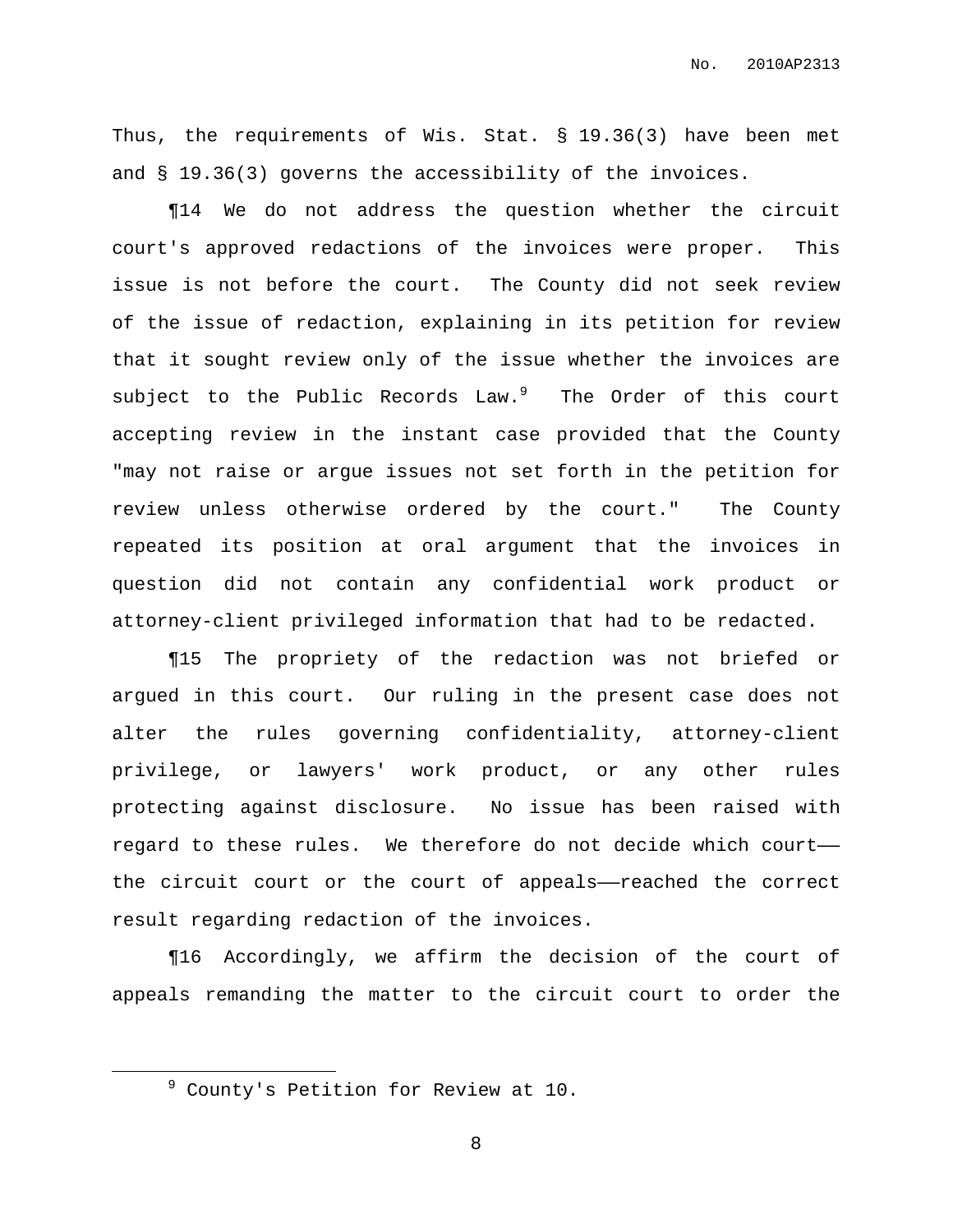County to provide unredacted copies of the invoices to the Star-Times.

I

¶17 The facts of this case are undisputed. The County procured a Public Entity Liability Policy (the liability insurance policy) from Wisconsin County Mutual Insurance Company (the insurance company).

¶18 Pursuant to the terms of the liability insurance policy, the insurance company retained the Crivello Carlson law firm to represent it, Juneau County Sheriff Brent H. Oleson, and the County in matters involving the County as defendant in proceedings related to Jeremy Haske, a former deputy sheriff. The law firm performed services on the Haske matter in which the County was a defendant and sent invoices for this work directly to the insurance company. The insurance company paid the law firm on the basis of the invoices. Neither the law firm nor the insurance company sent any invoices to the County.

¶19 The liability insurance policy is silent about whether the County has any right to any records, including access to invoices arising from the law firm's defense of the County. No written contract between the law firm and the insurance company for this legal work is in the record. The record does not reveal what kind of invoices, if any, the insurance company sought from the law firm.

¶20 On February 7, 2010, Peter Rebhahn, a reporter with the Star-Times, sent a letter to Kathleen Kobylski, the Juneau County Clerk, requesting access to any legal bills from the law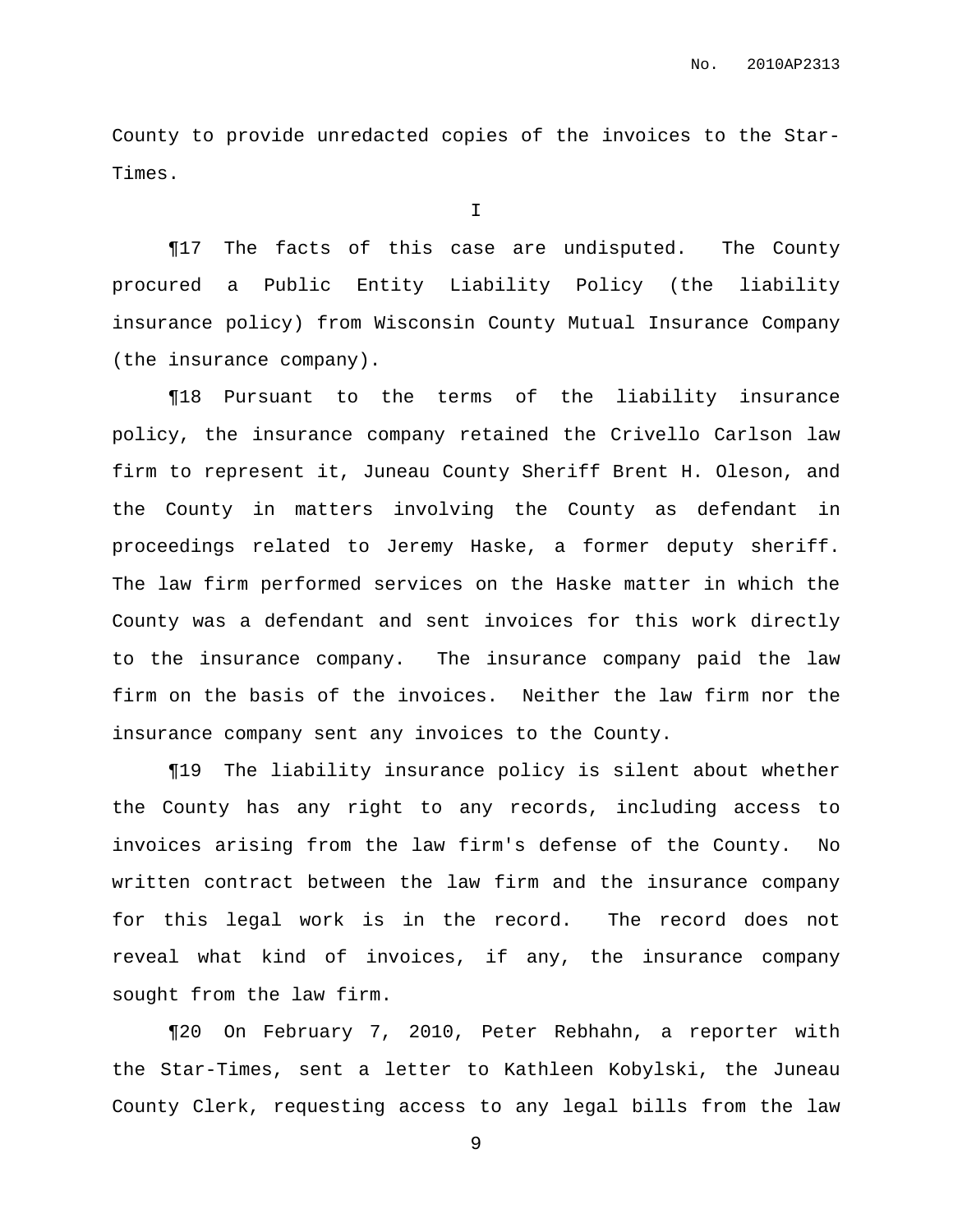firm submitted to the insurance company for services rendered as counsel to the County in the Haske matters. $^{10}$ 

¶21 Three days later, on February 10, 2010, after conferring with Juneau County Corporation Counsel David Lasker, Attorney Michele Ford of the law firm provided redacted invoices related to the Haske matters to Mr. Rebhahn. Attorney Ford's letter explained that "[t]he invoices have been redacted to exclude information that is privileged by statute and common law." Attorney Ford also sent the redacted invoices to the County, along with a copy of the letter to Mr. Rebhahn.

¶22 On February 16, 2010, George Althoff, the Star-Times Publisher, sent a follow-up letter to County Clerk Kobylski, renewing the newspaper's request for records, asserting that the February 10 response from the law firm ignored the original request. Clerk Kobylski responded by letter on February 17, 2010, explaining that all redacted content in the legal invoices is privileged under applicable law and refusing to provide anything further.

¶23 The Star-Times then filed an action for mandamus and declaratory relief against the County on March 9, 2010, seeking disclosure of the redacted portions of the legal invoices. The

<sup>&</sup>lt;sup>10</sup> The letter specifically asked for "access to bills submitted for payment to Juneau County's insurer, the Wisconsin County Mutual Insurance Corp., by Michele Ford, or submitted by her law firm, Crivello Carlson, for services Attorney Ford rendered as counsel to Juneau County Sheriff Brent Oleson in the years 2008, 2009 and 2010."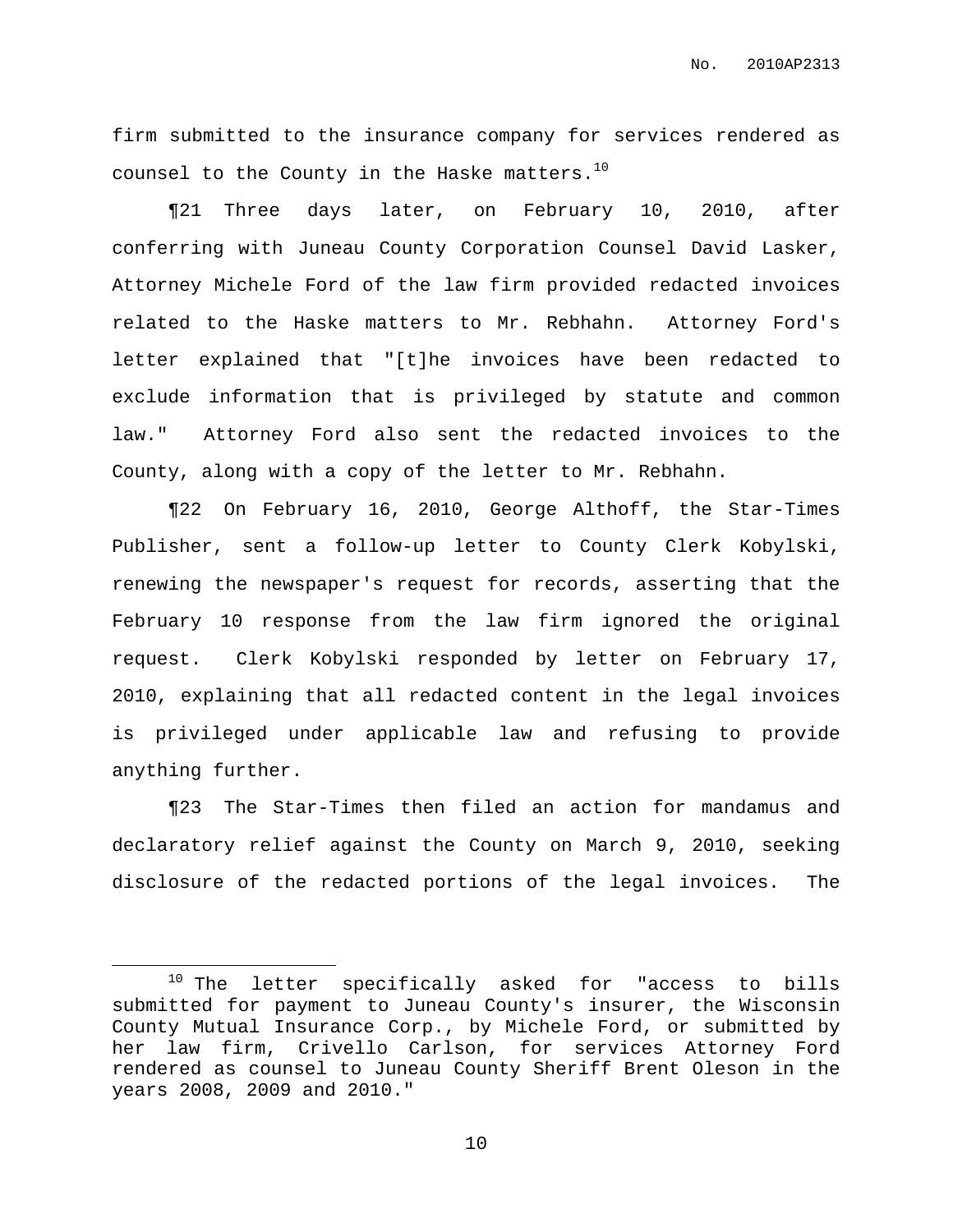No. 2010AP2313

County answered the complaint, denying all claims. The parties filed cross-motions for summary judgment.

¶24 On August 26, 2010, the circuit court granted the summary judgment motion in favor of the County. On appeal by the Star-Times, the court of appeals ruled in favor of the Star-Times.

II

¶25 This case involves the interpretation and application of the Public Records Law to undisputed facts, presenting a question of law that this court determines independently while benefitting from the analyses of both the circuit court and the court of appeals. $^{\rm 11}$ 

¶26 We shall in the instant case, as in prior cases, examine numerous sources in interpreting and applying the Public Records Law, including the text and context of relevant provisions, the interpretation proffered by the Attorney

<sup>&</sup>lt;sup>11</sup> Milwaukee Journal Sentinel v. City of Milwaukee, 2012 WI 65, ¶17, 341 Wis. 2d 607, 815 N.W.2d 367 (Abrahamson, C.J., lead op.).

At the circuit court, each party filed a motion for summary judgment. We review a circuit court's grant or denial of a summary judgment motion independently of either the circuit court or the court of appeals. We apply the same methodology and benefit from their analyses. WIREdata v. Village of Sussex, 2008 WI 69, ¶44, 310 Wis. 2d 397, 751 N.W.2d 736. Summary judgment is appropriate when there are no genuine issues of material fact and the moving party is entitled to judgment as a matter of law. The facts in the present case are undisputed. There are no competing reasonable inferences preventing summary judgment on the question of law whether Wis. Stat. § 19.36(3) applies to the invoices.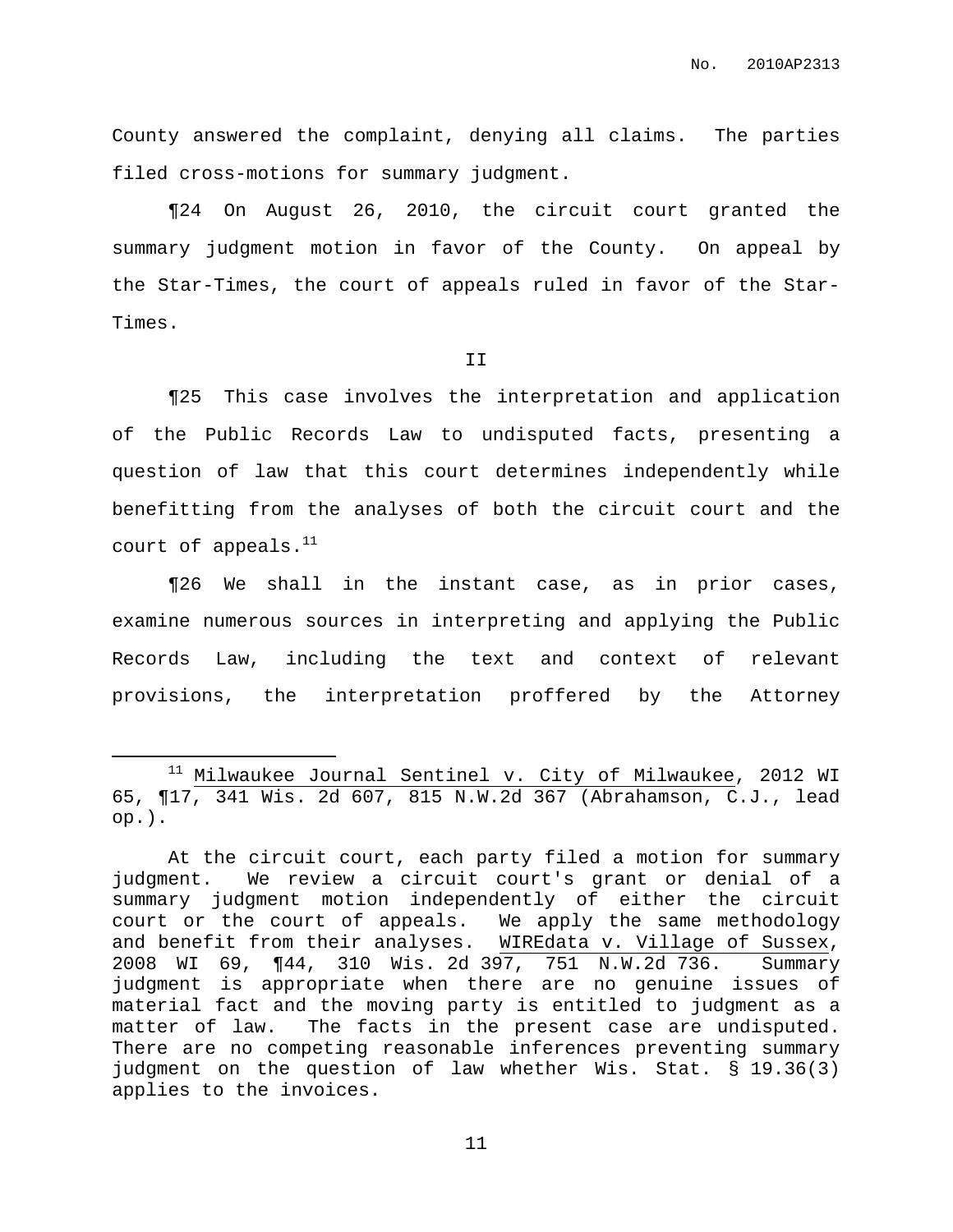General, the legislature's Declaration of Policy in Wis. Stat. § 19.31, and interpretations of the relevant statutory provisions in prior cases. $^{\rm 12}$ 

# III

¶27 We turn first to the text of Wis. Stat. § 19.36(3), the contractors' records provision. The general rule is that a record under the Public Records Law is a record created or kept by an authority. Wis. Stat.  $\S$  19.32(2). $^{13}$  The contractors' records provision provides that even if a record is not created by or kept by an authority, the record is subject to the Public Records Law if it is "produced or collected under a contract entered into by the authority with a person other than an authority to the same extent as if the record were maintained by the authority." The contractors' records provision is designed to prevent a government entity from evading its responsibilities under the Public Records Law by shifting a record's creation or custody to an agent. $^{14}$ 

¶28 Section 19.36(3) reads as follows:

Contractors' Records. Subject to sub. (12), each authority shall make available for inspection and copying under s. 19.35(1) any record produced or collected under a contract entered into by the

 $^{13}$  Machotka v. Village of West Salem, 2000 WI App 43, ¶6, 233 Wis. 2d 106, 607 N.W.2d 319.

 $14$  Machotka, 233 Wis. 2d 106, ¶8.

 $12$  Milwaukee Journal Sentinel, 341 Wis. 2d 607, ¶18 (Abrahamson, C.J., lead op.); Schill v. Wis. Rapids Sch. Dist., 2010 WI 86, ¶21, 327 Wis. 2d 572, 786 N.W.2d 177 (Abrahamson, C.J., lead op.).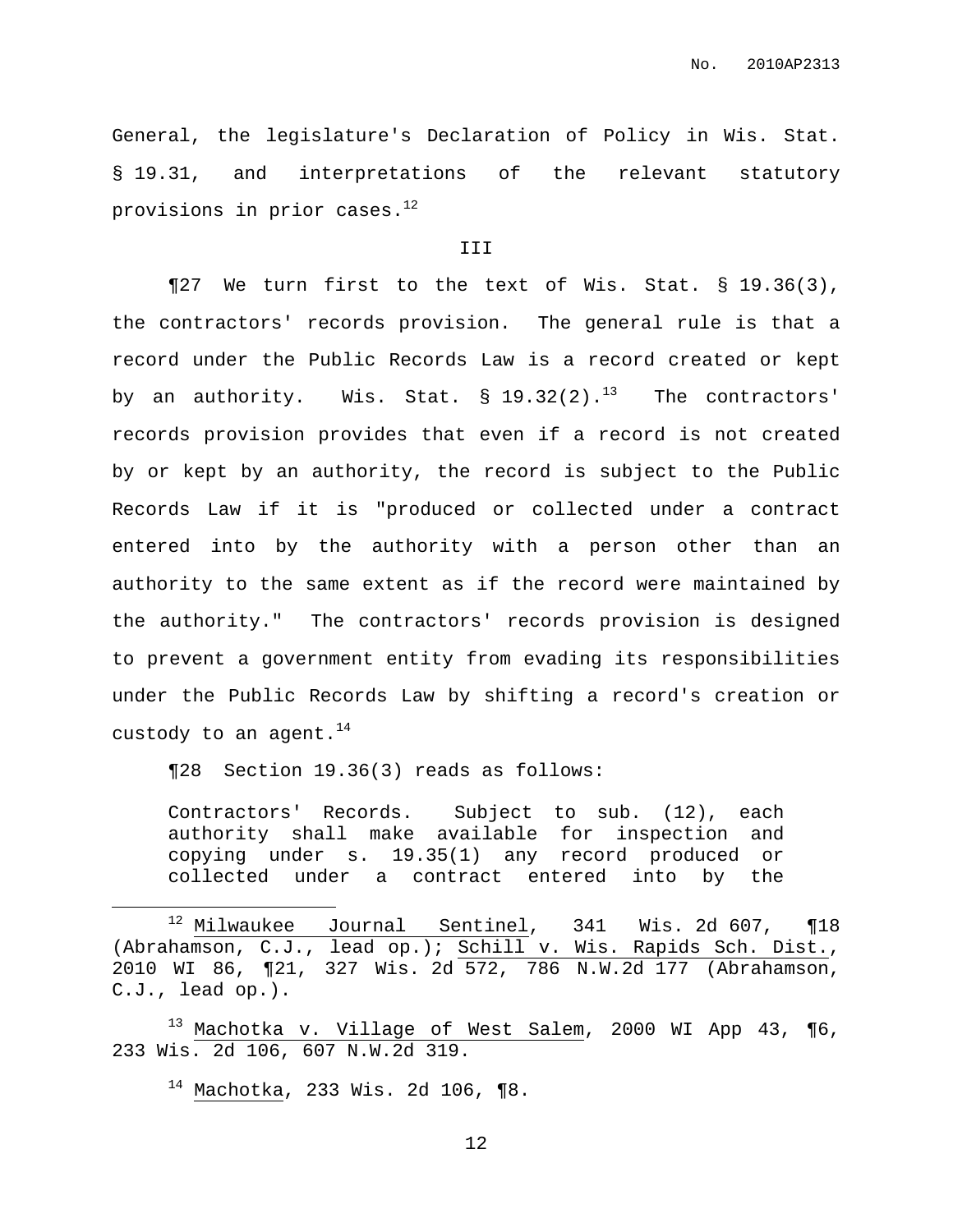authority with a person other than an authority to the same extent as if the record were maintained by the authority. This subsection does not apply to the inspection or copying of a record under s. 19.35(1)(am).

¶29 No one disputes that the County is an authority as defined in the Public Records Law. $^{15}$  Wo one disputes that the liability insurance policy is "a contract entered into by" the County with the insurance company, and no one disputes that the insurance company is not an authority.

¶30 The dispute revolves around whether the invoices prepared by the law firm that contracted with the insurance company to furnish legal services to the County were produced or collected under the liability insurance policy, a contract between the County and the insurance company.

¶31 To resolve the dispute we must explore the meaning of the key words in Wis. Stat. § 19.36(3) governing the present dispute: "produced," "collected," and "under." Three different approaches have been presented to the court.

¶32 The circuit court focused on the word "produced" and concluded that the invoices were not produced under a contract between the County and the insurance company. The County agrees with this position and argues here that no separate contract exists between the County and the law firm retained by the insurance company.

¶33 The word "produce" has numerous definitions: to bring forth; to yield; to create by intellectual or physical effort;

<sup>15</sup> See Wis. Stat. § 19.32(1).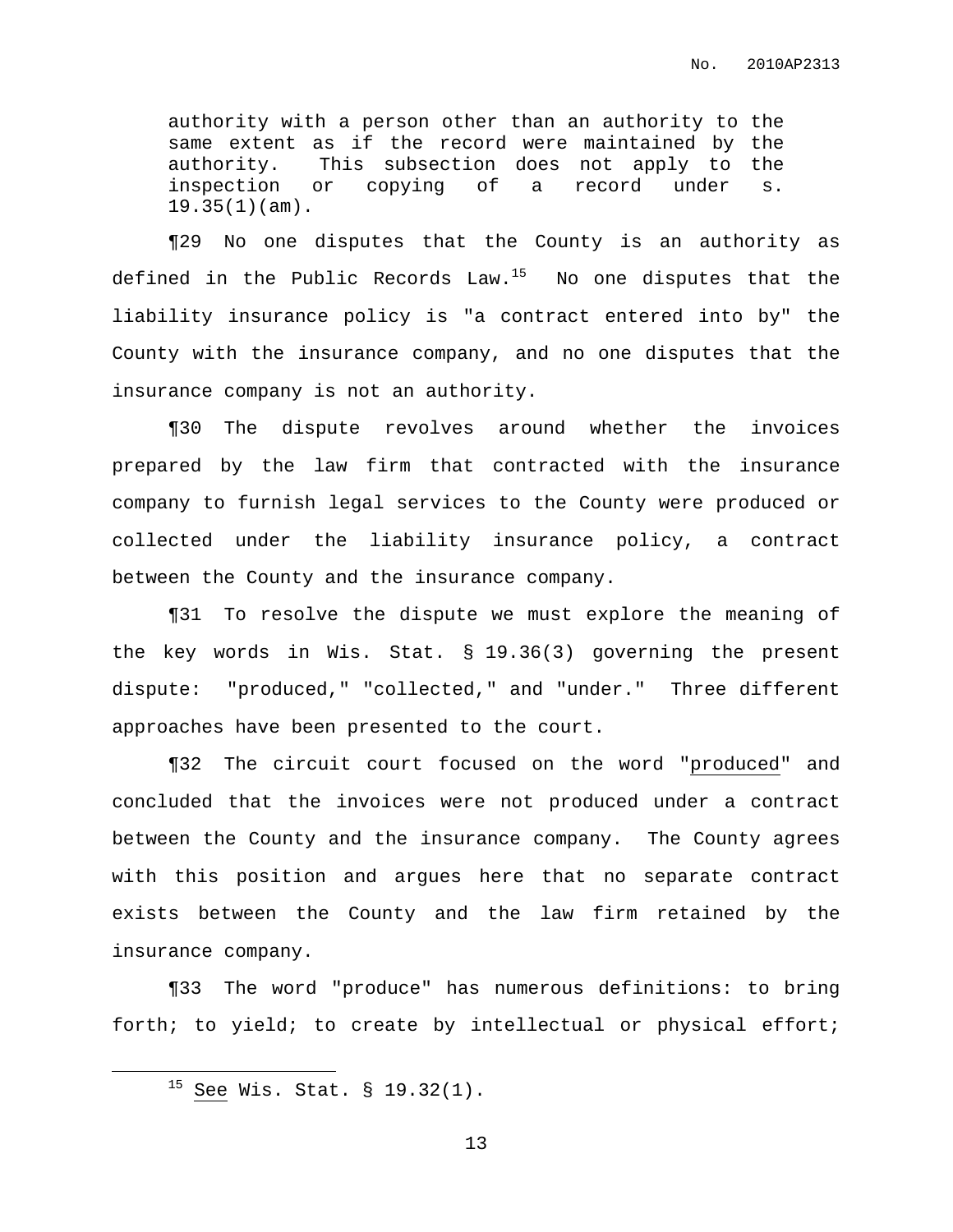to make; to generate; to manufacture; to cause to occur or exist; to give rise to or to happen; to form or shape.

¶34 The court of appeals focused on the word "collected" and concluded that the invoices were "collected" under a contract between the County and the insurance company. The court of appeals reasoned that the insurance company's mandatory obligation under the liability insurance policy to defend the County will necessarily result in the insurance company's collecting some form of invoice from the law firm.<sup>16</sup> The court of appeals rejected the County's argument that the invoices were collected under whatever agreement existed between the insurance company and the law firm, not the contract between the County and the insurance company. $^{17}$ 

¶35 The word "collect" also has numerous definitions: to gather; to bring together in a group or mass; to receive, gather, or exact from a number of persons or other sources.

¶36 In contrast, the Department of Justice focuses its nonparty brief on the word "under" in the statutory phrase

 $16$  Star-Times, 337 Wis. 2d 710, ¶17.

<sup>&</sup>lt;sup>17</sup> The Wisconsin Freedom of Information Council, the Wisconsin Newspaper Association, and the Wisconsin Broadcasters Association submitted a nonparty brief supporting the position of the court of appeals and the Star-Times. The brief argued that the contractors' records provision precludes government from performing an "end run" around the Public Records Law by contracting away the public's access to information.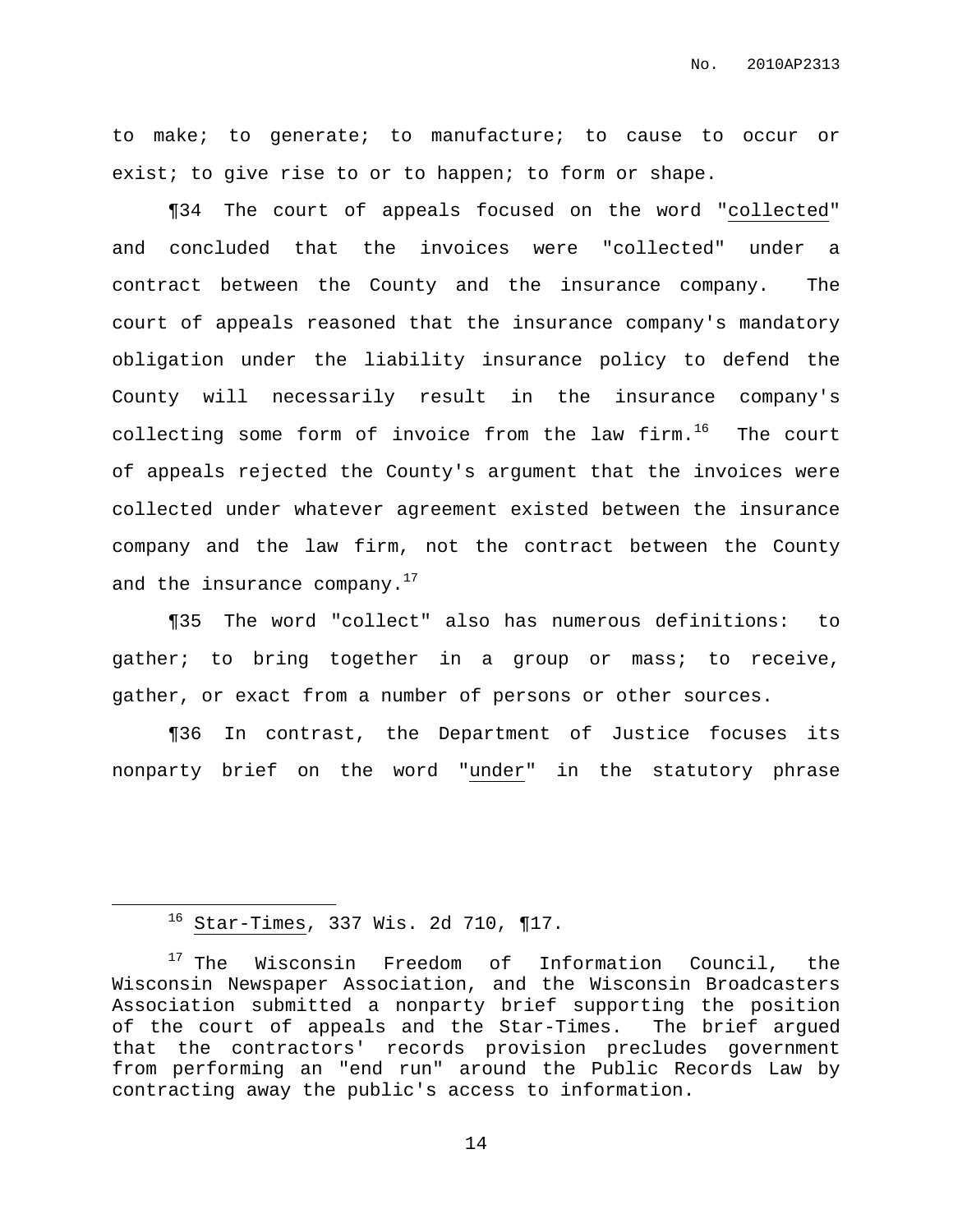"collected or produced under a contract."<sup>18</sup> The Department examines dictionary definitions of the word "under" (along with other materials) and concludes that "the §19.36(3) language 'record produced or collected under a contract' means records produced or collected as required by or as obligated by a contract" (emphasis added).

¶37 The Department substitutes the words "as required by or obligated by" for the word "under." But other substitutes for the word "under" exist that have different connotations than "required by" or "obligated by." "Under," in reference to a contract, may be used to mean in accordance with, pursuant to,

<sup>&</sup>lt;sup>18</sup> The Department of Justice plays a special role in the Public Records Law. The legislature has accorded the Attorney General, who supervises and directs the Department of Justice, special significance in interpreting the Public Records Law. The legislature has specifically authorized the Attorney General to advise any person about the applicability of the law. Wis. Stat. § 19.39. The Attorney General has not issued a formal or informal opinion letter or other document regarding the issue presented in the instant case. Rather, the Department of Justice has filed a nonparty brief expressing its view. The Attorney General's opinion, advice, and brief are not binding on this court, but we may give them persuasive effect. Milwaukee Journal Sentinel, 341 Wis. 2d 607, ¶41 (Abrahamson, C.J., lead op.).

The Department of Justice is critical of the court of appeals' interpretation of Wis. Stat. § 19.36(3) as defining "under" too broadly and in effect allowing release of all records connected to the subject matter of any contract between an authority and its contractor. The County agrees with the Department, arguing that the court of appeals effectively transforms private records into public records, an unwarranted intrusion into the affairs of the private entity.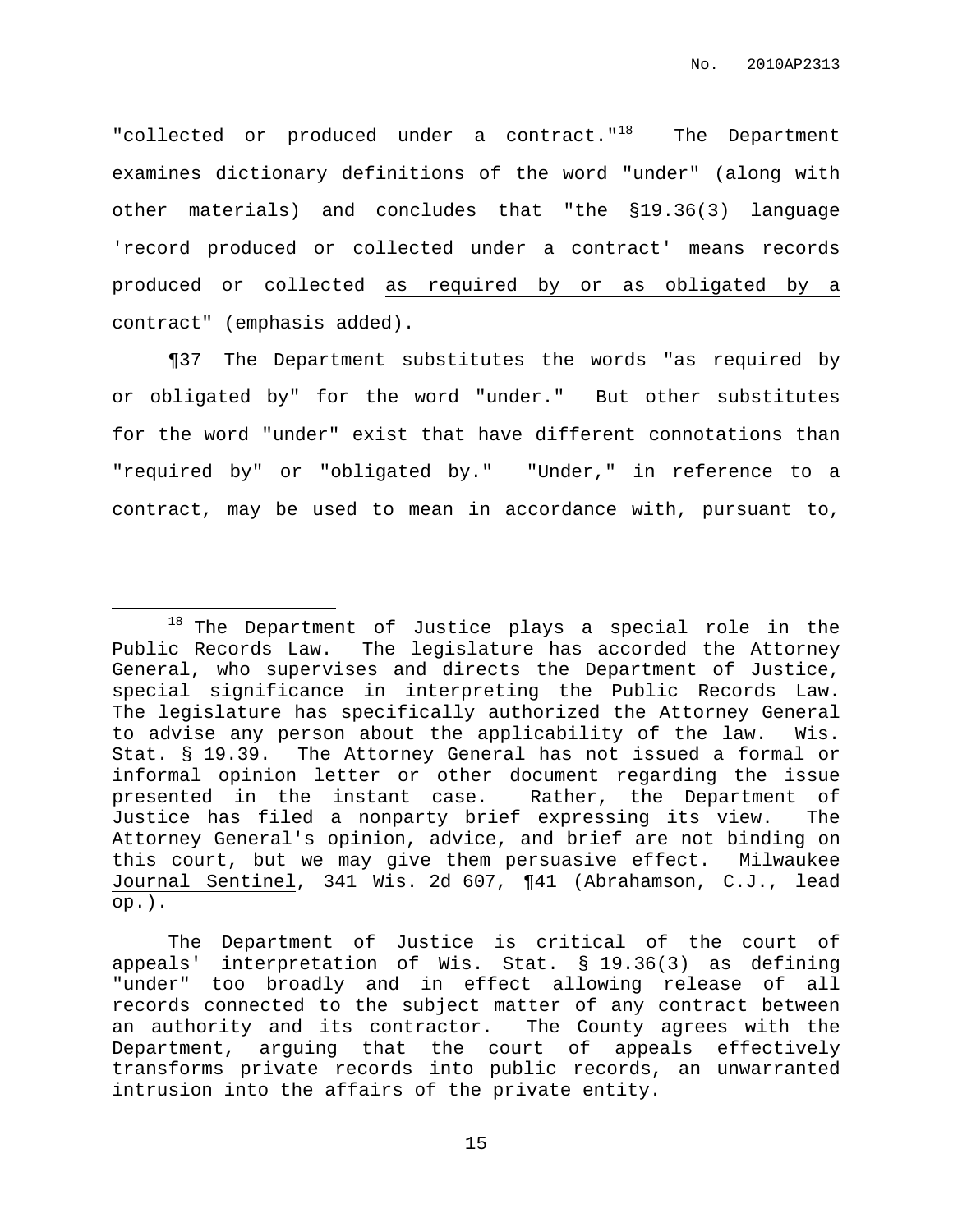in compliance with, in carrying out, subject to, or because of a contract.

¶38 The Department claims its interpretation of Wis. Stat. § 19.36(3) is supported by the history of the statute. The Department rests its interpretation of § 19.36(3) on a slim reed of unexplained changes to the draft as it worked its way through the legislature before the final language was enacted. When first proposed, the statute included language that in part defined a contractor's record as one "used in connection with the performance" of contractual services. The Department argues that removal of this language from the final bill indicates that the legislature intended to narrow the scope of the provision. There are, however, many possible reasons why particular language may fall by the wayside before a bill becomes a law, and the failure of the legislature to enact particular language has limited persuasive value. 19

¶39 Applying its interpretation of Wis. Stat. § 19.36(3) to the present case, the Department concludes that the production or collection of invoices was not required by the liability insurance policy; rather, the invoices were the product of an agreement between the insurance company and the law firm.

**<sup>19</sup>** Mead Corp. v. Tilley, 490 U.S. 714, 723 (1989) ("We do not attach decisive significance to the unexplained disappearance of one word from an unenacted bill because 'mute intermediate legislative maneuvers' are not reliable indicators of congressional intent.") (quoting [Trailmobile](http://web2.westlaw.com/find/default.wl?mt=Westlaw&db=708&tc=-1&rp=%2ffind%2fdefault.wl&findtype=Y&ordoc=1989082503&serialnum=1947117090&vr=2.0&fn=_top&sv=Split&tf=-1&referencepositiontype=S&pbc=64737863&referenceposition=992&rs=WLW12.07) Co. v. Whirls, 331 U.S. 40, 61 [\(1947\)\)](http://web2.westlaw.com/find/default.wl?mt=Westlaw&db=708&tc=-1&rp=%2ffind%2fdefault.wl&findtype=Y&ordoc=1989082503&serialnum=1947117090&vr=2.0&fn=_top&sv=Split&tf=-1&referencepositiontype=S&pbc=64737863&referenceposition=992&rs=WLW12.07).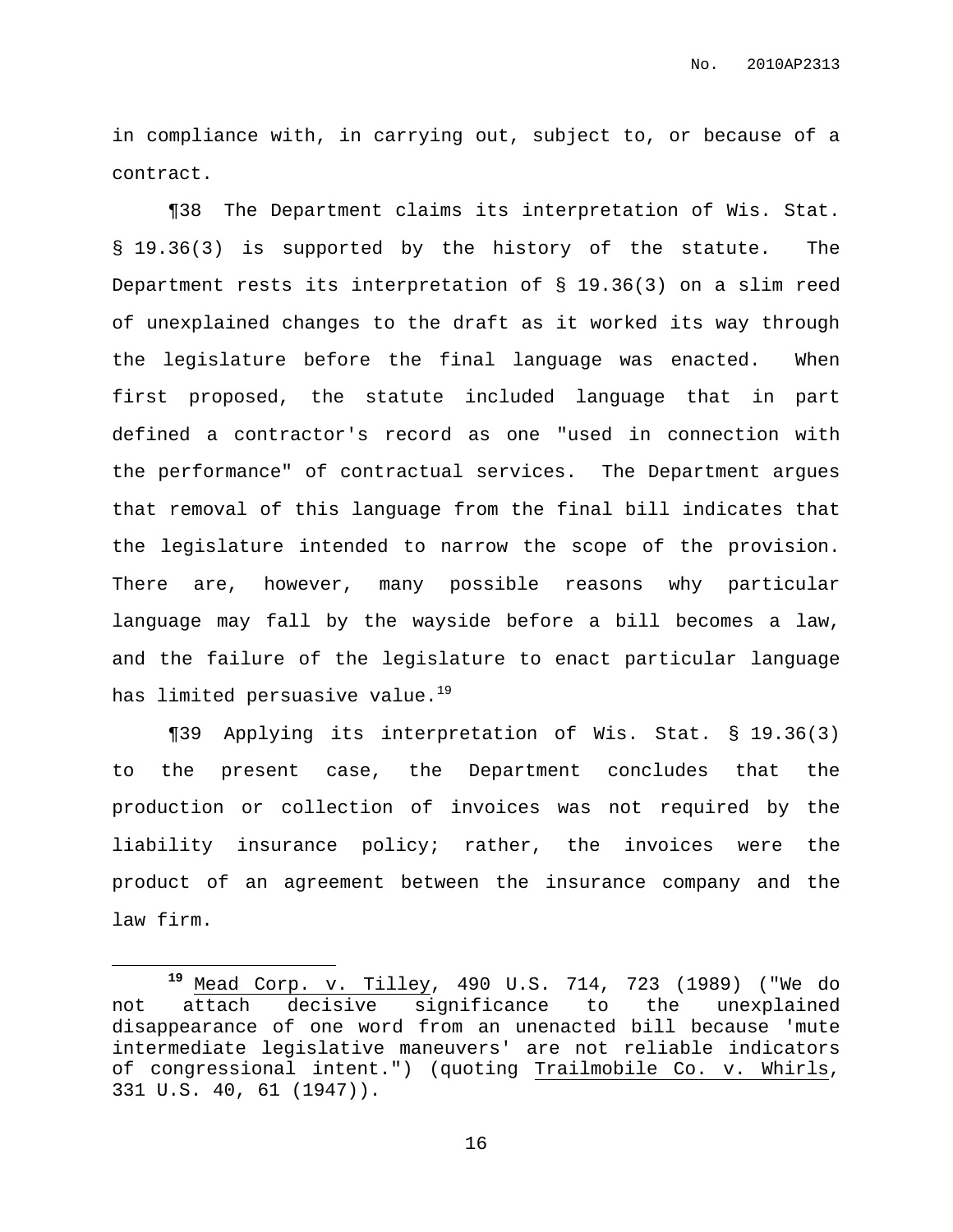¶40 This interpretation and application of Wis. Stat. § 19.36(3) is very narrow. It seems contrary to the legislature's directive that it is the public policy of the state that all persons are entitled to the greatest possible information regarding the affairs of government and the official acts of those officers and employees who represent them. Wis. Stat. § 19.31. We shall return to the public policy argument later. Moreover, this reading of § 19.36(3) may permit an authority and contractor to draft a contract to evade Wis. Stat. § 19.36(3) by delegating a record's creation and custody to an agent. 20

¶41 Like the circuit court, the court of appeals, and the Department of Justice, we explore the meaning and application of the key words in Wis. Stat. § 19.36(3) governing the present dispute: "produced," "collected," and "under." These words are not technical or specialized words. They are words with commonly understood meanings, as we described above, that should be used in interpreting and applying the Public Records Law. $^{21}$ 

 $21$  Wisconsin Stat. § 990.01(1) provides as follows:

Construction of laws; words and phrases. In the construction of Wisconsin laws the words and phrases which follow shall be construed as indicated unless such construction would produce a result inconsistent with the manifest intent of the legislature:

 $20$  See Journal/Sentinel, Inc. v. School Bd. of Shorewood, 186 Wis. 2d 443, 452-53, 521 N.W.2d 165 (Ct. App. 1994) (the purpose of the contractors' records provision is to prevent an authority from evading its responsibilities under the Public Records Law by delegating a record's creation and custody to an agent).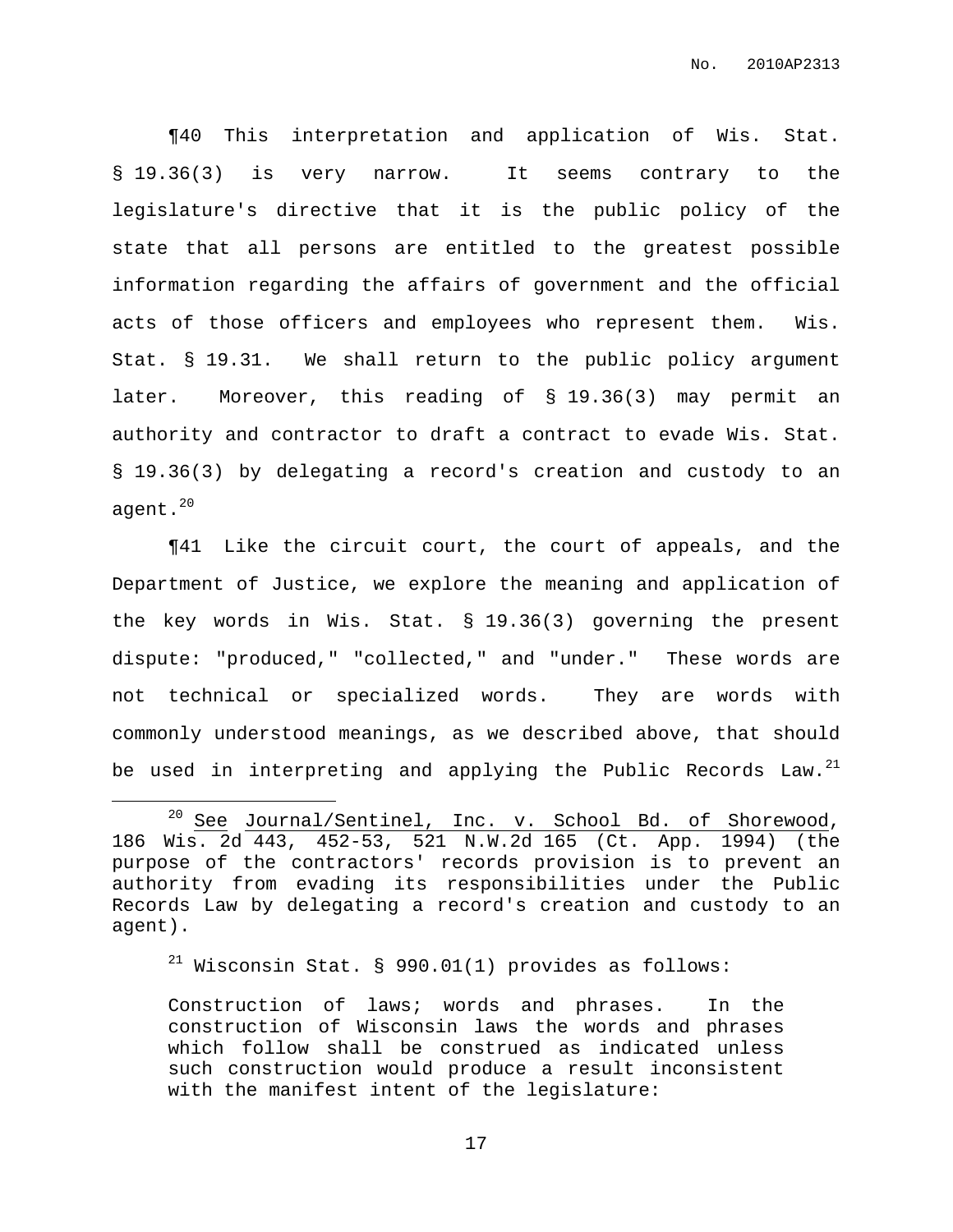The statutory text is constant, but each of these words may have a different meaning and application depending on the fact situation.

¶42 The meaning of these words used separately and together in Wis. Stat. § 19.36(3) must be found in their context. Context usually refers to the relationship of the words at issue to other provisions in the statute or to other statutes. Context can also mean the factual setting in which the words are to be applied.<sup>22</sup> The implication of each of these words in § 19.36(3) may vary somewhat according to the circumstances in which § 19.36 is applied. The circumstances to which these statutory words apply are myriad.

¶43 We therefore interpret and apply the statute and the words "collected," "produced," and "under" in Wis. Stat. § 19.36(3), in their commonly understood meanings, in the context of the factual setting of the present case. The factual setting here is the tripartite relationship of the County, the insurance company, and the law firm based on the liability insurance policy.

(1) General Rule. All words and phrases shall be construed according to common and approved usage; but technical words and phrases and others that have a peculiar meaning in the law shall be construed according to such meaning.

 $22$  Seider v. O'Connell, 2000 WI 76, ¶43, 236 Wis. 2d 211, 612 N.W.2d 659 ("Context usually refers to the relationship with other statutes. Context also can mean factual setting.") (internal citation omitted).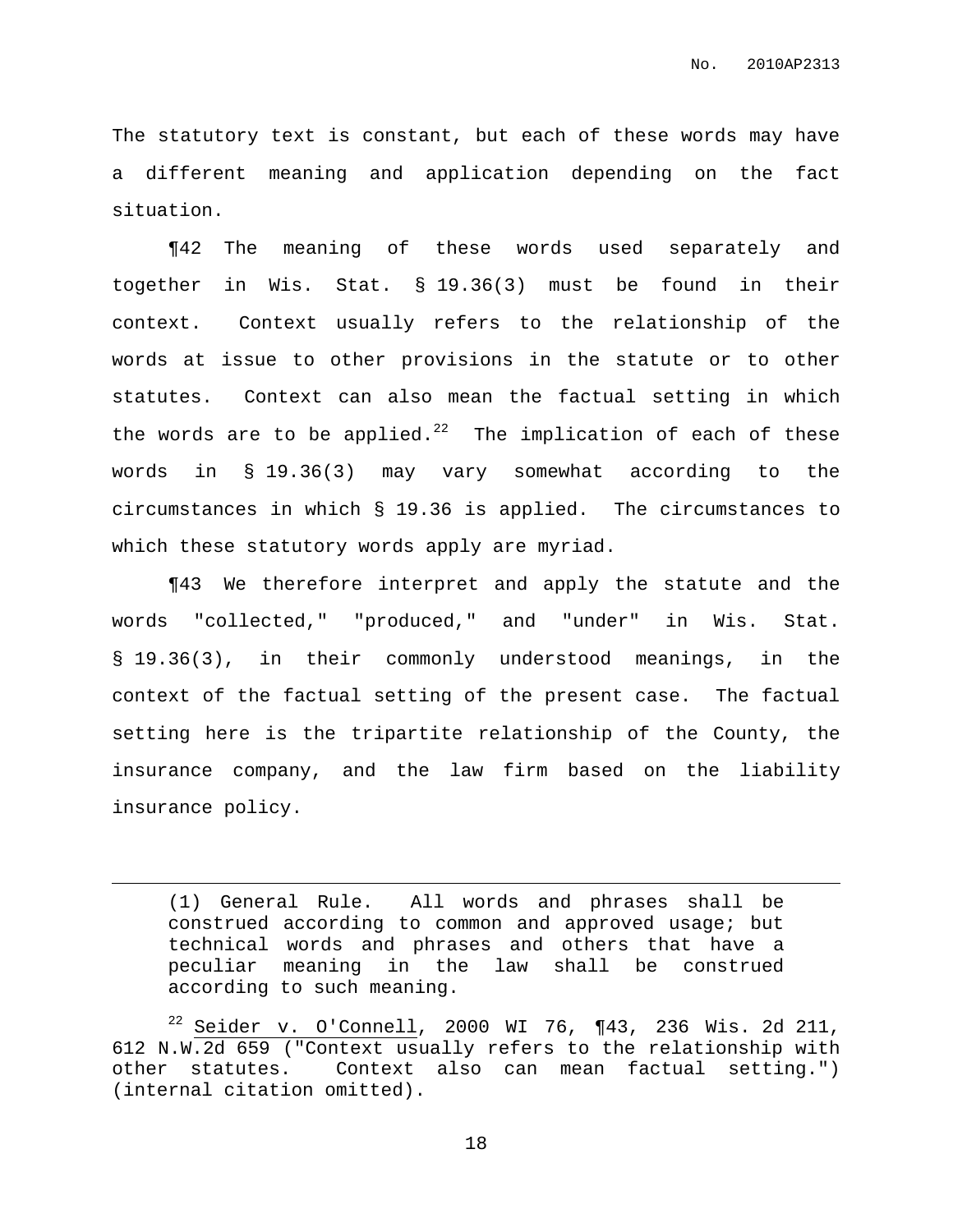¶44 The instant case presents the classic tripartite relationship between an insured, an insurance company, and a law firm retained by the insurance company to represent the insured. We have described this tripartite relationship previously. The liability insurance policy is the basis of a contractual relationship between the County and the insurance company. It is the basis of a contractual relationship between the insurance company and the law firm. It is the basis of a contractual attorney-client (agency) relationship between the law firm and the County.

¶45 When an insurance company retains a law firm to defend an insured in an action, it does so pursuant to the liability insurance policy. The insurance company's retention of a law firm to represent the insured (here the County) and the insured's (the County's) acceptance of the representation pursuant to the liability insurance policy create an attorneyclient relationship between retained counsel (the law firm) and the insured (the County). $^{23}$ 

 $23$  Meixell v. Superior Ins. Co., 230 F.3d 335, 341 (7th Cir. 2000) (an attorney retained by an insurance company to defend the insured assumes all the duties imposed by the attorneyclient relationship); Homberger v. Wendel, 764 N.W.2d 371, 376 (Minn. App. 2009) (insurance defense counsel has attorney-client relationship with insured) (quoting Pine Island [Farmers](https://a.next.westlaw.com/Link/Document/FullText?findType=Y&serNum=2002534599&pubNum=595&originationContext=document&transitionType=DocumentItem&contextData=(sc.DocLink)) Coop v. Erstad & Riemer, P.A., 649 N.W.2d 444, 449 (Minn. 2002)); 2 Restatement (Third) of The Law Governing Lawyers § 134 cmt. f (2000) ("It is clear in an insurance situation that a lawyer designated to defend the insured has a client-lawyer relationship with the insured. The insurer is not, simply by the fact that it designates the lawyer, a client of the lawyer.").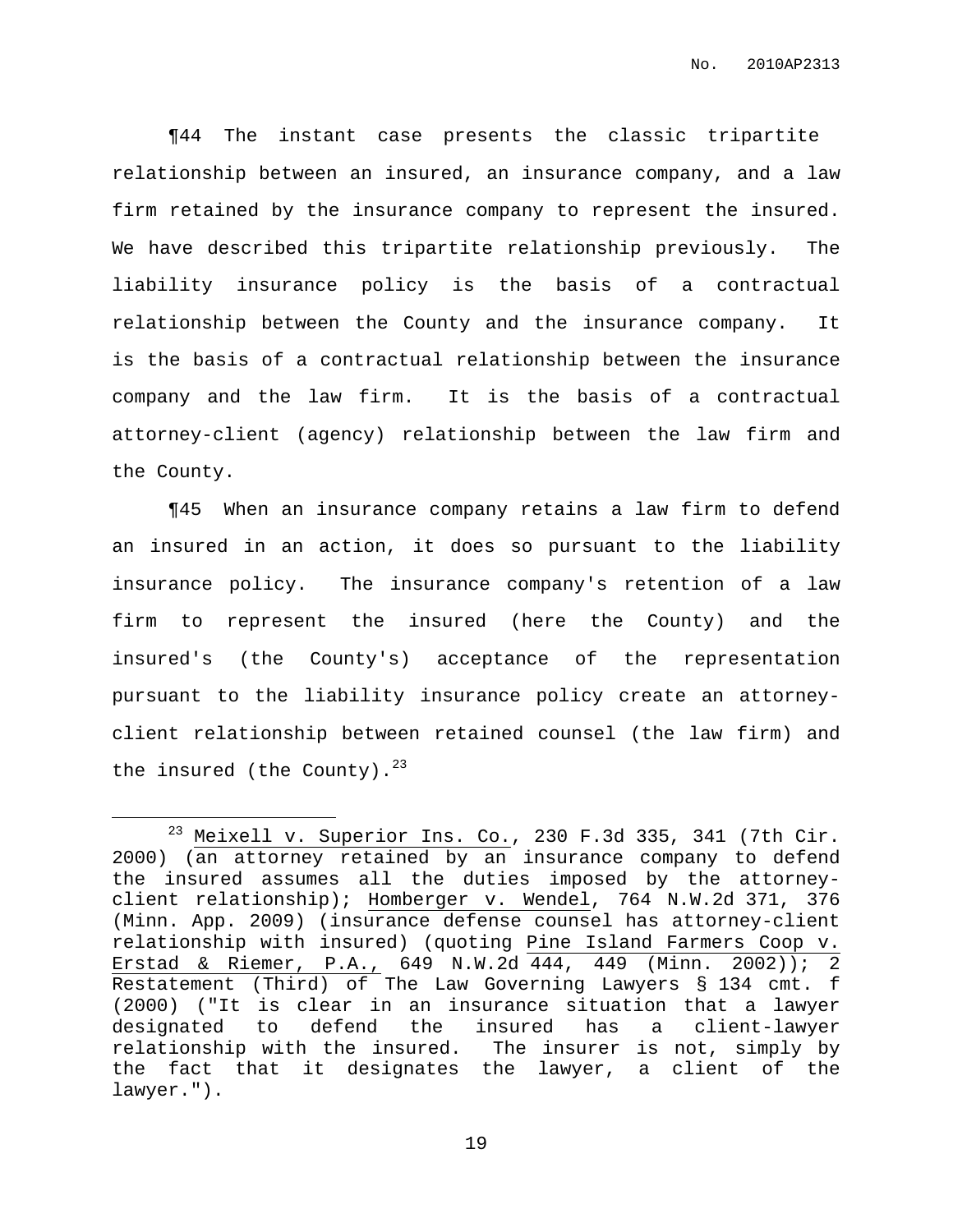¶46 The law firm has duties owing to both the insurance company and the insured pursuant to the liability insurance policy. $^{24}$ And the insurance company and insured have duties owing to the law firm pursuant to the liability insurance policy.

¶47 The insured is required under the liability insurance policy to assist the insurance company (and the law firm that the insurance company retains). In the instant case representatives of the County, including corporation counsel, consulted directly with the law firm with regard to the litigation, pursuant to the liability insurance policy. 25

An authority's attorney-client relationship with a law firm may have significant ramifications for the County. For a discussion of some possible significant ramifications of an attorney-client relationship to an authority, see Journal/Sentinel, Inc., 186 Wis. 2d at 453-54.

<sup>24</sup> "The relationship of attorney and client is one of agency." Marten Transport Ltd. v. Hartford Specialty Co., 194 Wis. 2d 1, 13, 533 N.W.2d 452 (1995). See also Majorowicz v. Allied Mut. Ins. Co., 212 Wis. 2d 513, 525, 569 N.W.2d 472 (Ct. App. 1997); Security Bank v. Klicker, 142 Wis. 2d 289, 295, 418 N.W.2d 27 (Ct. App. 1987).

 $25$  There was substantial direct interaction between the law firm and the County. Attorney Michele Ford of the law firm met with Sheriff Oleson multiple times to prepare his defense. She corresponded with David Lasker, the County's Corporation Counsel, and with County Clerk Kobylski in preparing a defense. She prepared documents to be approved by David Lasker. Attorney Ford had also been the public face of the County, representing it in court in the Haske matters, a case which drew significant public attention.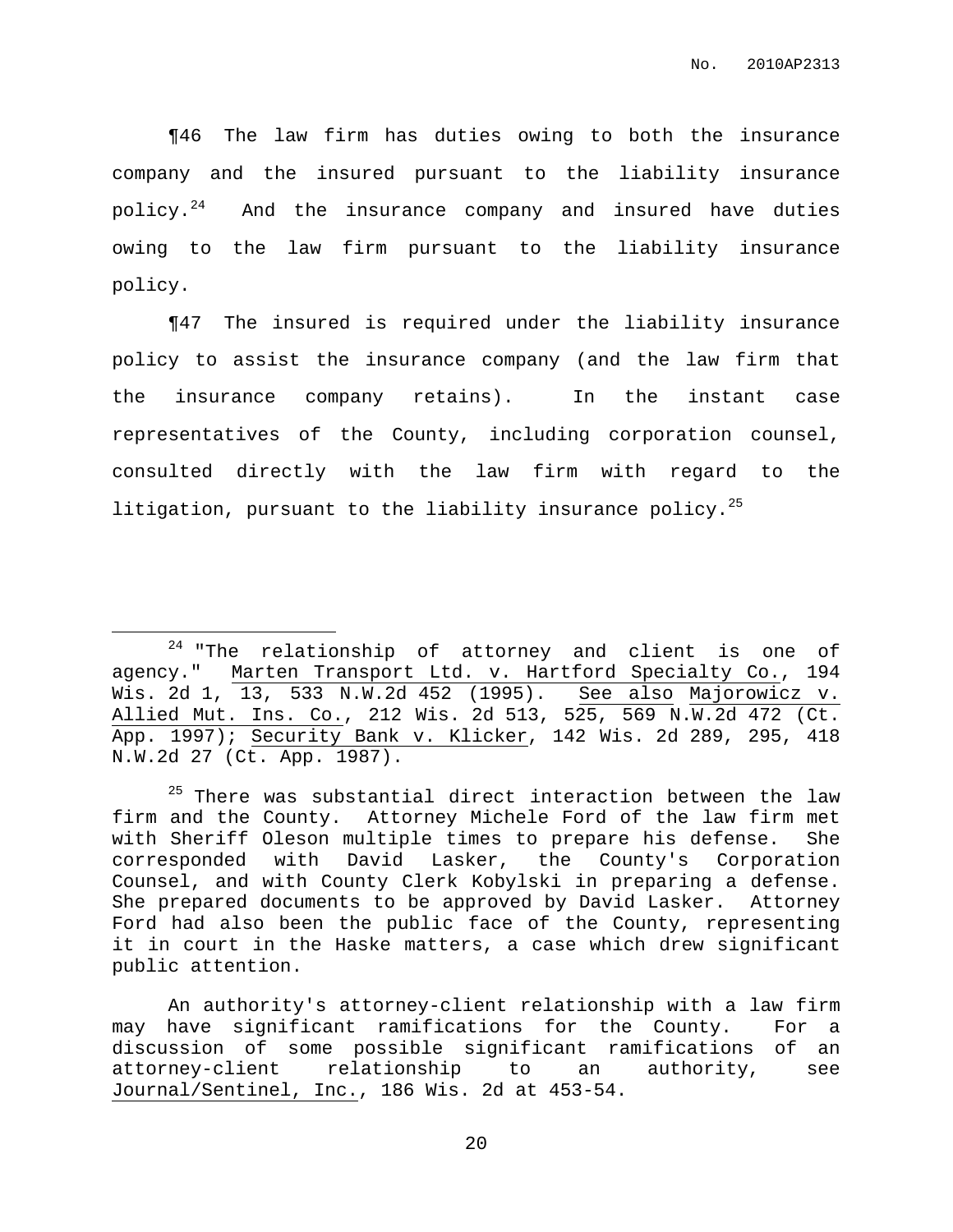¶48 The tripartite relationship in the context of an insurance policy is unique. <sup>26</sup> "These relationships among a liability insurer, its insured, and the attorney chosen by the insurer to represent the insured are sui generis."<sup>27</sup> Insurance defense counsel are generally recognized as having two clients in any given case: the insurer and the insured. $^{28}$ This situation is unique because a party is not ordinarily represented by counsel selected and paid for by a third party whose interests may not be the same as those of the individual or entity the attorney was hired to represent.

¶49 The tripartite relationship in the present case is different from the typical relationships contemplated by Wis.

 $27$  Moritz v. Medical Protective Co., 428 F. Supp. 865, 872 (W.D. Wis. 1977).

 $28$  Douglas R. Richmond, Walking a Tightrope: The Tripartite Relationship Between Insurer, Insured, and Insurance Defense Counsel, 73 N. L. Rev. 265, 270 (1994). See also State Bar of Wisconsin, Wisconsin Ethics Opinions, Formal Opinion E-99-1 (2011) ("Wisconsin lawyers retained by insurers under a policy of insurance typically represent both the insurer and insured in the defense of claims. . . . Counsel who regularly represent insureds usually have ongoing attorney-client relationships and economic ties to those insurers."). The law firm's relationship with both the insurance company and the insured is permitted under the Wisconsin Rules of Professional Conduct for Attorneys as an exception to the general rule that a lawyer shall not accept compensation from a third party for representing a client. SCR 20:1.8(f)(1).

<sup>&</sup>lt;sup>26</sup> Compare Marten Transport Ltd. v. Hartford Specialty Co., 194 Wis. 2d 1, 18, 533 N.W.2d 452 (1995) (internal citation omitted) (No tripartite relationship existed because the law firm was hired by the insured and was not retained or paid by the insurance company which functioned primarily as a workers compensation claims administrator for the insured.).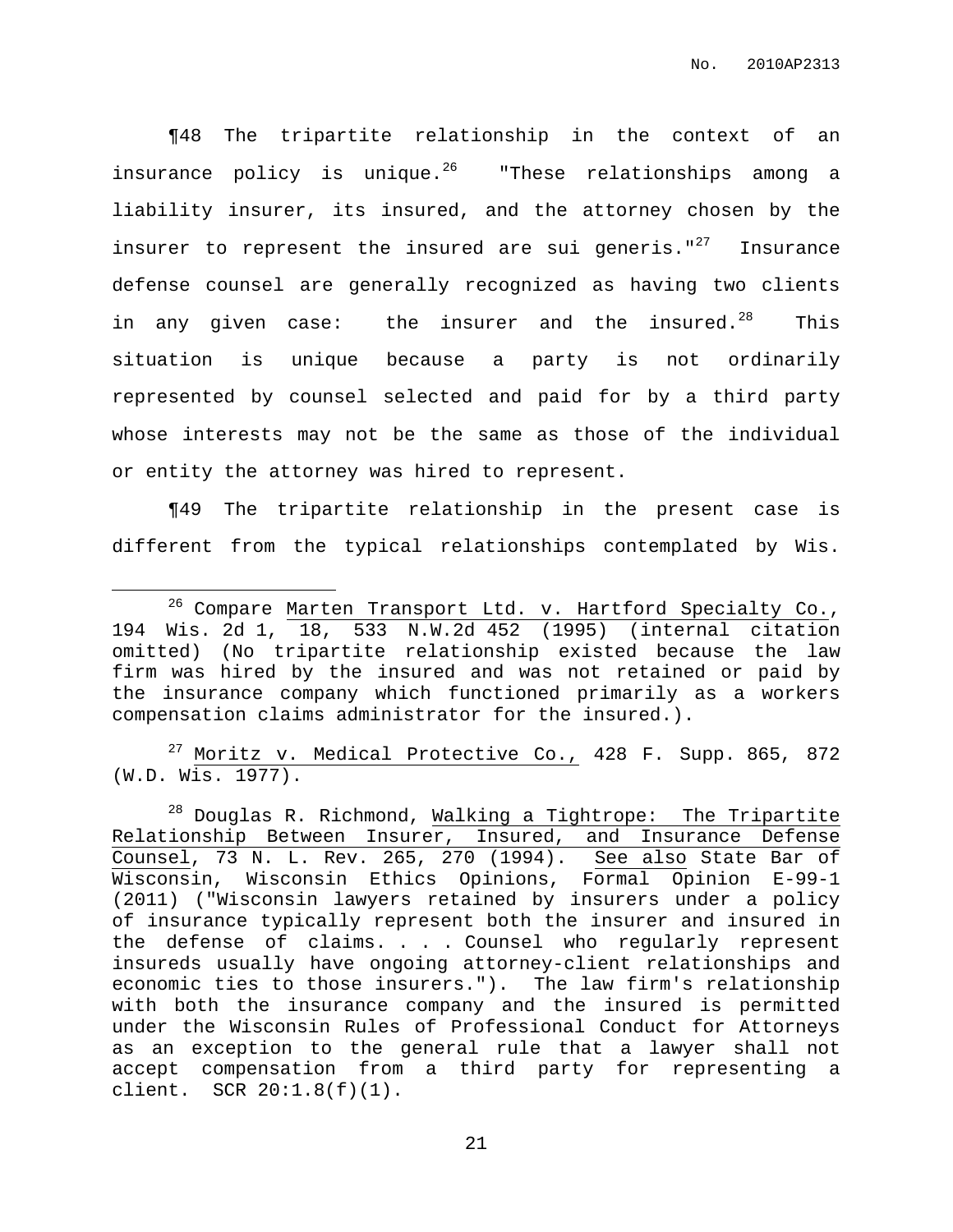Stat. § 19.36(3) between an authority, a contractor and a subcontractor of the contractor. The County in the present case has a direct contractual relationship with the law firm pursuant to the liability insurance policy. The County and the law firm have an attorney-client relationship formed pursuant to the liability insurance policy.

¶50 The County attempts to characterize the law firm as contracting solely with the insurance company and thus as a subcontractor of the insurance company. In the ordinary business relationship between an authority, a contractor, and a subcontractor of the contractor, the authority does not have a direct contractual relationship with the subcontractor; the subcontractor is not an agent of the authority; and the authority does not work directly with the subcontractor. The tripartite relationship in the liability insurance policy context differs in each of these respects from the authority/contractor/subcontractor situation.

¶51 We consider the unique tripartite relationship in the present case and conclude that the contractors' records provision applies to the invoices in the insurance policy context. To say that the invoices sought by the Star-Times are private records produced and collected pursuant to the private contractual relationship between the insurance company and the law firm ignores the unique, direct attorney-client agency relationship between the County and the law firm in the present case based on the liability insurance policy.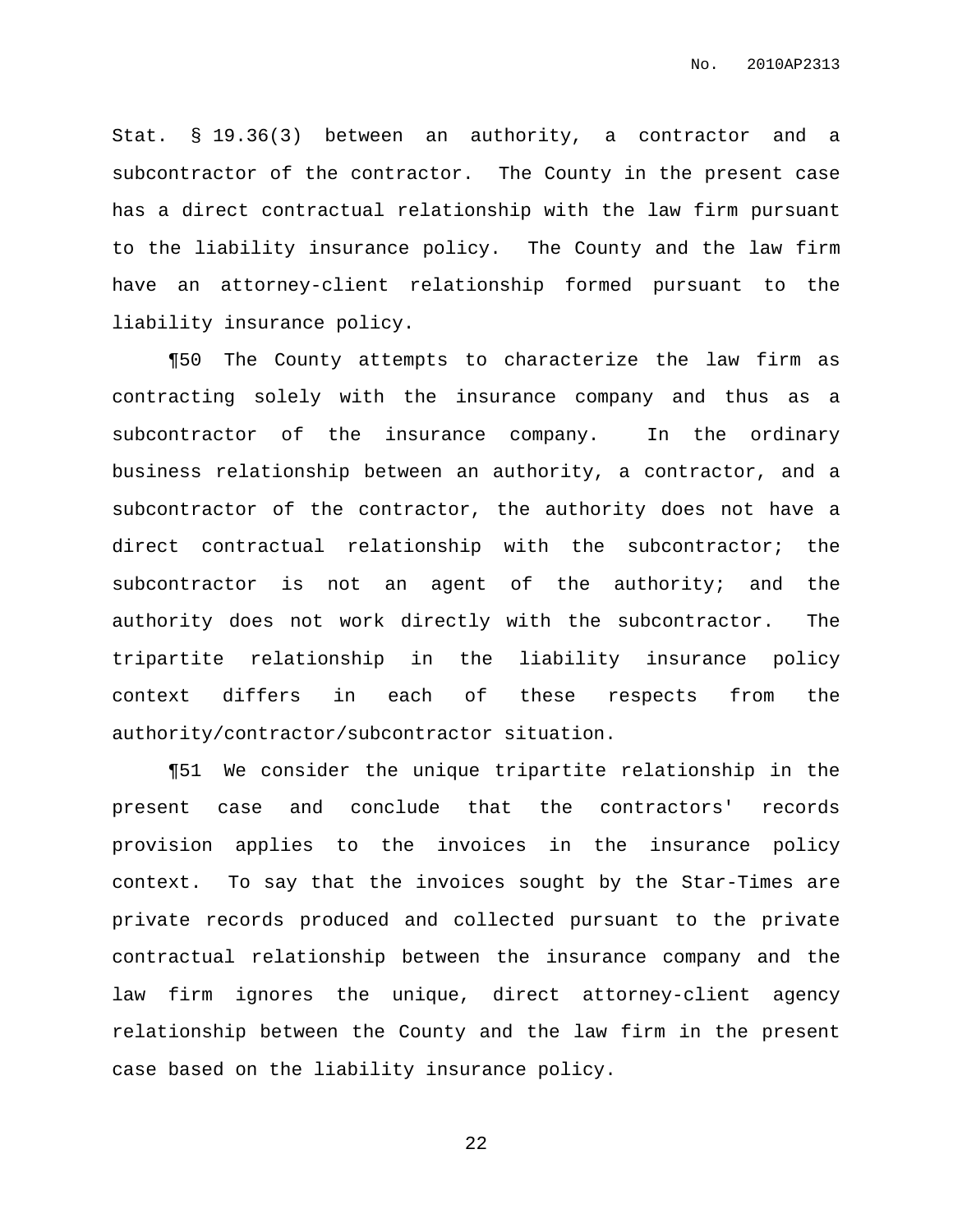¶52 The invoices relating to the County's defense in the Haske matters were generated (that is, "produced or collected," according to the common usage of these words), pursuant to (that is, "under," according to the common usage of this word) the liability insurance policy between the County and the insurance company, which established a contractual, attorney-client relationship between the law firm and the County. To characterize the invoices as solely private records under an agreement between the insurance company and the law firm is to turn a blind eye to the realities of the relationship between the County, the insurance company, and the law firm in the present case.

¶53 With regard to the significance of the County's attorney-client relationship with the law firm for purposes of Wis. Stat. § 19.36(3), Journal/Sentinel, Inc. v. School Board of Shorewood, 186 Wis. 2d 443, 521 N.W.2d 165 (Ct. App. 1994), is instructive, although the fact situation differs from that in the present case. In Journal/Sentinel, the court of appeals explicitly relied on the authority's attorney-client relationship to mandate the production of a document kept by the attorney.

¶54 The attorney in Journal/Sentinel was hired by the school board and prepared a memorandum of understanding reciting the terms of a settlement with the school district's former superintendent. The school board refused to produce the memorandum, arguing that the document was created by and kept by the attorney, not the school board, and therefore was not a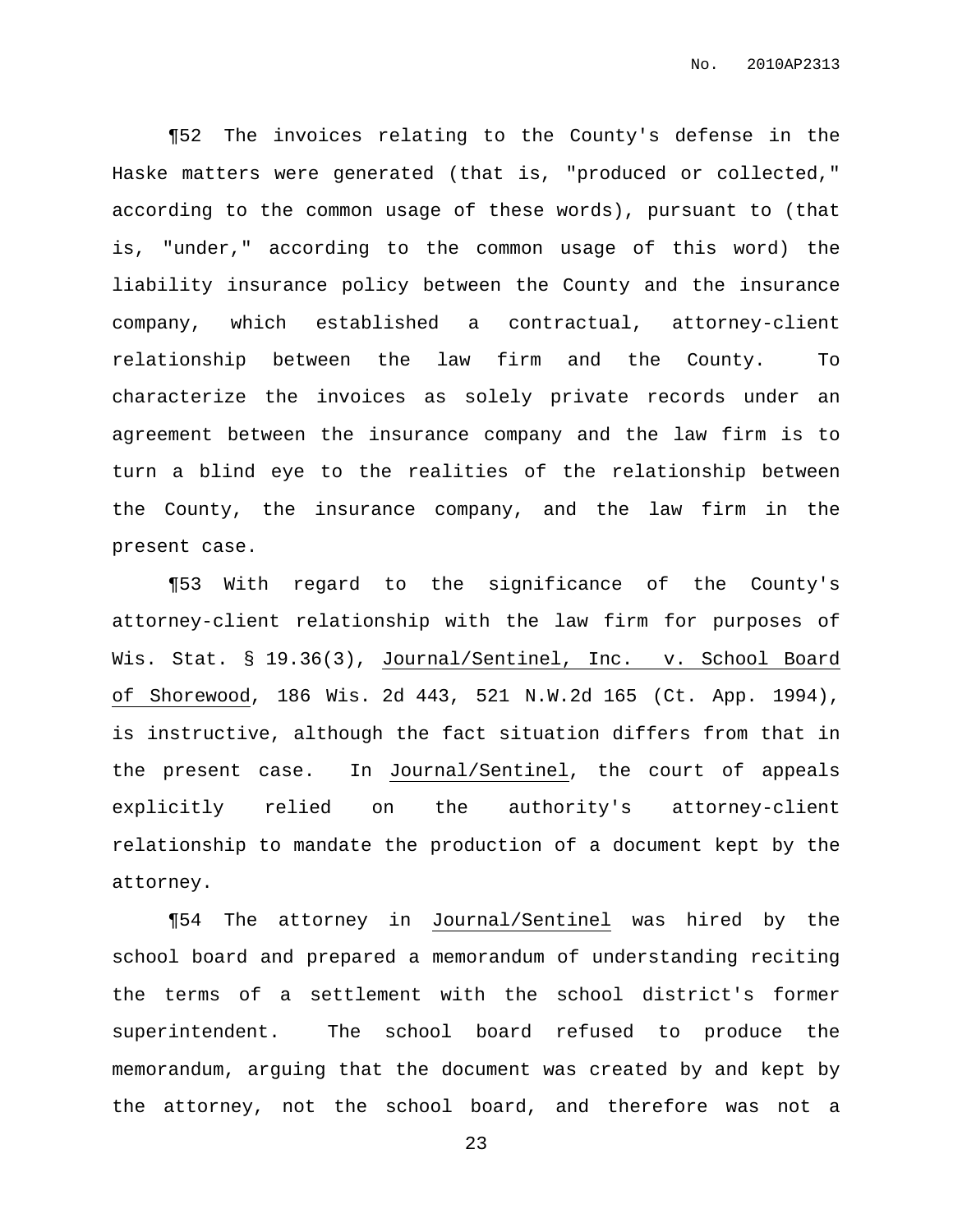record under the Public Records Law. The school board also argued that Wis. Stat. § 19.36(3) does not apply because the attorney's contract with the board was to provide legal services, not a memorandum of understanding. $^{29}$ 

¶55 The Journal/Sentinel court quickly shelved these arguments and concluded that a public body may not avoid the public access mandated by the Public Records Law by delegating both record creation and custody to an agent.<sup>30</sup> The court of appeals reasoned that the document was produced during the course of the attorney's representation of the school board and is a contractor's record subject to disclosure under Wis. Stat. § 19.36(3) of the Public Records Law.

¶56 The facts in the present case differ from those in Journal/Sentinel. In the Journal/Sentinel case, the authority (the school board) contracted directly with the attorney for legal services. In the present case, the insurance company, not the County, contracted with the law firm to provide legal services for the County. Nevertheless, by procuring the liability insurance policy and by allowing the insurance company to retain counsel for it, the County in the present case has in

 $^{29}$  Journal/Sentinel, Inc., 186 Wis. 2d at 453.

<sup>30</sup> Id. at 452-53.

No one claims that the County attempted to circumvent the Public Records Law here. But the Public Records Law does not require an authority to intend to circumvent the law before the contractors' records provision becomes applicable and the contractors' records are accessible.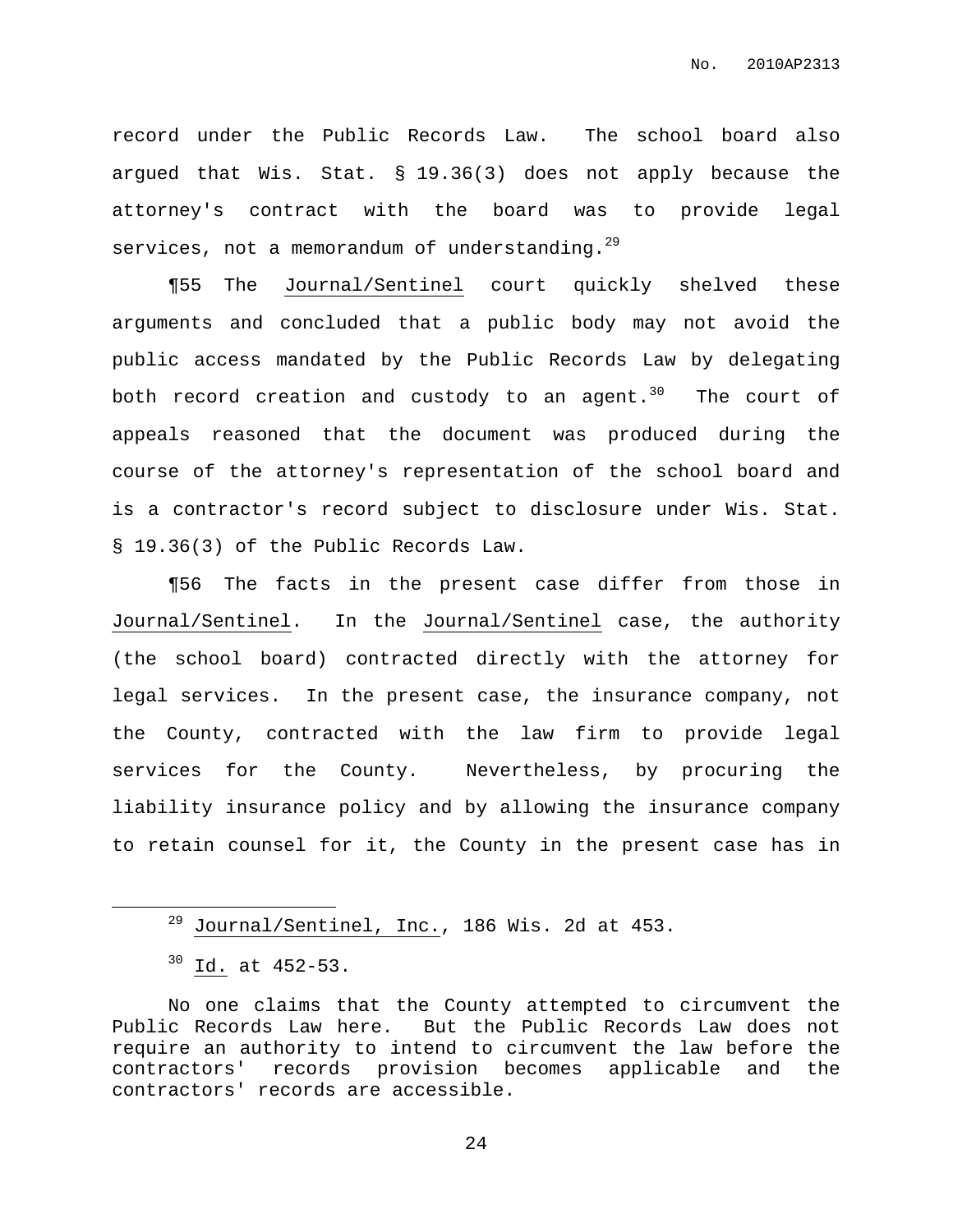effect contracted with the law firm for legal services and has created an attorney-client relationship with the law firm similar to the relationship that would have been created had the County and the law firm contracted directly. Journal/Sentinel teaches that when a public authority contracts for legal services, a record created and kept by the attorney may be subject to the Public Records Law.

¶57 Because the liability insurance policy is the basis for the tripartite relationship between the County, the insurance company, and the law firm and is the basis for an attorney-client relationship between the law firm and the County, we conclude that the invoices that were produced or collected during the course of the law firm's representation of the County pursuant to the liability insurance policy come under the liability insurance policy. Wisconsin Stat. § 19.36(3) therefor governs the accessibility of the invoices.

¶58 We consider now the Department of Justice's contention that public policy does not support such an interpretation of Wis. Stat. § 19.36(3). The Department asserts that its narrower interpretation advances the public policy of facilitating oversight of public entities while protecting the private financial relationship between the insurance company and the law firm, a private relationship that is not a legitimate matter of public interest.

¶59 To evaluate the Department's argument that allowing access to the invoices does not comport with the public policy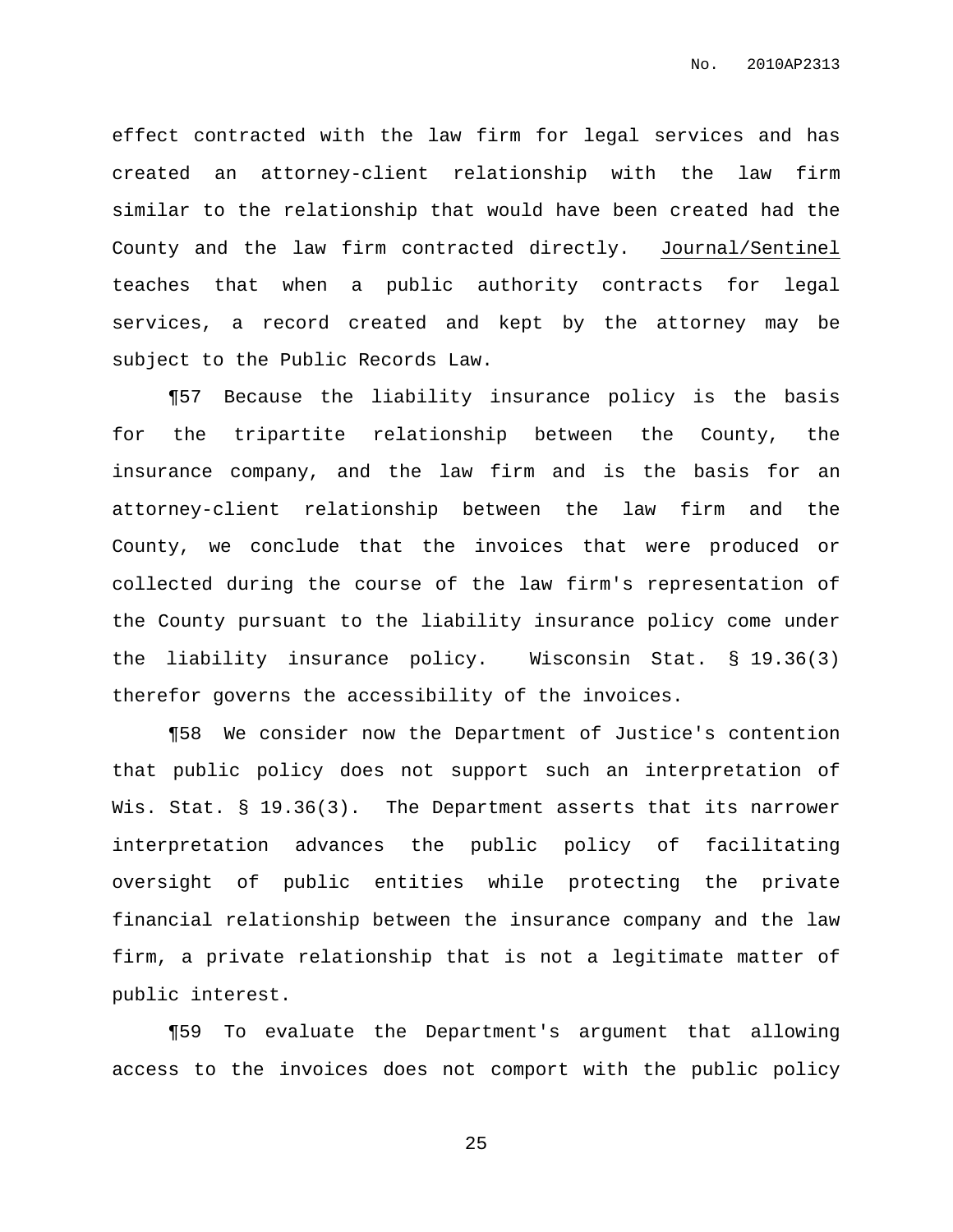underlying the Public Records Law, we examine the legislature's declaration of policy in Wis. Stat. § 19.31.

¶60 The court has recognized that the legislature's "statement of public policy in [Wis. Stat.] § 19.31 is one of the strongest declarations of policy to be found in the Wisconsin statutes."<sup>31</sup>

¶61 The legislature has instructed that the Public Records Law be construed "with a presumption of complete public access, consistent with the conduct of governmental business. The denial of public access generally is contrary to the public interest, and only in an exceptional case may access be denied."<sup>32</sup>

<sup>32</sup> Wisconsin Stat. § 19.31 states:

In recognition of the fact that a representative government is dependent upon an informed electorate, it is declared to be the public policy of this state that all persons are entitled to the greatest possible information regarding the affairs of government and the official acts of those officers and employees who represent them. Further, providing persons with such information is declared to be an essential function of a representative government and an integral part of the routine duties of officers and employees whose responsibility it is to provide such information. To that end, ss. 19.32 to 19.37 shall be construed in every instance with a presumption of complete public access, consistent with the conduct of governmental business. The denial of public access generally is contrary to the public interest, and only in an exceptional case may access be denied.

<sup>31</sup> Zellner v. Cedarburg Sch. Dist., 2007 WI 53, ¶49, 300 Wis. 2d 290, 731 N.W.2d 240.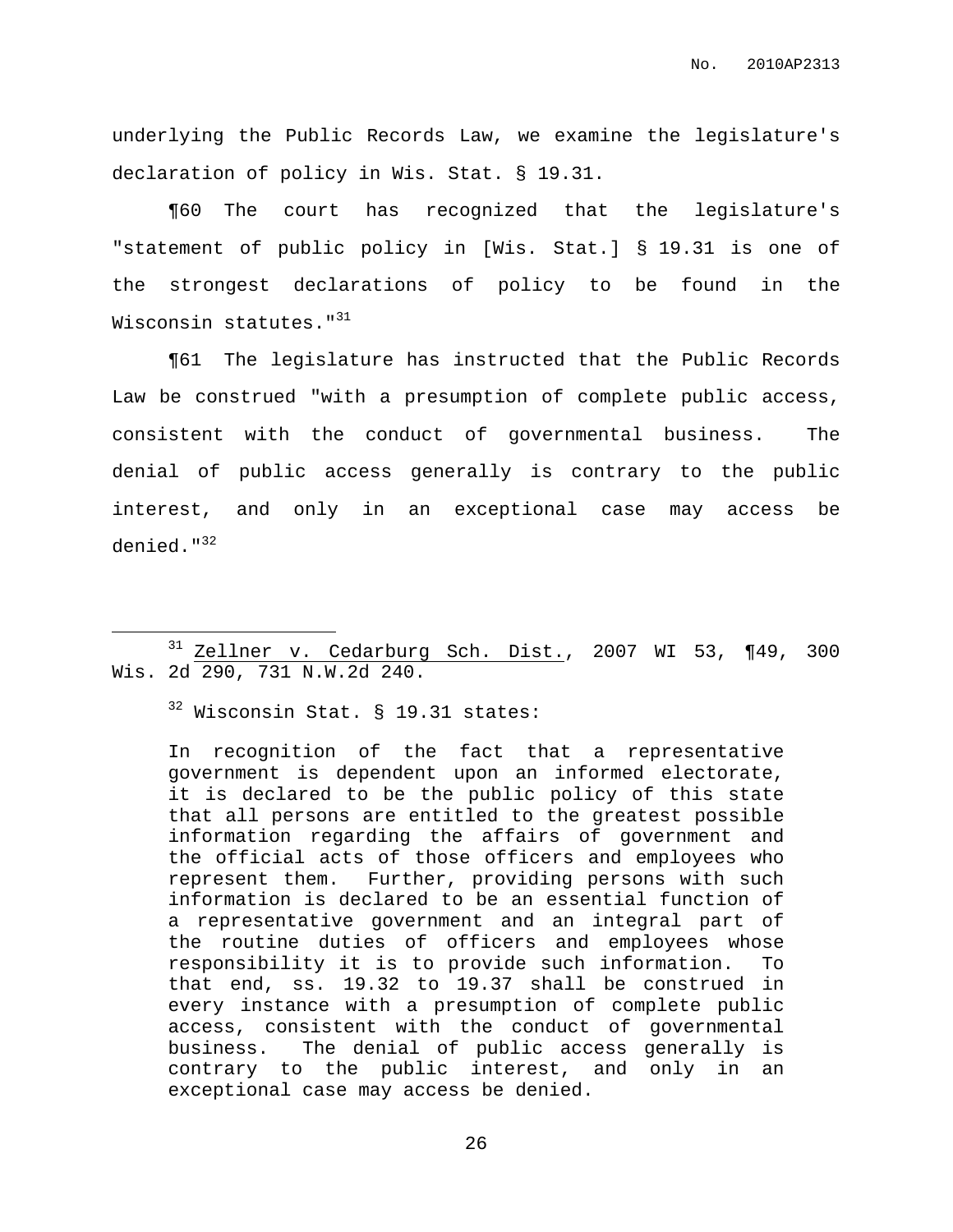¶62 The Department of Justice argues that the legislatively established public policy does not apply to the instant case because the invoices are private records generated by a private entity and delivered to a private entity and do not relate to the affairs of government. The Department claims that other records subject to the Public Records Law are available for oversight in the present case and that the requesters have not explained why members of the public need the invoices from a private law firm and a private insurance company to exercise meaningful oversight of Deputy Haske's conduct, costs, or the County's legal liability coverage.<sup>33</sup> That a requester may seek other records does not, however, prohibit a requester from seeking these records if they are accessible under Wis. Stat.  $$19.36(3).$ 

¶63 The Star-Times argues persuasively that its position comports with the public policy embodied in the Public Records

<sup>&</sup>lt;sup>33</sup> The Department of Justice seems to question the purpose of the request for the invoices. A request for records may not be refused because the requester "is unwilling . . . to state the purpose of the request." Wis. Stat.  $\S$  19.35(1)(i). The Star-Times' brief does claim a public purpose. It asserts that the invoices may inform the public about the use of taxpayers' dollars and give the public information about allegations of misconduct and how the allegations are handled. The Star-Times does not expand on this thesis, but it has not made the purpose of the request the linchpin of its argument. We therefore need not discuss the purpose of the Star-Times' request further. Compare Building & Construction Trades Council v. Waunakee Community School District, 221 Wis. 2d 575,587 n.4, 585 N.W.2d 726 (Ct. App. 1998), in which the records requester made the reasons underlying its request the linchpin of its publicpolicy argument to get access to records prepared and kept by a subcontractor.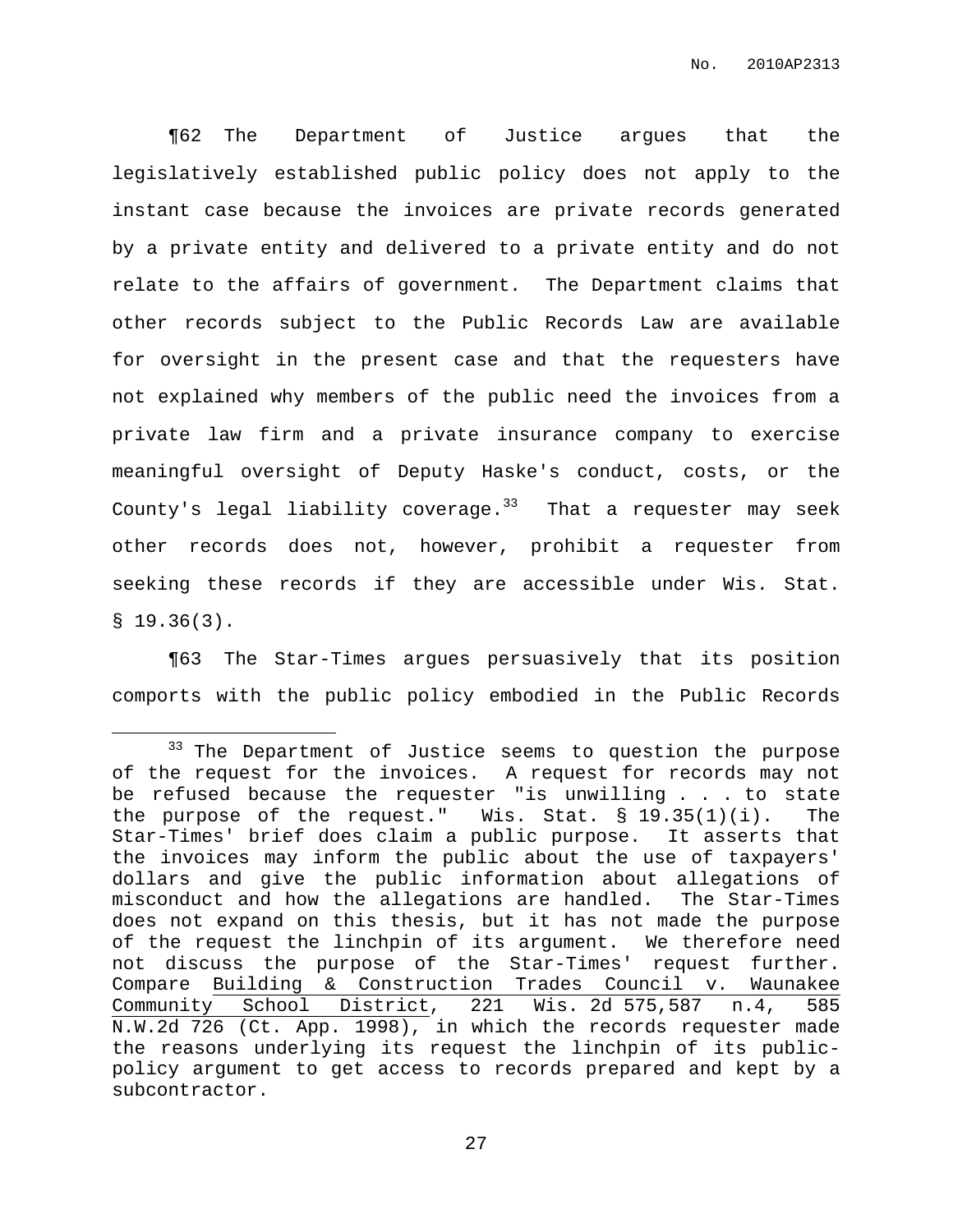Law. It points out that if Wis. Stat. § 19.36(3) does not apply to the invoices, it will not apply to other documents produced by the law firm while defending the County under the insurance policy, such as a memorandum of understanding or a settlement agreement the law firm negotiates.

¶64 The invoices were produced by the law firm during its representation of the County based on the liability insurance policy. The invoices therefore have a clear connection to the County's attorney-client relationship with the law firm and the liability insurance policy.

¶65 Accordingly, we conclude that access to the invoices in the present case comes within the text of Wis. Stat. § 19.36(3) and is consistent with the legislative policy of "making available those documents whose contents are related to the affairs of government, to the official acts of officers and employees, and to 'the conduct of governmental business.'"<sup>34</sup>

IV

¶66 Finally, we turn to prior court interpretations of Wis. Stat. § 19.36(3) to determine whether our interpretation and application of Wis. Stat. § 19.36(3) in the present case comport with the case law. It is important to acknowledge, as do the parties and the amici, that none of the prior cases is directly on point. We agree with the Department of Justice that

 $34$  Schill, 327 Wis. 2d 572, ¶80 (Abrahamson, C.J., lead op.).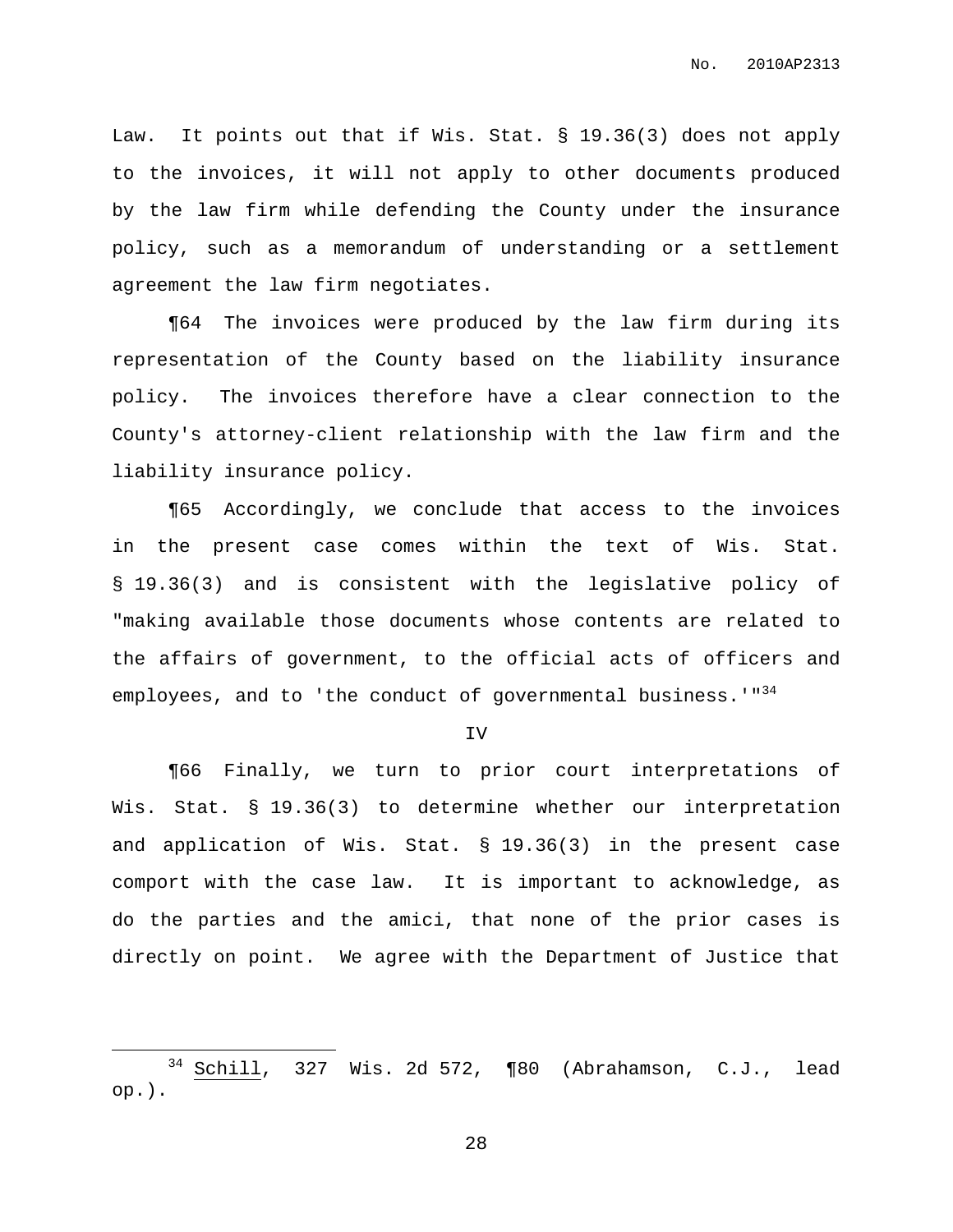"[t]he attorney invoices at issue in the present case fall somewhere between" the published decisions.

¶67 Each published decision presents a different fact situation, and none addresses the tripartite attorney-client relationship relevant here. Still, an examination of the case law demonstrates that our holding is consistent with the principles set forth in the prior cases.

¶68 We recently discussed Wis. Stat. § 19.36(3) in WIREdata, Inc. v. Village of Sussex, 2008 WI 69, 310 Wis. 2d 397, ¶¶79-89, 751 N.W.2d 736, in deciding whether an authority may direct a requester to seek records about property assessments from an independent contractor assessor. In WIREdata, the authority contracted directly with an independent contractor to complete property assessments, and the contractor maintained the records.

¶69 The WIREdata court concluded that municipalities could not avoid liability under the Public Records Law by contracting with independent contractor assessors for the collection, maintenance, and custody of property assessment records.<sup>35</sup> The court concluded that the property assessment records collected and kept by the independent contractor assessors were within the scope of the contract between the authority and the assessor and were therefore records within the purview of the contractors' records provision in Wis. Stat. § 19.36(3).

<sup>35</sup> WIREdata, 310 Wis. 2d 397, ¶¶82, 84.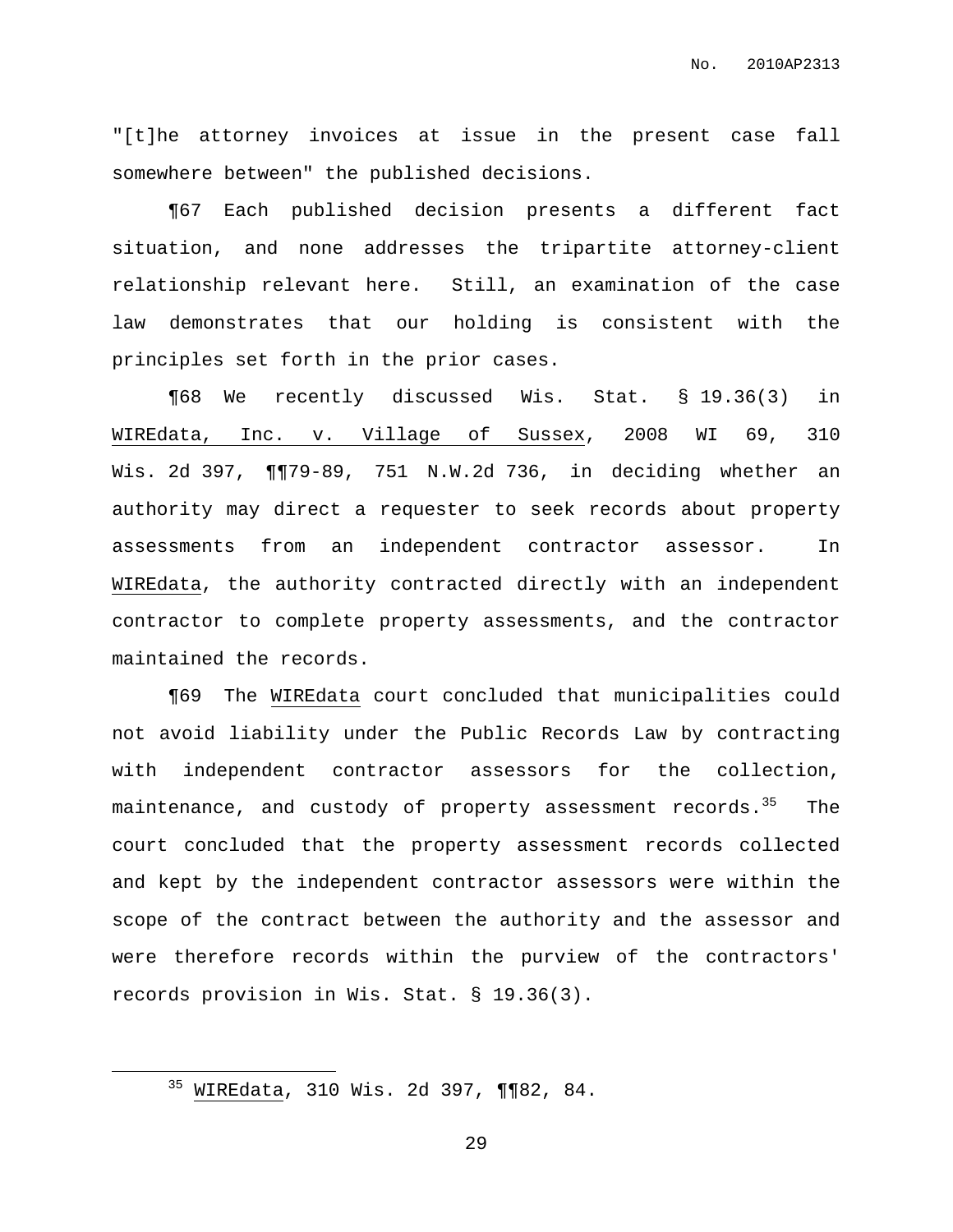¶70 The present case is consistent with the principles that guided the WIREdata decision. In the present case, unlike in the WIREdata case, the authority (the County) did not contract directly with the independent contractor (the law firm) who maintained the invoices. We have concluded in the present case, however, that the County had a contractual relationship (attorney-client) with the law firm based on the liability insurance policy, a contract between the County and the insurance company. Furthermore, pursuant to the liability insurance policy between the County and the insurance company, there was substantial direct interaction between the County and the law firm; both the law firm and the County had obligations to each other pursuant to the liability insurance policy regarding the conduct of the litigation and apparently both met their obligations. Thus, here as in WIREdata, the records requested were produced or collected under a contract between the authority and the contractor. The invoices are therefore subject to Wis. Stat. § 19.36(3).

¶71 The court of appeals has addressed Wis. Stat. § 19.36(3) in Journal/Sentinel (which we have discussed previously) and again in Machotka v. Village of West Salem, 2000 WI App 43, 233 Wis. 2d 106, 607 N.W.2d 319, and Building & Construction Trades Council v. Waunakee Community School District, 221 Wis. 2d 575, 585 N.W.2d 726 (Ct. App. 1998). Our ruling in the present case is consistent with both cases.

¶72 In Machotka, the Village of West Salem had sold municipal bonds to Robert W. Baird & Company, which then sold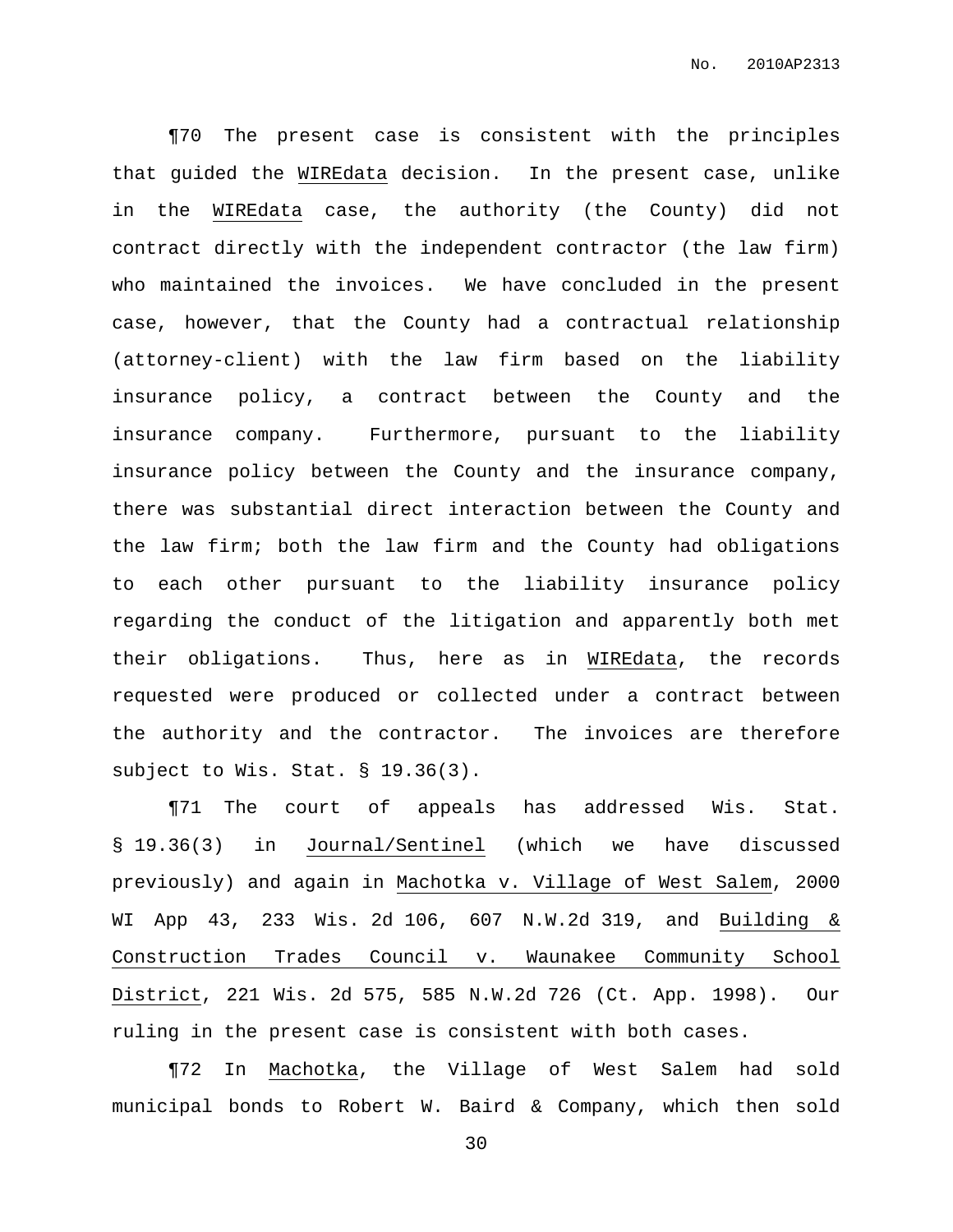the bonds to investors. The issue before the court of appeals was whether the contractors' records provision required the Village to provide a record requester with the names of the ultimate purchasers of the municipal bonds. The contract between West Salem and Baird did not provide that the Village would learn the identities of the ultimate bond purchasers, and it was not standard industry practice to reveal those names.<sup>36</sup>

¶73 The court of appeals concluded that Baird's record of sales to ultimate investors was not a record produced or collected under Baird's contract with the Village. Baird contracted with the Village only to underwrite the bond issue, and anything else it did-such as its sale of the bonds to others——"was undertaken for Baird's own purposes and its own benefit, not the Village's."<sup>37</sup> The records Baird kept of its sale of the Village's bonds to investors were kept for its own purposes, and were not in any way part of the contract with the Village. The records sought were created after Baird's contractual obligations to the Village were completed.  $^{38}$ 

¶74 In contrast, in the present case the insurance company's contractual obligation to the County was to pay the County's attorney fees. The invoices at issue were produced by the law firm pursuant to its work for its clients, the County and the insurance company, under the liability insurance policy.

<sup>38</sup> WIREdata, 310 Wis. 2d 397, ¶87.

<sup>36</sup> Machotka, 233 Wis. 2d 106, ¶2, n.2.

 $37$  Id., ¶9.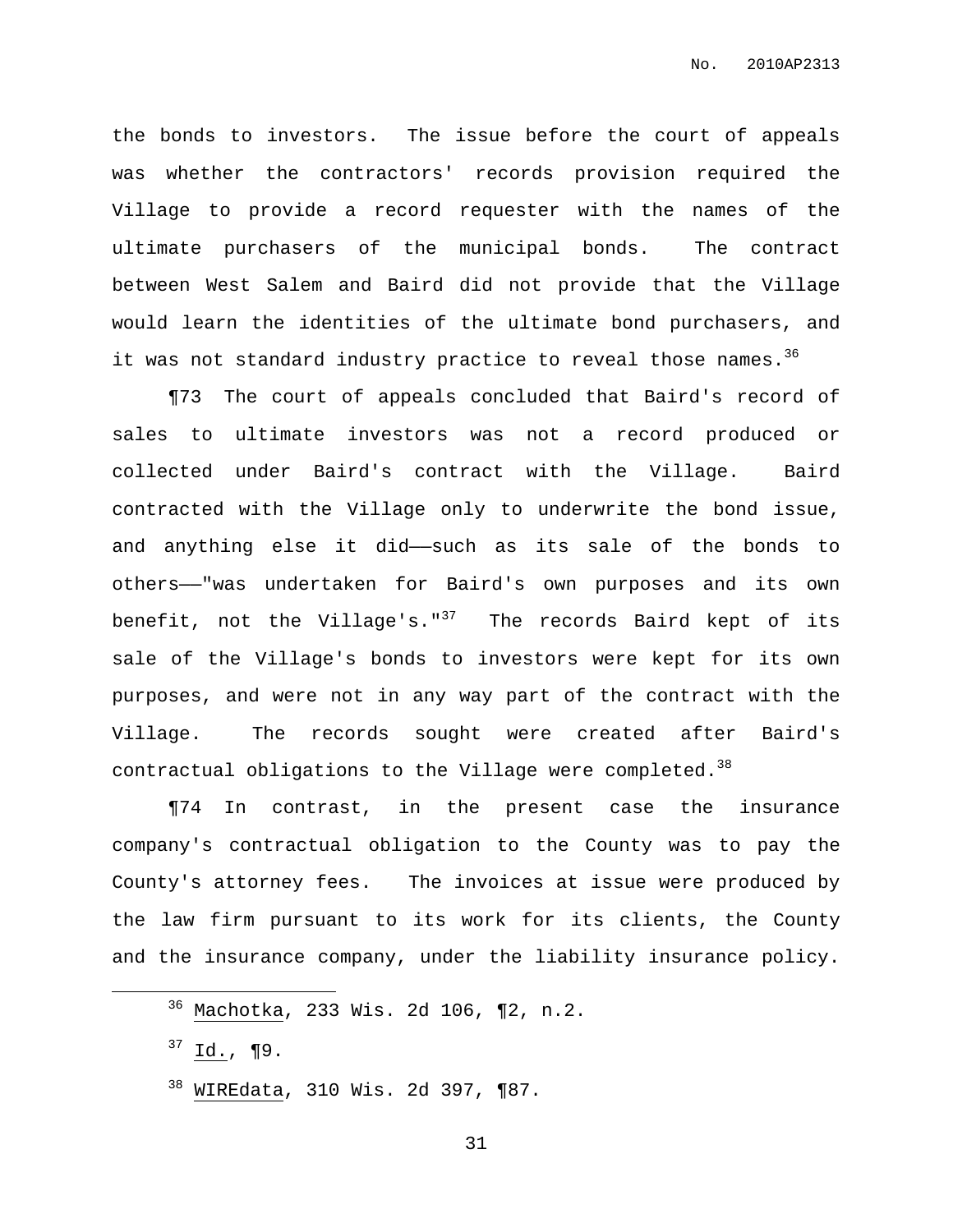Inasmuch as the invoices at issue in the present case were produced or collected pursuant to the contract between the authority (the County) and the contractor (the insurance company), they are subject to Wis. Stat. § 19.36(3).

¶75 The court of appeals also addressed Wis. Stat. § 19.36(3) in Building & Construction Trades Council v. Waunakee Community School District, 221 Wis. 2d 575, 585 N.W.2d 726 (Ct. App. 1998), in which the school district entered into a construction contract with a general contractor who in turn entered into contracts with subcontractors to perform certain work on a school construction project. The issue before the court of appeals was whether the Public Records Law, Wis. Stat. § 19.36(3), considered in light of the prevailing wage law, § 66.293, required the school district to obtain payroll records from the subcontractors and provide them to a record requester.

¶76 More specifically, the question presented was whether Wis. Stat. § 19.36(3) was applicable when the subcontractors' records sought were not produced or collected under the school district's contract with the contractor, but rather were produced entirely under other contracts, namely the contracts between the contractor and the subcontractors, to which the school district was not a party.

¶77 For Wis. Stat. § 19.36(3) to apply, the court of appeals required the records requester to provide the court with authority that would "bridge the gap" between the requirement in Wis. Stat. § 19.36(3) that the school district disclose records produced or collected under its contract with the contractor and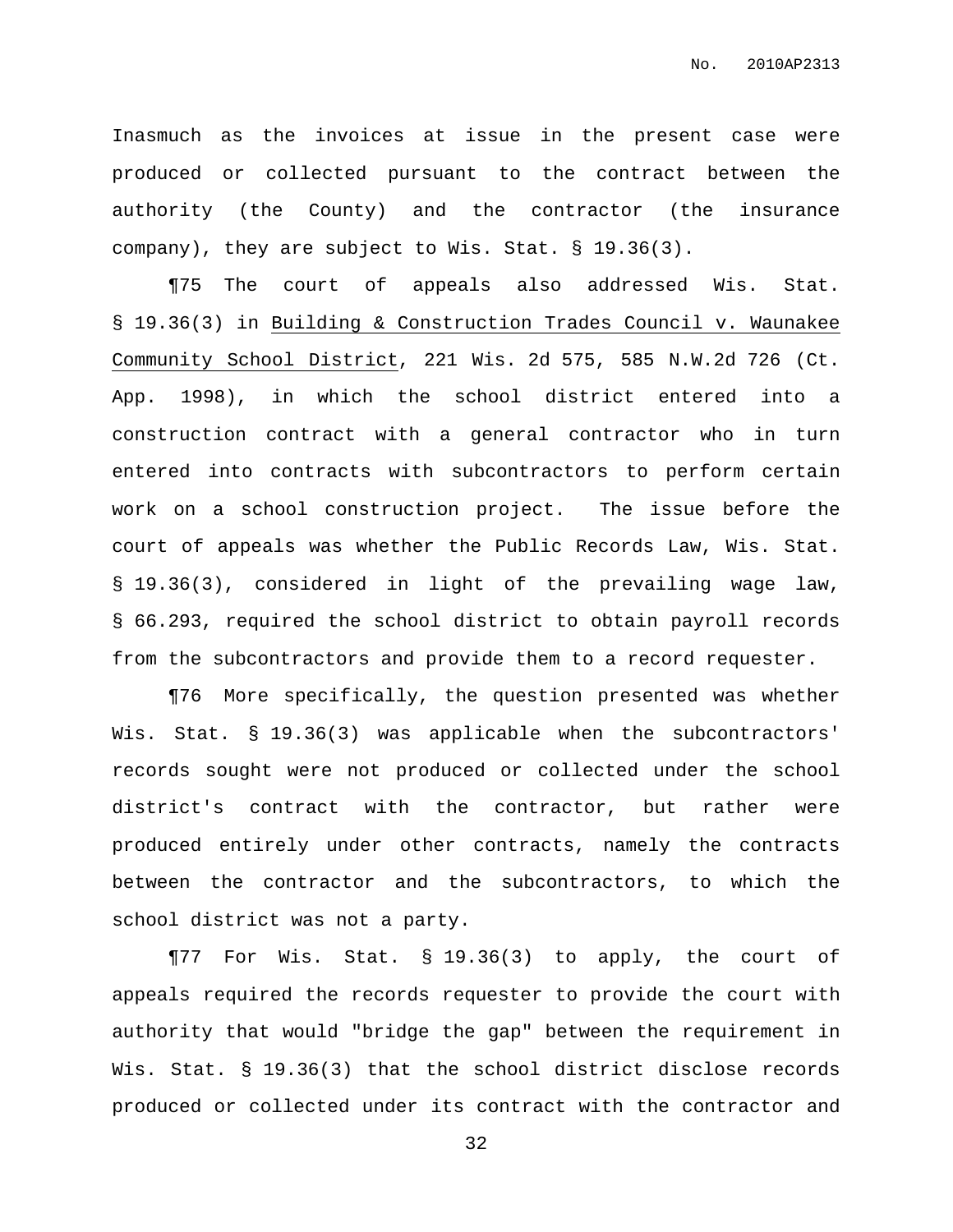the fact that the payroll records requested were the internal records of two entities that had entered into subcontracts with the contractor—subcontracts to which the school district was not a party.

¶78 After careful and detailed analysis of the prevailing wage laws that govern payroll records and the enforcement methods of the wage laws, the court of appeals concluded that the wage laws regarding monitoring the prevailing wage rates and hours of work for employees of private employers working on public works projects did not "bridge the gap." The court of appeals ruled that for numerous reasons, the prevailing wage laws did not render the payroll records of the subcontractors within the purview of the contract between the school district and the contractor or the public policy of the Public Records Law.

¶79 The County argues that there is a gap between the requirement in Wis. Stat. § 19.36(3) that the County disclose records produced or collected under its contract with the insurance company (the liability insurance policy) and the fact that the invoices requested were records generated and submitted by the law firm to the insurance company on the basis of the contract between the law firm and the insurance company. We conclude that there is no gap in the present case. The invoices were generated and submitted as a result of the tripartite relationship of the County, insurance company and law firm pursuant to the liability insurance policy. The liability insurance policy is a contract between the County and the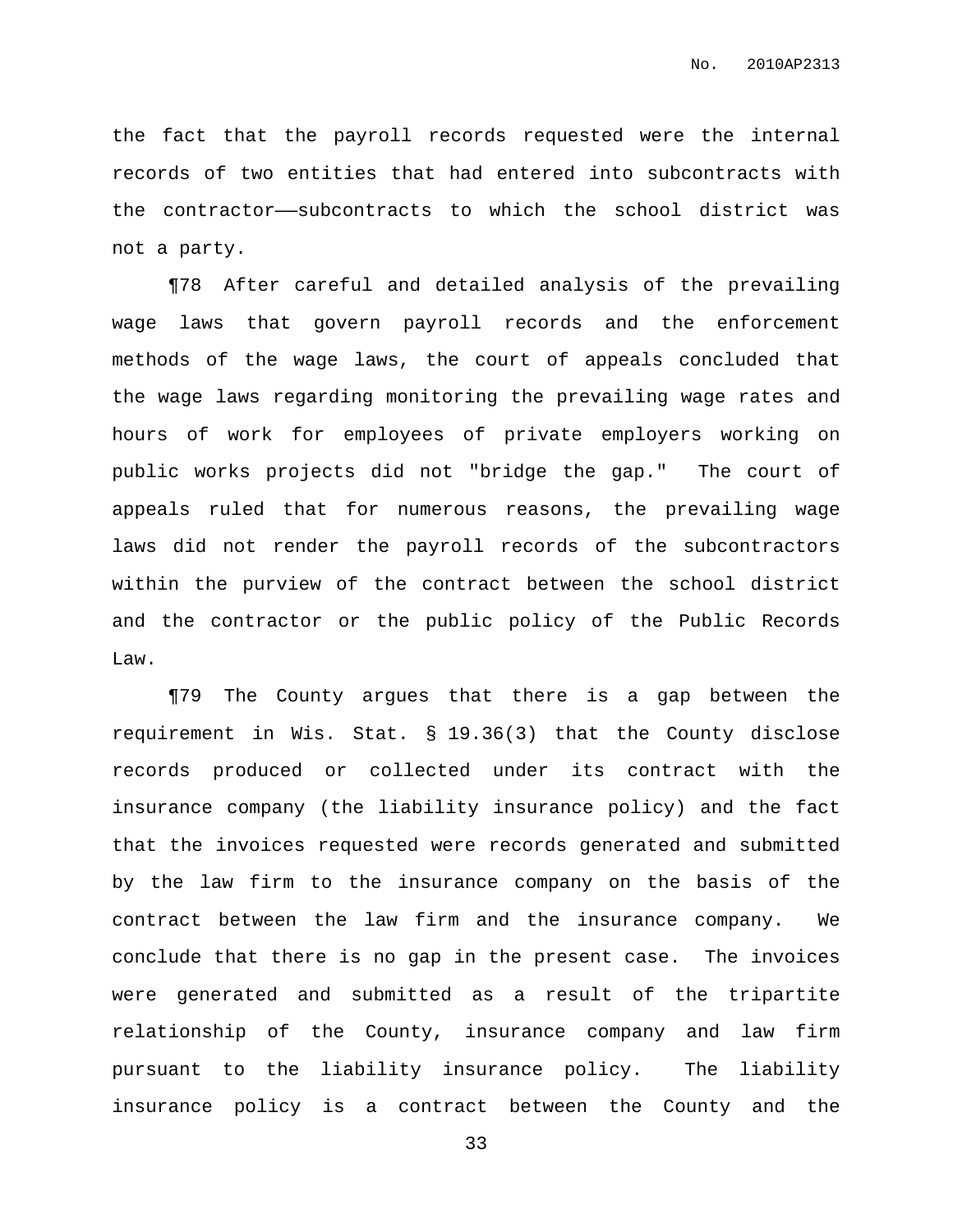insurance company. We thus conclude that our ruling today comports with the Building & Construction Trades case.

\* \* \* \*

¶80 In sum, we affirm the decision of the court of appeals. We use somewhat different reasoning, however. We too conclude that the invoices are contractors' records under Wis. Stat. § 19.36(3). Our decision is based on the tripartite relationship of the County, the insurance company, and the law firm, all arising from the liability insurance policy.

¶81 The tripartite relationship arising from the liability insurance policy is as follows:

(1) The liability insurance policy is the basis of a contractual relationship between the County and the insurance company: The insurance company agrees in the liability insurance policy to pay damages the County owes and to pay attorney fees incurred for the County's defense.

(2) The liability insurance policy is the basis of a contractual relationship between the insurance company and the law firm: The insurance company retains the law firm, pursuant to the liability insurance policy, to represent the County and agrees to pay the attorney fees. The law firm that accepts the assignment undertakes the County's representation in accordance with the liability insurance policy.

(3) The liability insurance policy is the basis of a contractual relationship between the law firm and the County: Pursuant to the liability insurance policy, the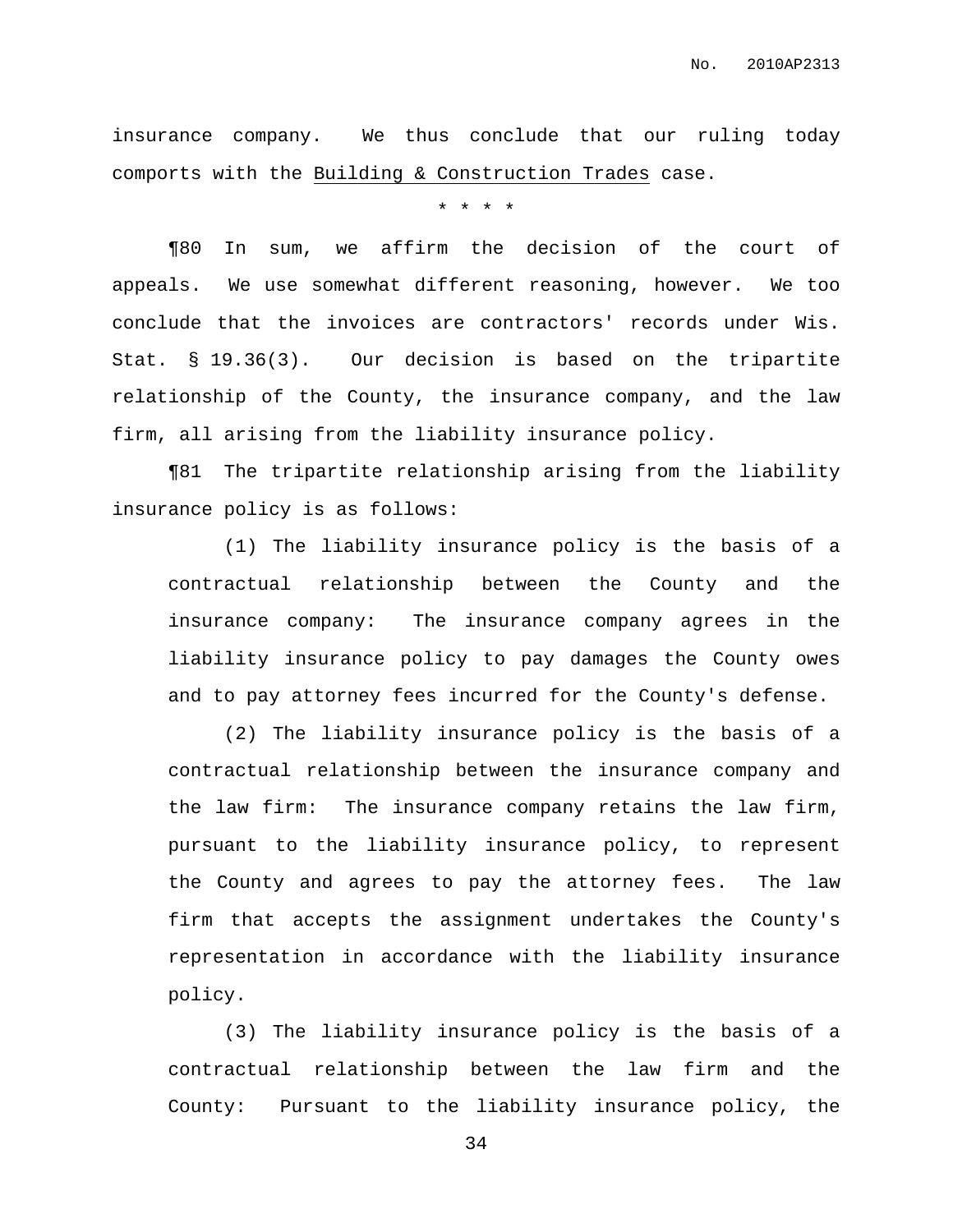law firm retained by the insurance company enters into a contractual attorney-client (agency) relationship with the County.

¶82 The liability insurance policy thus is the basis for contractual relationships between the County and the insurance company, as well as between the insurance company and the law firm, and the law firm and the County.

¶83 The invoices——the billings for the law firm's legal work performed as the County's defense counsel and the insurance company's retained counsel——were produced or collected in the course of the law firm's representation of the County and the insurance company under the liability insurance policy between the County and the insurance company. Because the liability insurance policy is the basis for the tripartite relationship between the County, the insurance company, and the law firm, and is the basis for an attorney-client relationship between the law firm and the County, we conclude that the invoices were produced or collected during the course of the law firm's representation of the County and the insurance company pursuant to the liability insurance policy; the liability insurance policy is a contract entered into by the County and the insurance company. Thus, the requirements of Wis. Stat. § 19.36(3) have been met and § 19.36(3) governs the accessibility of the invoices.

¶84 We affirm the decision of the court of appeals and remand the proceeding to the circuit court to order the County to make available to the Star-Times unredacted copies of the invoices.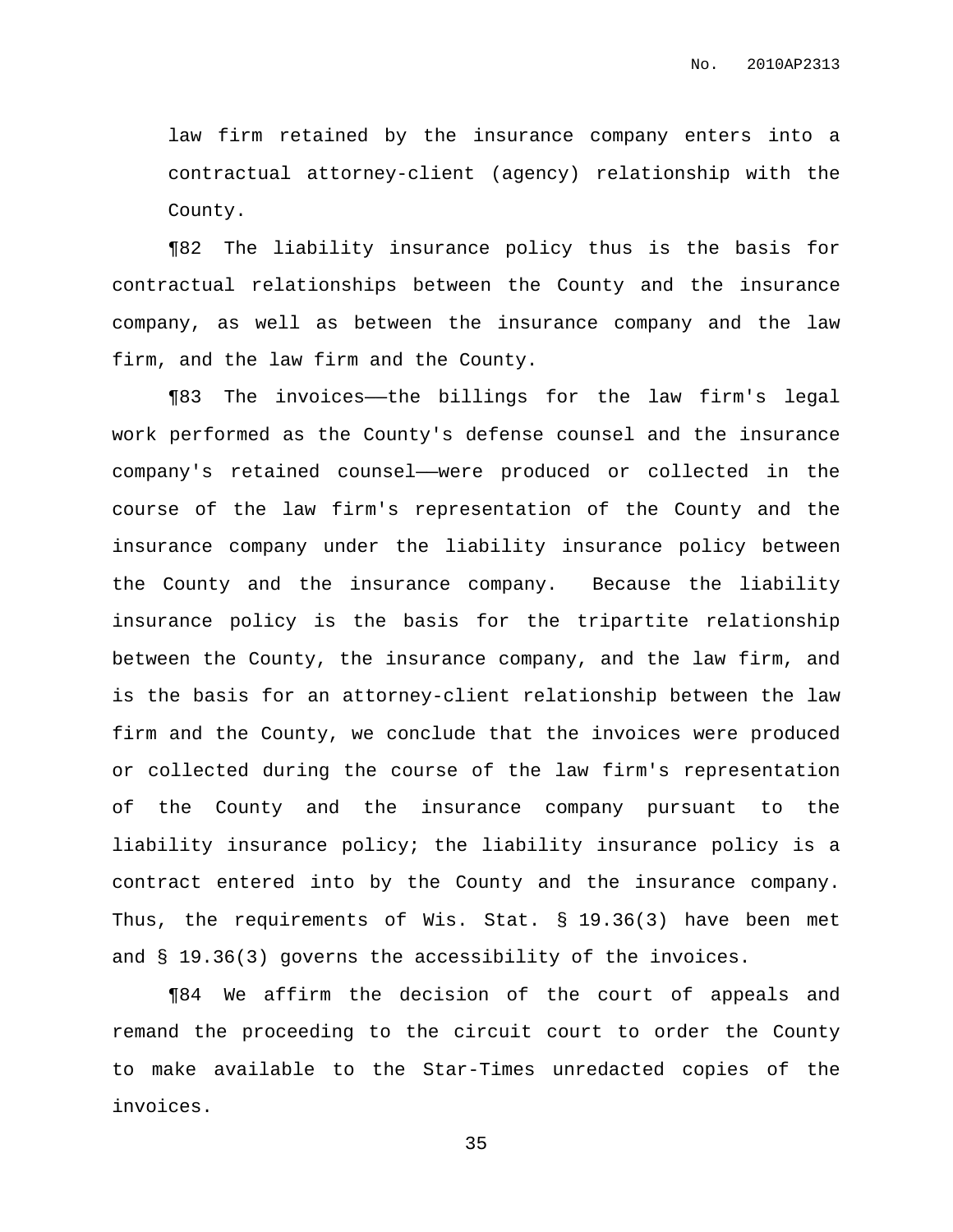By the Court.—The decision of the court of appeals is affirmed.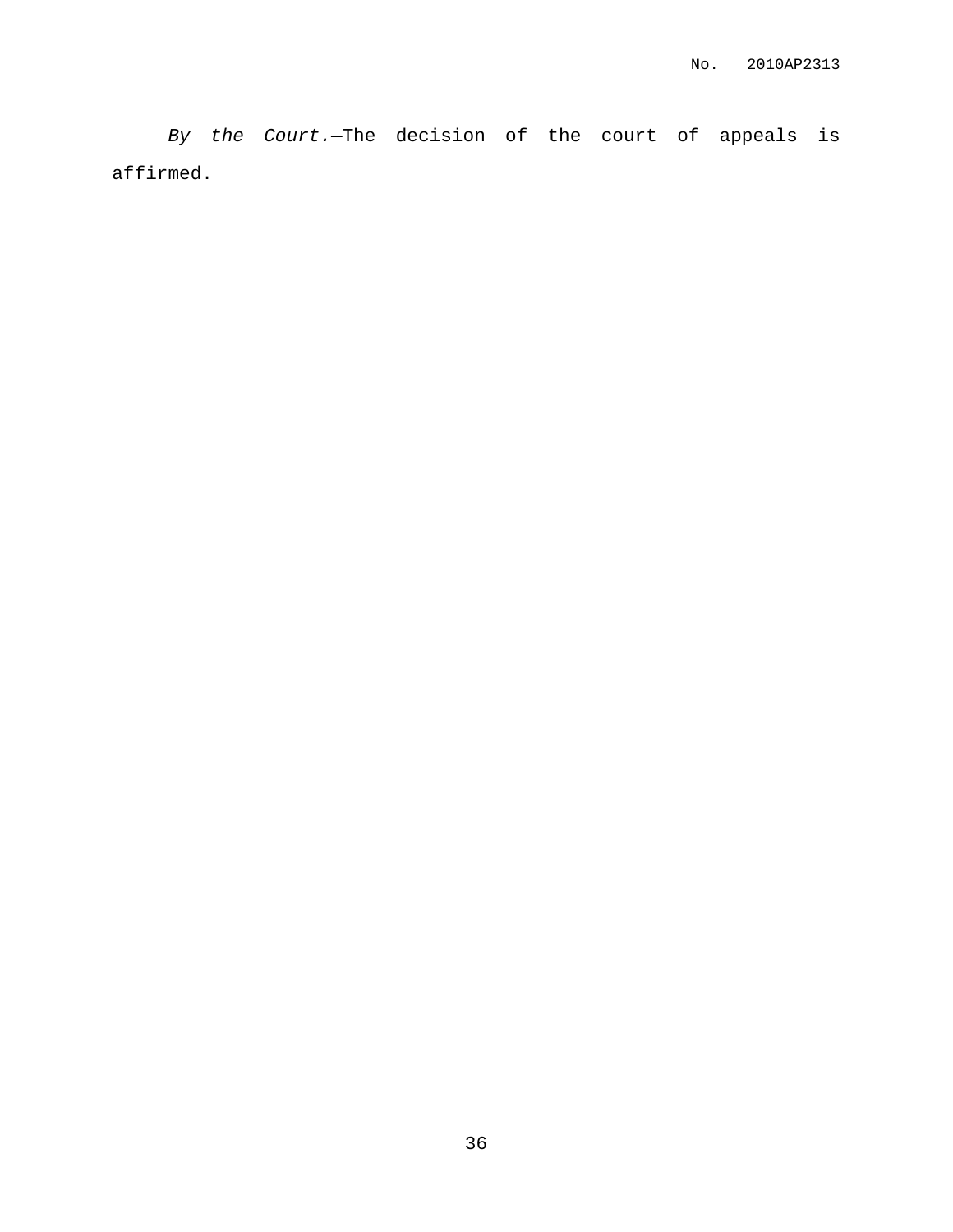¶85 PATIENCE DRAKE ROGGENSACK, J. (concurring). I join the majority opinion in concurrence. I write separately to reiterate a point that the majority opinion emphasizes: our decision in this case does nothing to alter the rules governing attorney-client privilege, attorney work-product, or any other duties involving attorney confidentiality. See majority op., ¶¶14–15. The parties neither briefed nor argued these issues, and the court properly declines to address these issues. Accordingly, I respectfully concur.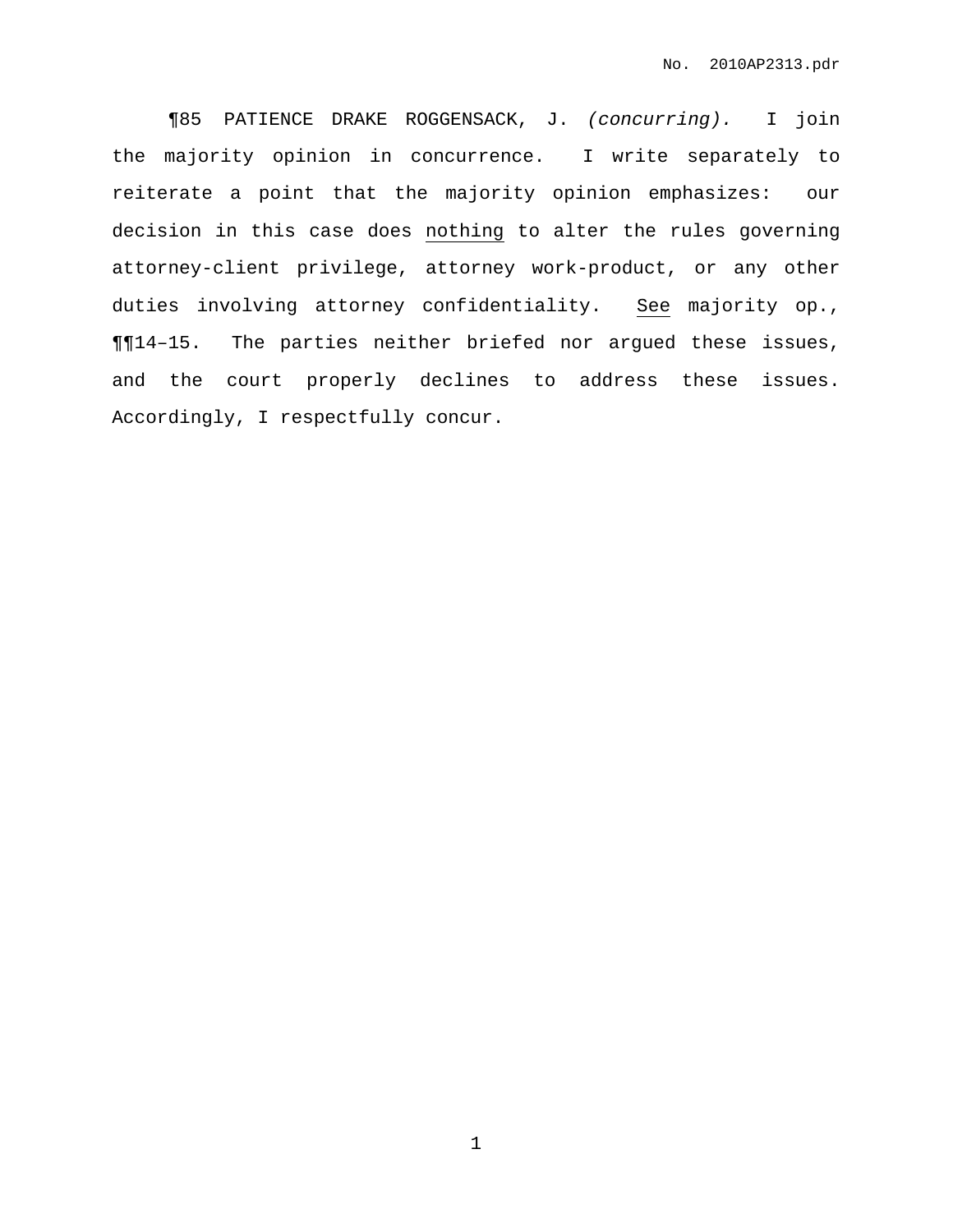¶86 DAVID T. PROSSER, J. (dissenting). The majority opinion permits Wisconsin's public records law to breach privileged communications, contrary to sound public policy and the text of the public records statute. The majority's assurance that the opinion "does not alter the rules governing confidentiality, attorney-client privilege, or lawyers' work product, or any other rules protecting against disclosure," majority op., ¶15, is unpersuasive given the opinion's analysis and its other declarations. Because I believe the opinion has serious negative ramifications for the practice of law, I respectfully dissent.

I

¶87 Juneau County (the County) contracted with Wisconsin County Mutual Insurance Corporation (County Mutual) to provide public entity liability insurance for the County. Under this insurance policy (or insurance contract), County Mutual committed itself to pay damages that the County became legally obligated to pay as the result of a covered occurrence. The policy also covered attorney fees and costs related to defending a claim. The public entity liability policy was similar to insurance policies acquired by a multitude of Wisconsin municipalities and likely parallel to the liability policies acquired by innumerable non-public entities such as businesses and nonprofits.

¶88 In 2008 Juneau County Sheriff Brent Oleson suspended one of his deputies, Jeremy Haske, for alleged misconduct. This action led to litigation, including two lawsuits by Haske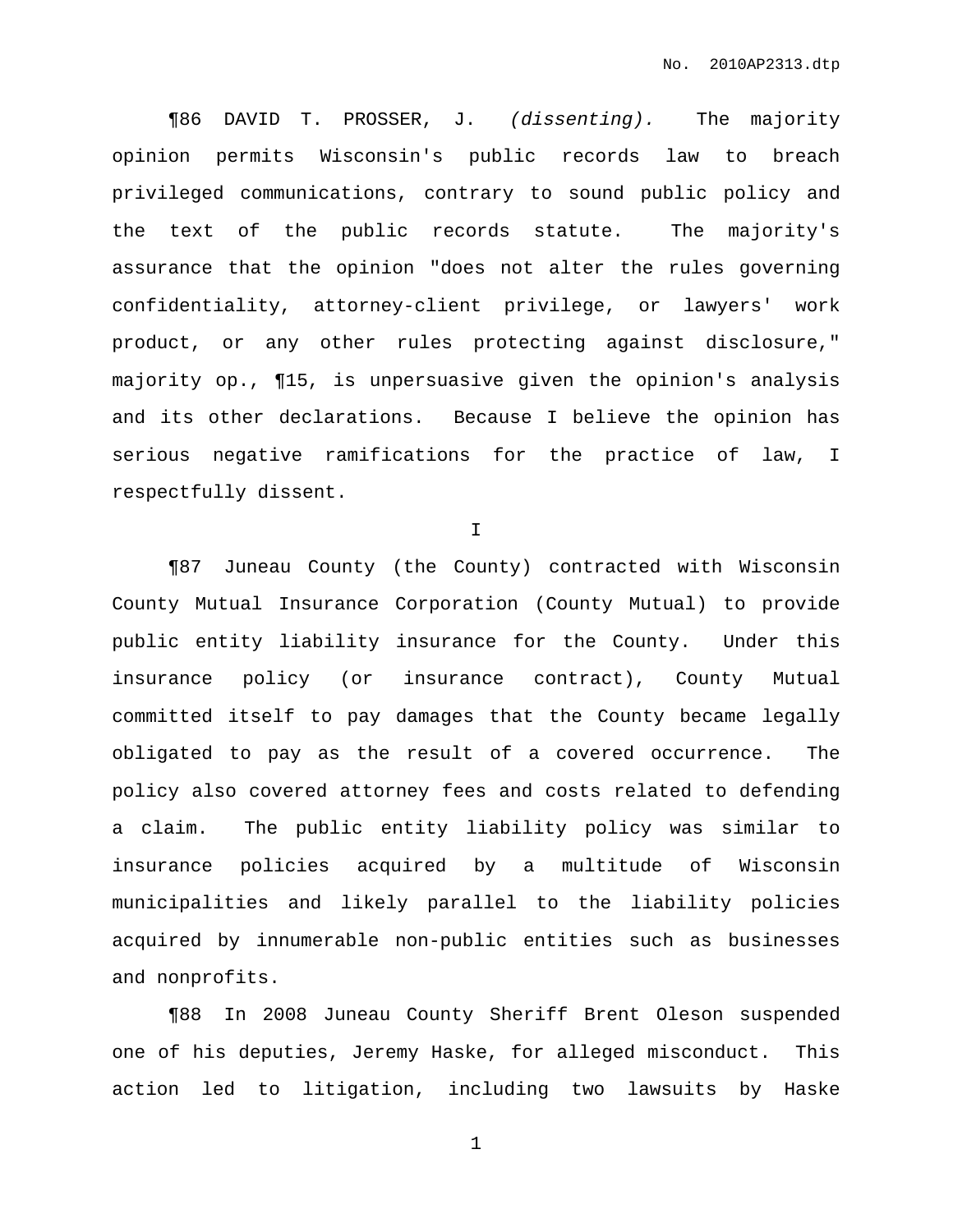against the sheriff. The County called upon its insurer, County Mutual, to provide a defense. County Mutual assigned the Milwaukee law firm of Crivello Carlson, S.C. (Crivello Carlson) to provide representation.

¶89 In the midst of this litigation, the Juneau County Star-Times (Star-Times) made a public records request through the Juneau County Clerk. The Star-Times requested access to any legal bills for 2008, 2009, and 2010 submitted by Crivello Carlson to County Mutual for its representation of the County in the Haske matters.

¶90 The record shows that Attorney Michele M. Ford (Attorney Ford) of Crivello Carlson, after conferring with the County's corporation counsel, supplied the Star-Times with 27 pages of redacted legal invoices that it had submitted to County Mutual. These invoices were dated February 16, 2009; June 8, 2009; August 20, 2009; or September 22, 2009, respectively. The redacted invoices showed total hours in each reporting period; total attorney fees in each reporting period; and other disbursements in each reporting period. They revealed the days Attorneys Ford, John T. Juettner, and Linda J. Slawson worked on the cases but did not reveal the exact amount of time that an attorney put in on a given day. Most significantly, the invoices did not disclose what an attorney was doing on a given day.

¶91 Attorney Ford explained in a cover letter to the Star-Times that "The invoices have been redacted to exclude information that is privileged by statute and common law.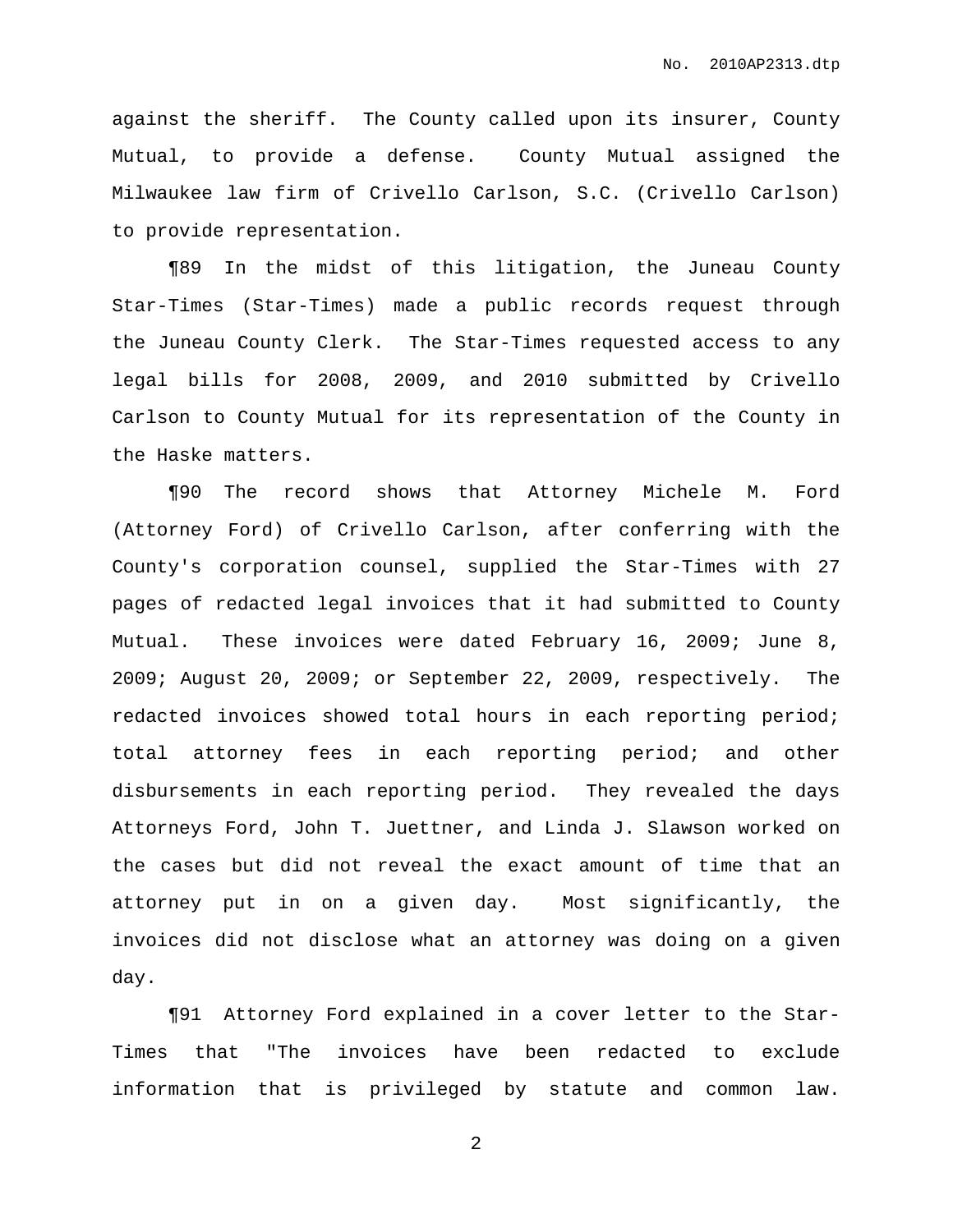Access to records may be denied where there is a specific statutory exemption to disclosure, Wis. Stat. § 19.36, or where there is a common law or public policy exception."

¶92 Attorney Ford cited Wis. Stat. § 905.03, the lawyerclient privilege statute. She also cited "the privileged status of attorney work product." "The presumption of access under [Wis. Stat.] § 19.35(1)(a) is defeated because the attorney work product qualifies under the 'otherwise provided by law' exception."

¶93 When the County declined to release additional information from the legal invoices, the Star-Times filed suit in Juneau County Circuit Court.

¶94 Adams County Circuit Judge Charles A. Pollex was sent to Juneau County to hear the case. He determined that while Juneau County was an "authority" under the public records law, "There is no evidence before the court that the information in question has been created by nor that it is being kept by Juneau County."

¶95 Because the unredacted invoices were not a Juneau County "record," the court next considered whether the legal invoices were a "contractor record" under Wis. Stat. § 19.36(3). The court concluded that:

The invoices for attorney's fees rendered are, as far as this summary judgment record is concerned, a private matter between the Crivello Carlson law firm and Wisconsin County Mutual Insurance Corp. and any connection between the invoices and Juneau County's contract with Wisconsin County Mutual Insurance Corp. is tenuous at best.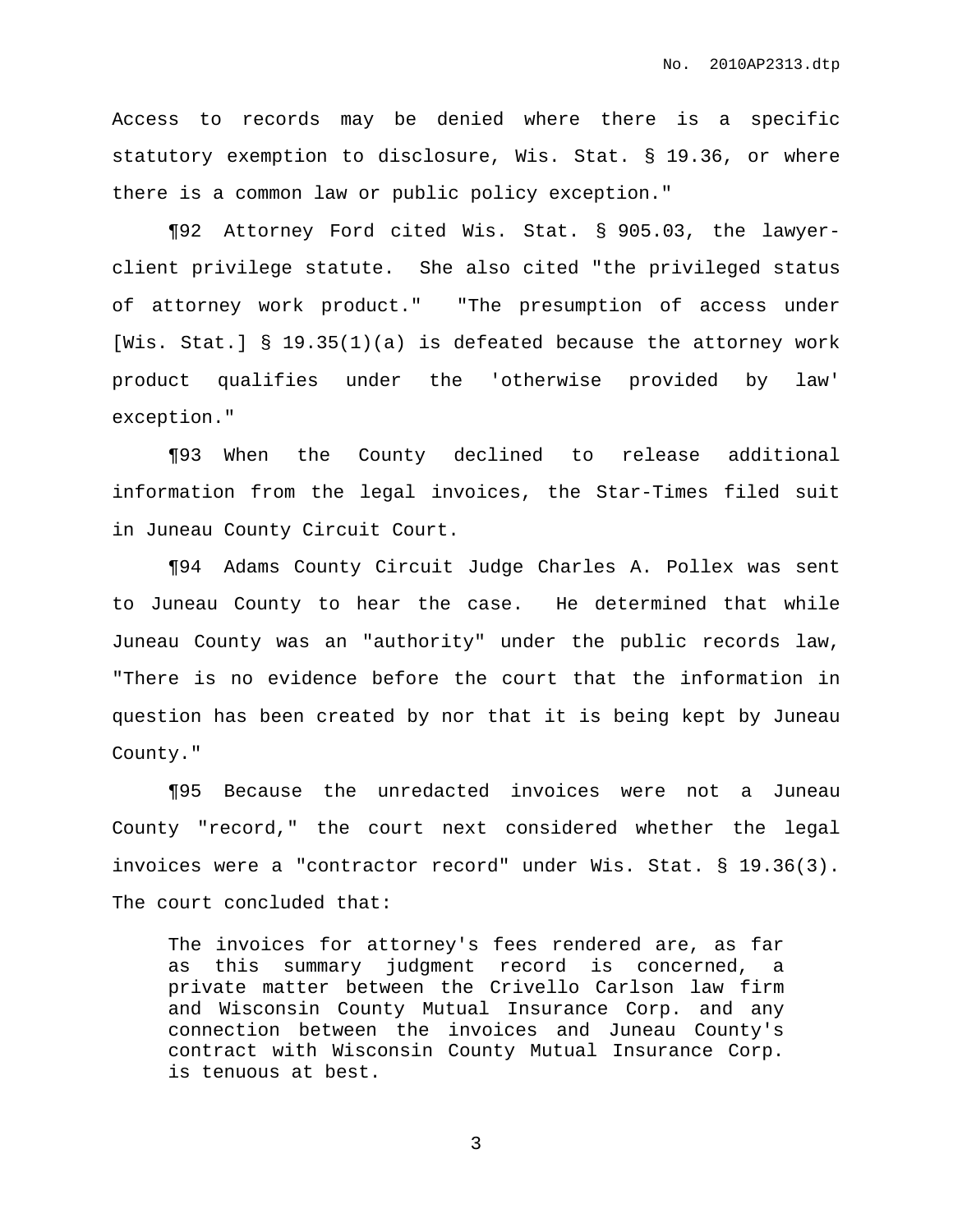Thus, the court held that the invoices did not qualify under  $$19.36(3)$ .

¶96 In addition, the circuit court found that "the invoices contain detailed descriptions of the nature of the legal services rendered to Juneau County. Producing these billing records would, therefore[,] reveal the substance of lawyer-client communications and fall within the purview of the lawyer-client privilege."

¶97 The court of appeals reversed, rejecting the County's explanation of the redactions and the circuit court's determinations. It directed the circuit court "to order the County to make available to the Star-Times unredacted copies of the invoices." Juneau Cnty. Star-Times v. Juneau Cnty., 2011 WI App 150, ¶2, 337 Wis. 2d 710, 807 N.W.2d 655 (emphasis added). The majority now affirms this conclusion without directly discussing the lawyer-client privilege or lawyer work product.

¶98 In short, the majority determines that this case can be decided by its construction of Wis. Stat. § 19.36(3).

#### II

¶99 Wisconsin Stat. § 19.36(3) reads as follows:

Contractors' Records. Subject to sub. (12), each authority shall make available for inspection and copying under s. 19.35(1) any record produced or collected under a contract entered into by the authority with a person other than an authority to the same extent as if the record were maintained by the authority. This subsection does not apply to the inspection or copying of a record under s. 19.35(1)(am).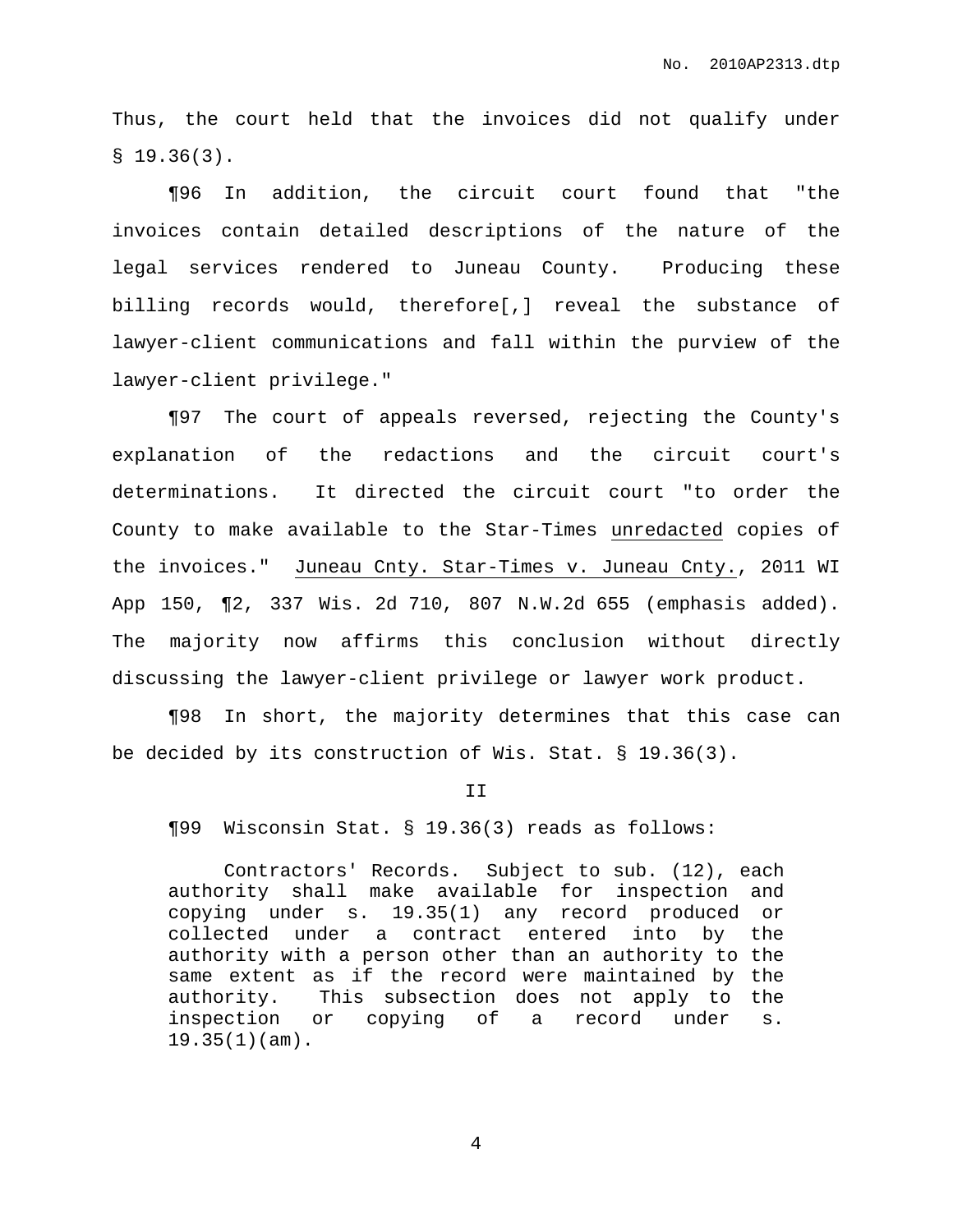¶100 The crucial words in this subsection are "any record produced or collected under a contract entered into by the authority."

¶101 The relationships in this case may be diagrammed using the three corners of a triangle. In one corner of the triangle is Juneau County (the insured). In another corner is County Mutual (the insurer). There is indisputably a contract between these two "corners" and any record "produced" or "collected" "under" this contract is a "contractor record" under the statute, even though it was not created or kept by the County.

¶102 There is another corner to the triangle representing Crivello Carlson. Crivello Carlson has a contract with County Mutual. This contract is different from the County's insurance contract. We do not know the provisions of this contract; that is, we do not know the precise relationship between County Mutual and Crivello Carlson in terms of which Crivello Carlson attorneys will be involved in representing the public entities that County Mutual insures, how much the firm will be compensated for its services, when it will be compensated for its services, what sort of briefings Crivello Carlson must provide to the insurer, and what kind of invoices the firm must submit. We also do not know when this contractual relationship began. What we do know is that the County was not a party to this second contract and that the County did not select and did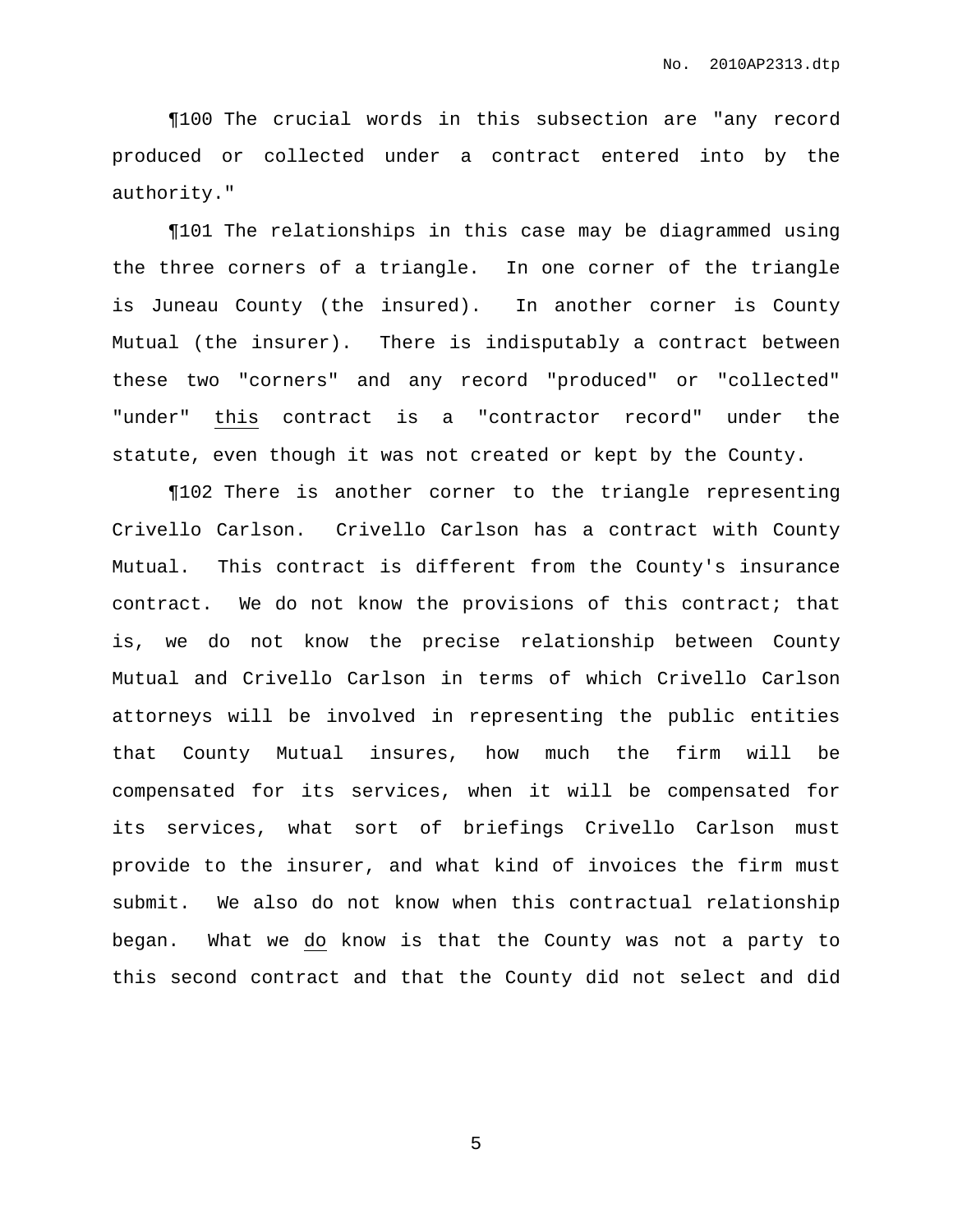not have a right to select Crivello Carlson as its law firm. $^{\rm l}$ Crivello Carlson, by its own admission, was "assigned" to represent Juneau County. $^2$ 

<sup>1</sup> The Legal Expense Coverage Endorsement to the insurance policy states: "We [County Mutual] have the right and duty to select counsel to handle any matter for which you have given notice of your intent to seek legal expense coverage under Coverage D." This particular provision covered legal expense coverage related to "collective bargaining disputes, disputes with regulatory agencies or disputes involving any operation of principles of eminent domain, condemnation proceedings or inverse condemnation."

The insurance policy provision relating to general legal defense and settlement reads as follows:

We have the right and duty to defend any suit against the insured seeking monetary damages on account of bodily injury, personal injury, property damage or errors and omissions or any combination thereof, but:

1. The amount we pay for damages is limited as described in Section IV – Limits of Insurance;

2. We may, at our discretion, investigate any occurrence and settle any claim or suit that may result even if the settlement amount is exclusively within the insured's deductible; and

3. Our right and duty to defend end when we have used up the Limit of Insurance in the payment of judgments or settlements under Coverages A, B, or C. This applies to both claims and suits pending at that time and those filed thereafter.

Defense costs are payable in addition to the policy limit after any applicable deductible has been exhausted.

 $2$  See letter from Michele Ford to Juneau County Star-Times dated February 10, 2010.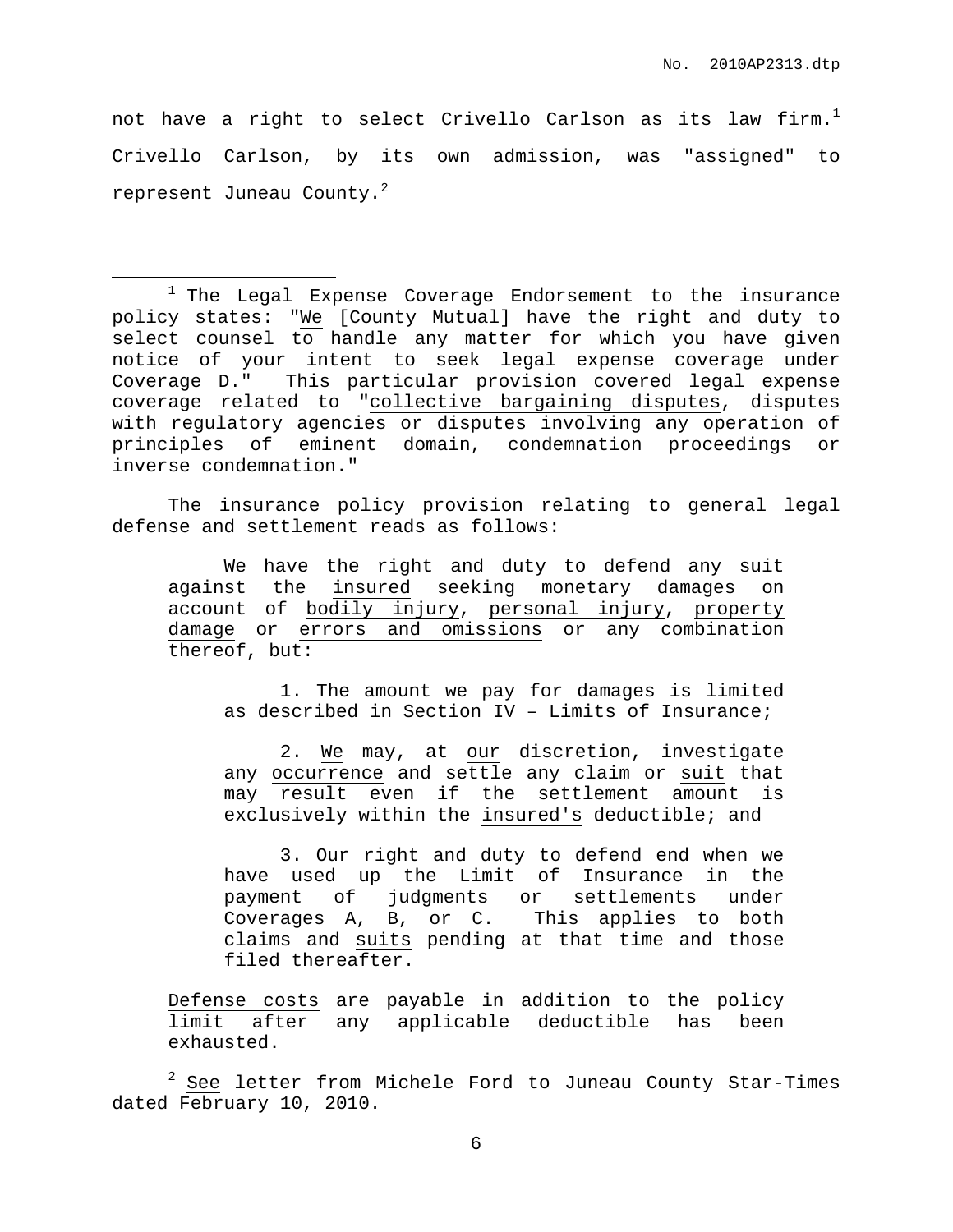¶103 Crivello Carlson's invoices to County Mutual would not have been sent to the County but for the Star-Times public records request. Thus, the invoices were not "produced" for the County or "collected" for the County. They were "produced" or "collected" under the County's insurance contract only indirectly, raising the question whether an indirect connection is all the statute requires.

¶104 County Mutual must have contracts with providers for equipment and services that are paid for in part by Juneau County's insurance premiums. Thus, if Crivello Carlson's invoices are "under" the County's insurance contract, other invoices sent to County Mutual involving some interaction with the County may be "under" the insurance contract as well. This is why the Wisconsin Counties Association expressed concern that the court of appeals decision—which the majority affirms— "suggests that an authority's duty to provide access to contractors' records is almost limitless."

¶105 The majority opinion commences its analysis with the simple proposition that "(1) The liability insurance policy is the basis of a contractual relationship between the County and the insurance company[.]" Majority op., ¶11 (emphasis added). This proposition may be true, but it is also true that the liability insurance policy is a contract. A contract gives rise to a contractual relationship. The majority opinion adopts "the basis of" phraseology, however, so that it can treat other relationships in the triangle as functionally equivalent to the County's insurance contract.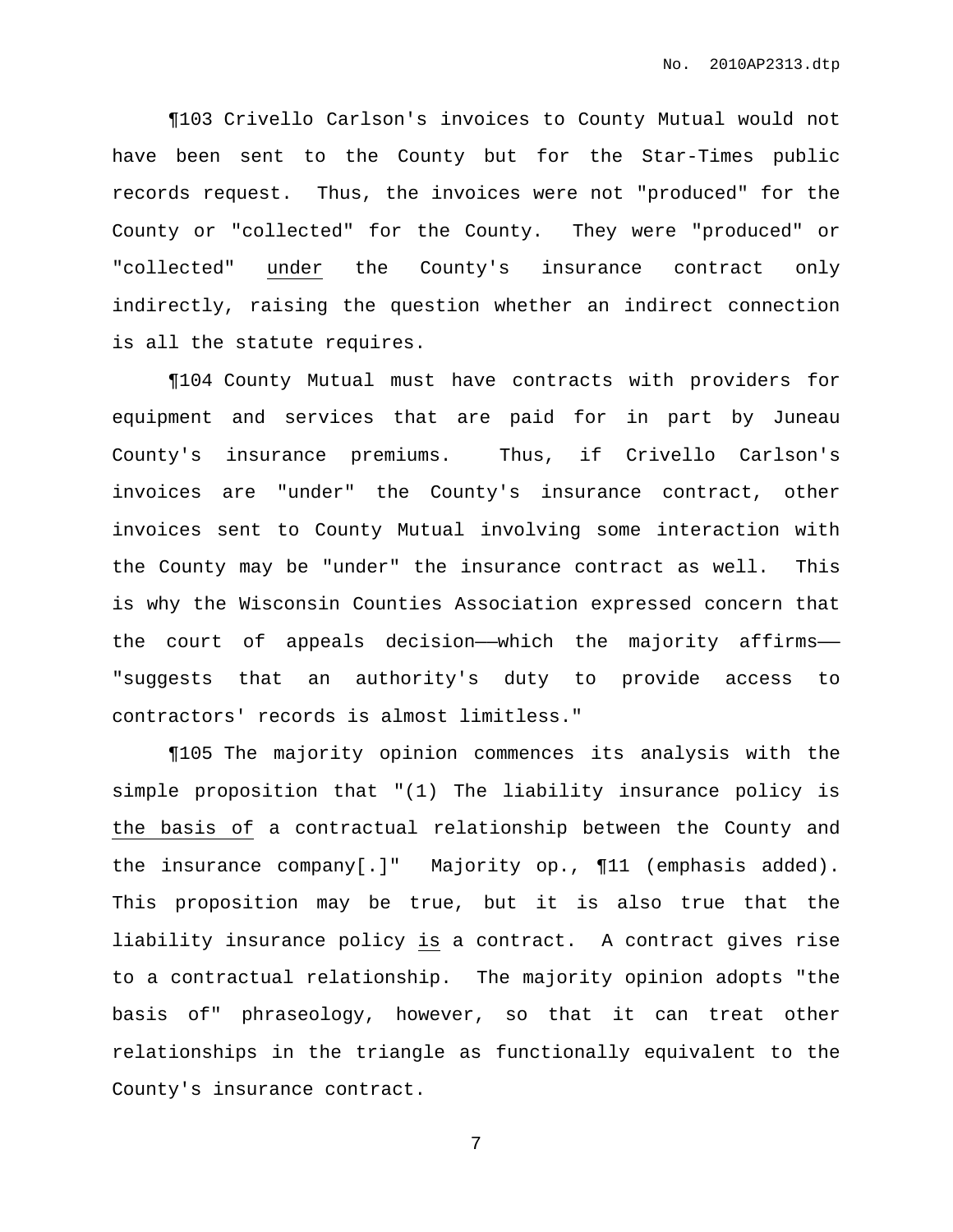¶106 The majority's statement that "(2) The liability insurance policy is the basis of a contractual relationship between the insurance company and the law firm[,]" id., ¶11 (emphasis added), is true only if the law firm's contractual relationship was initiated because of the County's liability insurance policy. This is not a fact of record.

¶107 The majority opinion also asserts that the attorneyclient relationship between Crivello Carlson and Juneau County is a third "contractual" relationship. Id., ¶11. This may not be true. A lawyer-client relationship is a fiduciary relationship.<sup>3</sup> It is often an agency relationship. But it is not necessarily a contractual relationship. The majority opinion's conclusory assertions to the contrary are overly sweeping, and they have not been supported with Wisconsin precedent.

¶108 Once established and sanctified, the "tripartite" relationship described in the majority opinion is subject to application in other contexts. For instance, suppose an "authority" enters into a collective bargaining agreement (e.g., contract) with a public employee union. If the union later hires counsel to represent one of the authority's employees, must the union disclose the legal invoices it receives from hired counsel? Are these invoices contractor records because they are indirectly "under" the collective bargaining contract?

<sup>&</sup>lt;sup>3</sup> See, e.g., Sands v. Menard, Inc., 2010 WI 96, ¶53, 328 Wis. 2d 647, 787 N.W.2d 384; Berner Cheese Corp. v. Krug, 2008 WI 95, ¶41, 312 Wis. 2d 251, 752 N.W.2d 800.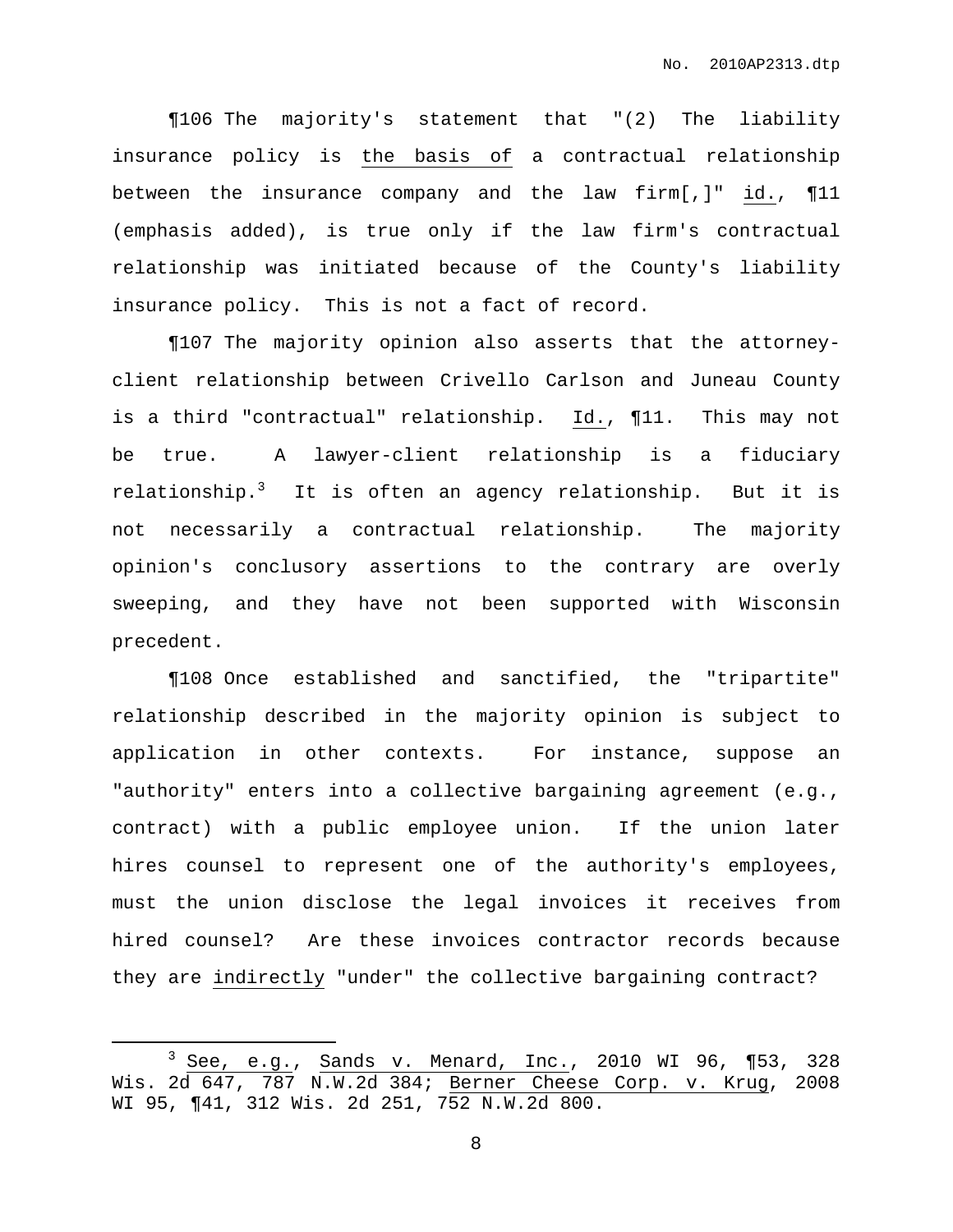¶109 It is not difficult to apply the principles of the majority opinion to other situations involving legal representation as well as other sensitive relationships loosely related to an authority's contract.

¶110 Thus, the pivotal question before the court is whether records related only indirectly to a contract entered into by an authority are records "under" that contract that must be disgorged by the authority pursuant to the public records law.

¶111 The amicus Wisconsin Department of Justice (the DOJ) urges the court to interpret "any record produced or collected under a contract" as a record "required or obligated by a contract." It contends that the "statutory language, legislative history, and public policy all support this result."

¶112 The DOJ further argues that the legislature knew how to draft broader language describing contractor records in Wis. Stat. § 19.36(3) than it eventually chose. The DOJ concludes that because the legislature chose not to use broad language in § 19.36(3), the contractor records provision does not include any record "used in connection with the performance of contractual services." The DOJ believes that the court of appeals decision wrongly adopts the "used in connection with" concept for the contractor records provision in § 19.36(3).

¶113 The DOJ points to legislative history in its analysis. The legislature created Wis. Stat. § 19.36(3) in ch. 335, Laws of 1981 (Chapter 335). Chapter 335 was based on amended 1979 Senate Bill 482 that failed to pass (SB 482). Drafting File, ch. 335, Laws of 1981, Legislative Reference Bureau, Madison,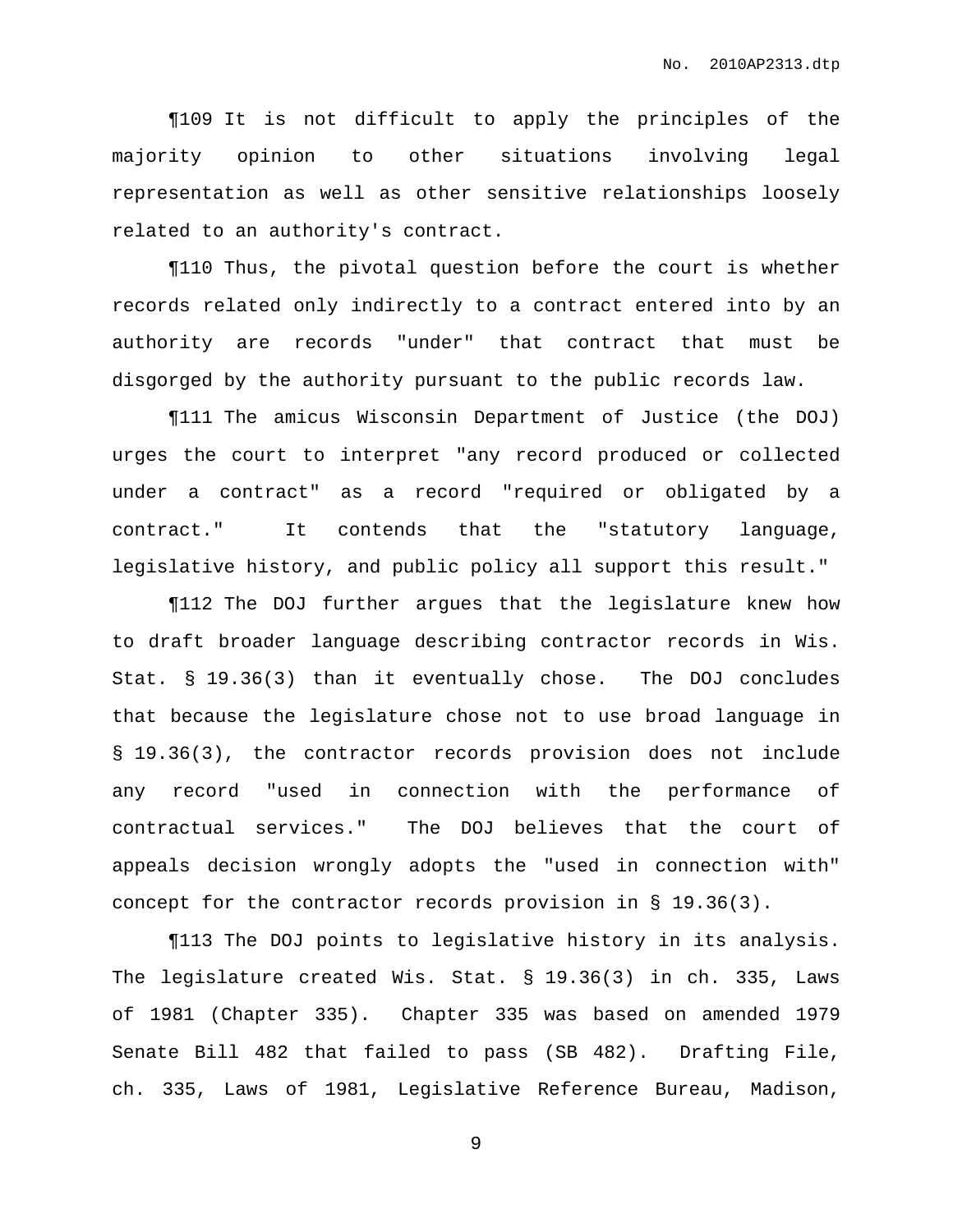Wis. Senate Bill 482 did not include a contractor records provision like the current § 19.36(3). However, SB 482, as amended, added a defined term, "maintains," in regard to personal data maintained by an authority. $^4$  - This defined term used the broad concept of "used in connection with," similar to the broad interpretation of the contractor records provision adopted by the court of appeals in this case. Cf. Star-Times, 337 Wis. 2d 710, ¶¶17, 22–23.

¶114 Ultimately, Chapter 335 did not include the broadly defined term "maintains" as drafted for SB 482. In fact, the legislature rejected several attempts to amend Chapter 335 to include the broader "maintains" definition from SB 482. Thus, the DOJ concludes, the legislature knew how to describe contractor records in broad terms, chose not to use broad terms, and this court should not interpret the present contractor records provision in Wis. Stat. § 19.36(3) as broadly as the court of appeals did and as the majority opinion does now.

¶115 The majority's dismissal of the DOJ's argument is not compelling. I would adopt the DOJ's interpretation of the public records law, recognizing that the DOJ is entitled to great weight deference because of the experience of this agency charged with enforcing the law.

<sup>&</sup>lt;sup>4</sup> The engrossed version of 1979 Senate Bill 492 defined "maintains" to include data in "the legal custody of a person who performs or has performed services under contract to the authority agency and the data has been collected, stored, disseminated or used in connection with the performance of the services . . . . "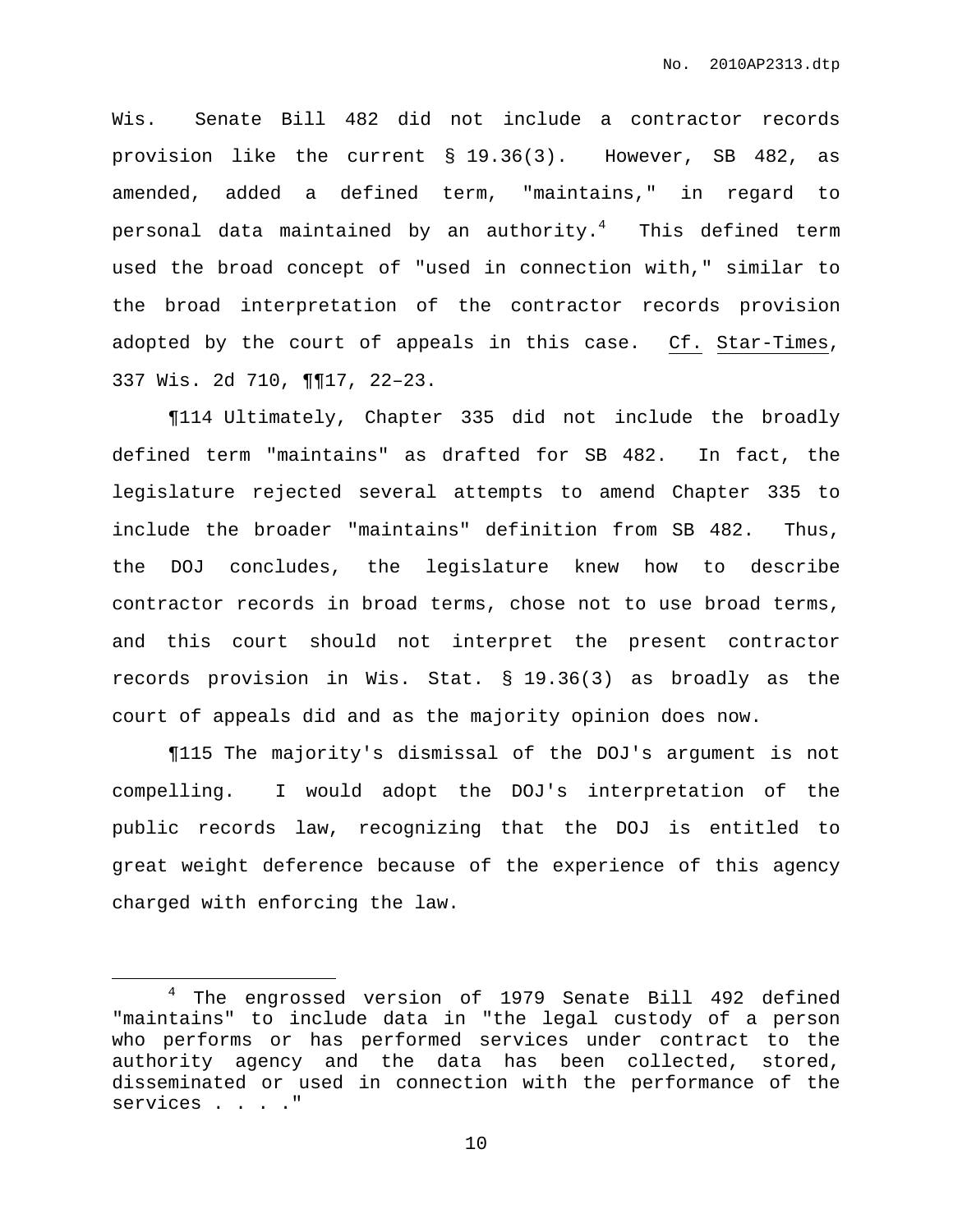¶116 If the DOJ's interpretation were adopted, the legal invoices would not be contractor records under Wis. Stat.  $$19.36(3).$ 

### III

¶117 Juneau County has not relied on Wis. Stat. § 905.03, the statute on lawyer-client privilege, as a basis for its nondisclosure, in arguing its case in this court. It did, however, assert the privilege in the circuit court and in the court of appeals.

¶118 The majority seizes upon the County's strategy in this court as justification for not discussing the lawyer-client privilege in its opinion. Nonetheless, in ordering the County to turn over unredacted legal invoices under the public records law, the majority appears to be sending a message that the confidentiality of legal invoices may be in jeopardy under the public records law. If this is correct, it would be very bad news for "authorities" involved in litigation because it would depart from established precedent by treating "authority" parties different from non-authority parties under Wis. Stat.  $$905.03.<sup>5</sup>$ 

 $5$  Wisconsin Stat. § 905.03(2) and (3) provide in part: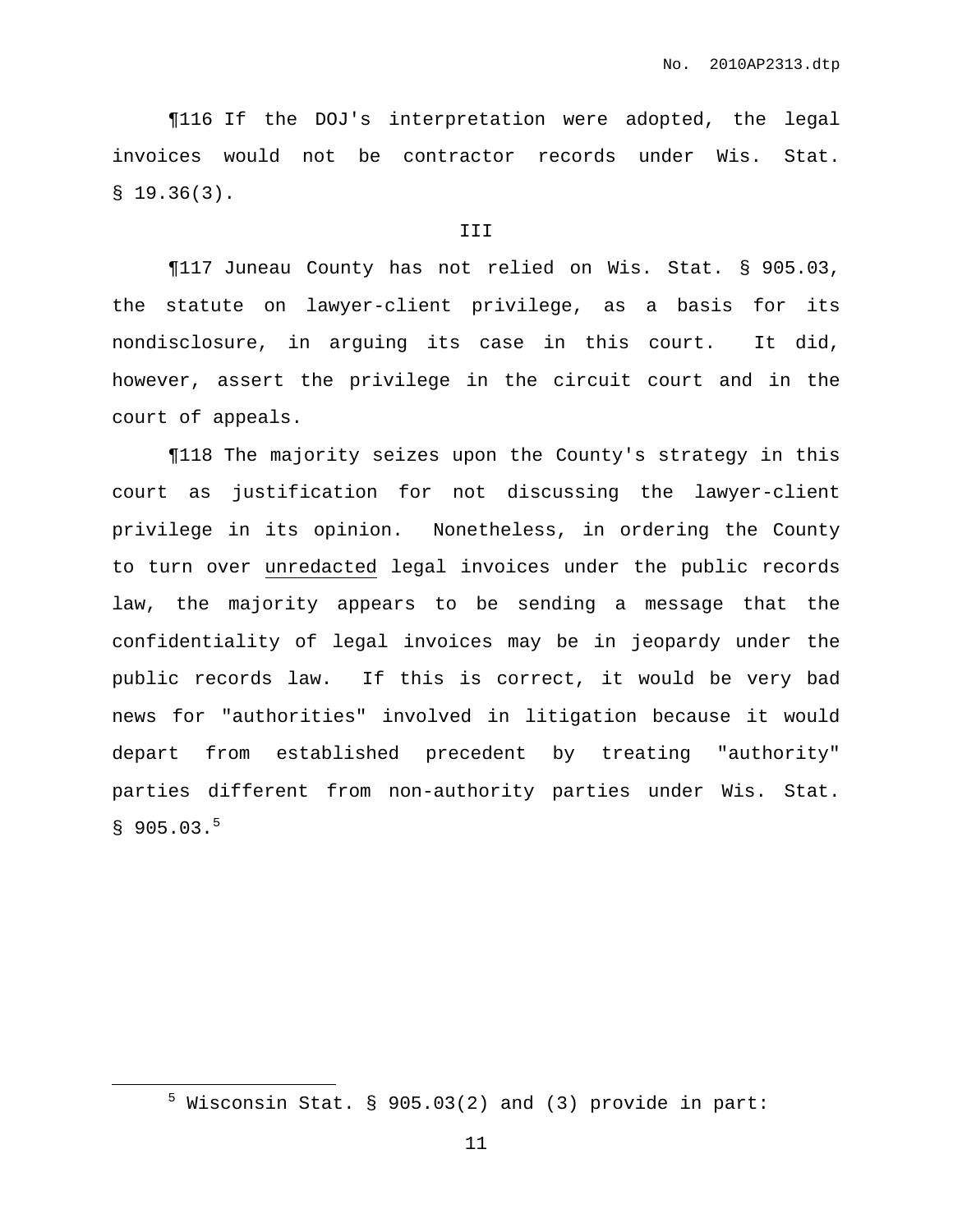¶119 Our precedent is that "attorney billing records are protected by the lawyer-client privilege." Lane v. Sharp Packaging Systems, Inc., 2002 WI 28, ¶3, 251 Wis. 2d 68, 640 N.W.2d 788. They are confidential if they reveal the nature of legal services provided or the substance of lawyer-client communications. Id.

¶120 In Lane, the court observed that "once the professional relationship is established, all communications, oral and written, between attorney and client are privileged from production excluding those exceptions outlined in the statute." Id., ¶21 (quoting State ex rel. Dudek v. Circuit Court for Milwaukee Cnty., 34 Wis. 2d 559, 580, 150 N.W.2d 387 (1967)). However, the court added that the privilege should be contained so that it does not extend beyond its core rationale of ensuring candor and full disclosure between lawyer and client. Lane, 251 Wis. 2d 68, ¶21.

(2) General Rule of Privilege. A client has a privilege to refuse to disclose and to prevent any other person from disclosing confidential communications made for the purpose of facilitating the rendition of professional legal services to the client: between the client or the client's representative and the client's lawyer or the lawyer's representative; or between the client's lawyer and the lawyer's representative; or by the client or the client's lawyer to a lawyer representing another in a matter of common interest; or between representatives of the client or between the client and a representative of the client; or between lawyers representing the client.

(3) Who May Claim the Privilege. The privilege may be claimed by the client, . . . The person who was the lawyer at the time of the communication may claim the privilege but only on behalf of the client. The lawyer's authority to do so is presumed in the absence of evidence to the contrary.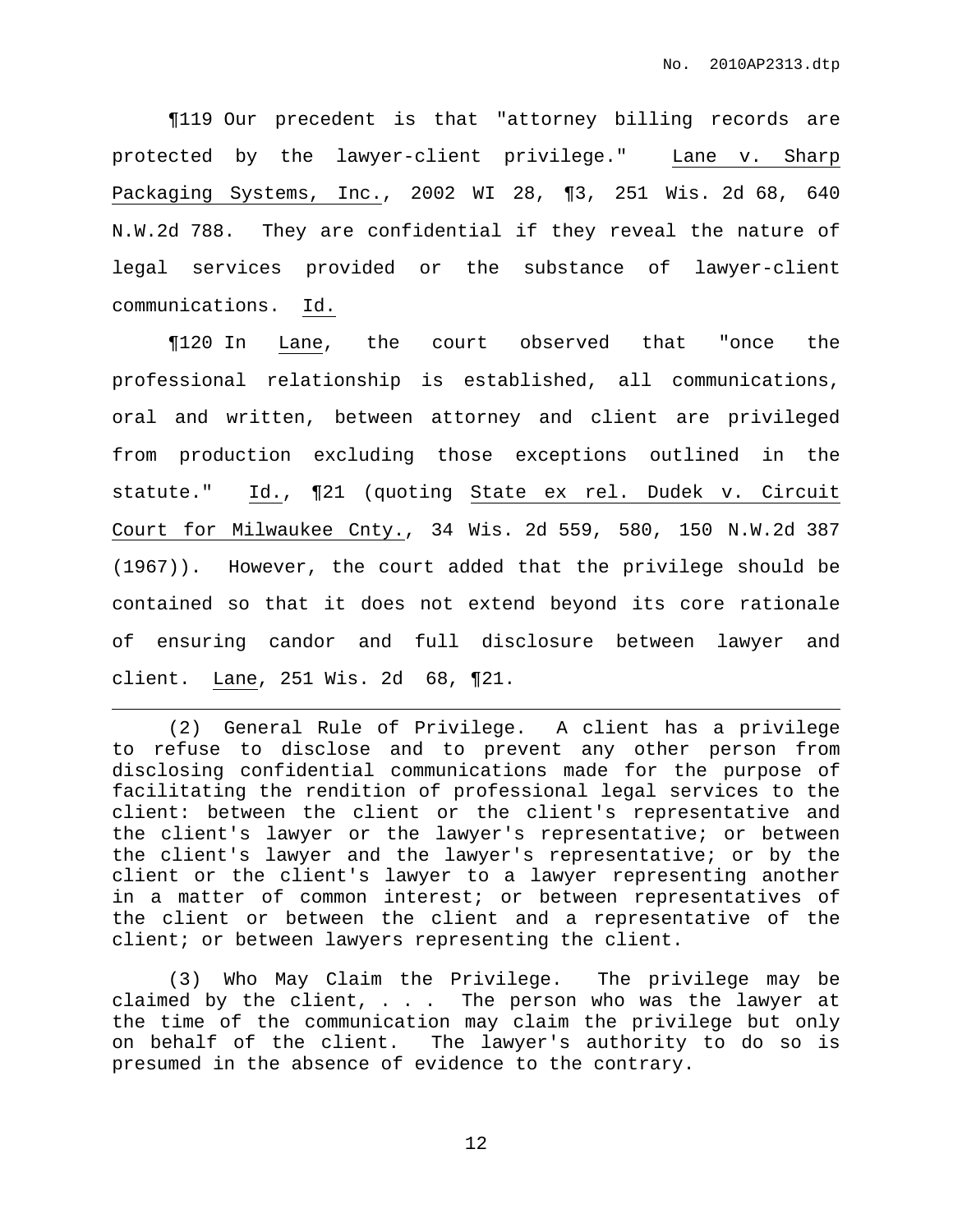¶121 Hence, legal invoices are not inherently beyond the reach of a public records request, especially when the request is focused on fee arrangements involving the expenditure of tax dollars. But when a request seeks to uncover details about "the nature of legal services provided," id., ¶37 (citing United States v. Horn, 976 F.2d 1314, 1316-17 (9th Cir. 1992), and Real v. Cont'l Group, Inc., 116 F.R.D. 211, 213-14 (N.D. Cal 1986)), or "the substance of lawyer-client communications," Lane, 251 Wis. 2d 68, ¶39, the request becomes highly sensitive and may require in camera review by a court, as happened here. $^6$ 

¶122 In my view, the County, County Mutual, and Crivello Carlson all had the right to assert the lawyer-client privilege. County Mutual and Crivello Carlson had an obligation to do so.

¶123 The lawyer-client privilege may be claimed by the client (the County). Wis. Stat. § 905.03(3). In this case it was. The client's decision binds others who are bound up in a confidential relationship with the client.

¶124 County Mutual had and has a contractual and fiduciary relationship with the County and is a "representative of the lawyer" as defined in Wis. Stat. § 905.03(1)(c) and listed in Wis. Stat. § 905.03(2). If the latter categorization were not true, the insurer's ability to protect its insured client's confidential communications would become hollow. In support of this categorization, the insurer/"representative of the lawyer"

<sup>6</sup> The court of appeals acknowledges that "many of the redacted portions are descriptions of legal services rendered." Juneau Cnty. Star-Times v. Juneau Cnty., 2011 WI App 150, ¶41, 337 Wis. 2d 710, 807 N.W.2d 655; see also id., ¶45.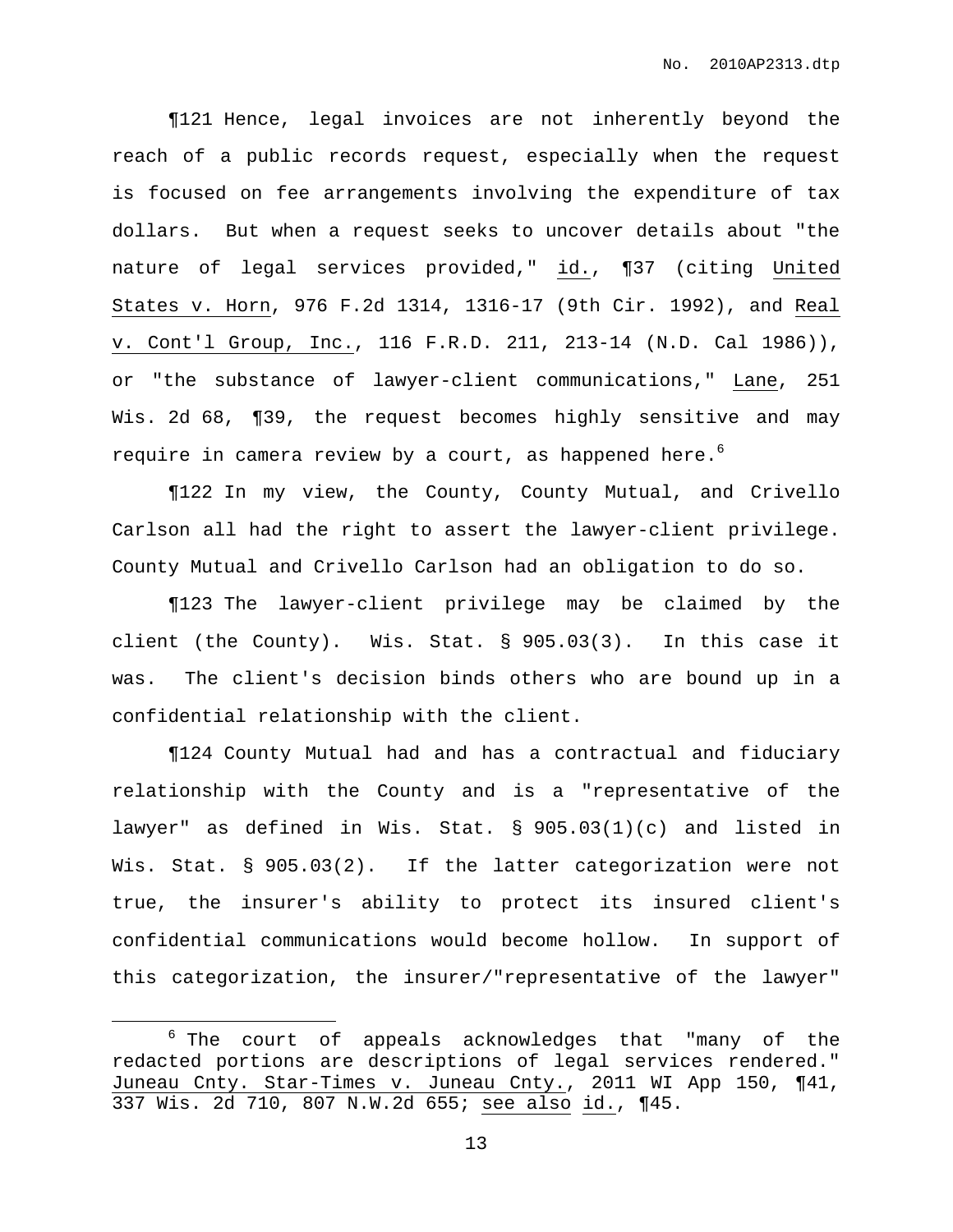monitors the lawyer's expenditures, pays the lawyer's bills, and plays a role in any settlement.

¶125 The stakes in this dispute are obvious. The Star-Times already has information on the names of the County's lawyers, the number of hours they worked, and the amount they were paid——not by the County with County tax dollars, but by the County's insurer. What the Star-Times wants are "detailed descriptions of the nature of the legal services rendered" and "the substance of [the] lawyer-client communications." See ¶96, supra.

¶126 Any court that determines that these matters of substance are not present in the subject invoices must be prepared to rule that the circuit court's findings were clearly erroneous.

¶127 Deciding this case without discussing the lawyerclient privilege in relation to the limiting language of the public records law (in Wis. Stat. §§ 19.31, 19.35(1), 19.36(1), and  $19.85(1)(q)$  casts a dark shadow over the lawyer-client privilege and other privileges in Chapter 905.

¶128 An appellate court should reduce uncertainty, not magnify it. The likely result of this case will be to force changes in billing practice. In the future, legal invoices related to an "authority" may be sanitized so that they provide insurers and public entity clients with no information except the hours worked and the amount owed as well as an invitation to discuss the details orally.

¶129 For the foregoing reasons, I respectfully dissent.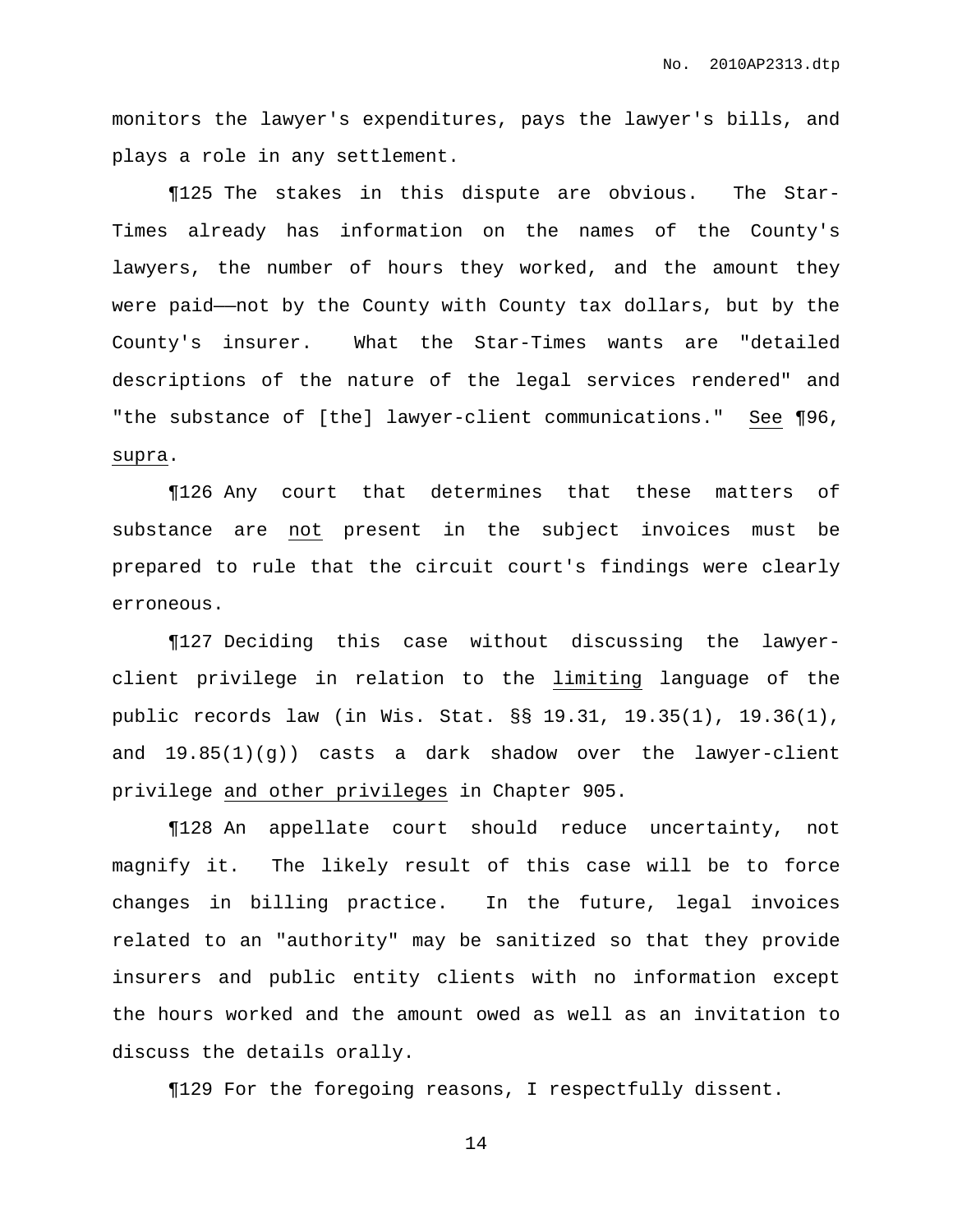¶130 I am authorized to state that Justices ANNETTE KINGSLAND ZIEGLER and MICHAEL J. GABLEMAN join this opinion with the caveats expressed in Justice Ziegler's dissenting opinion.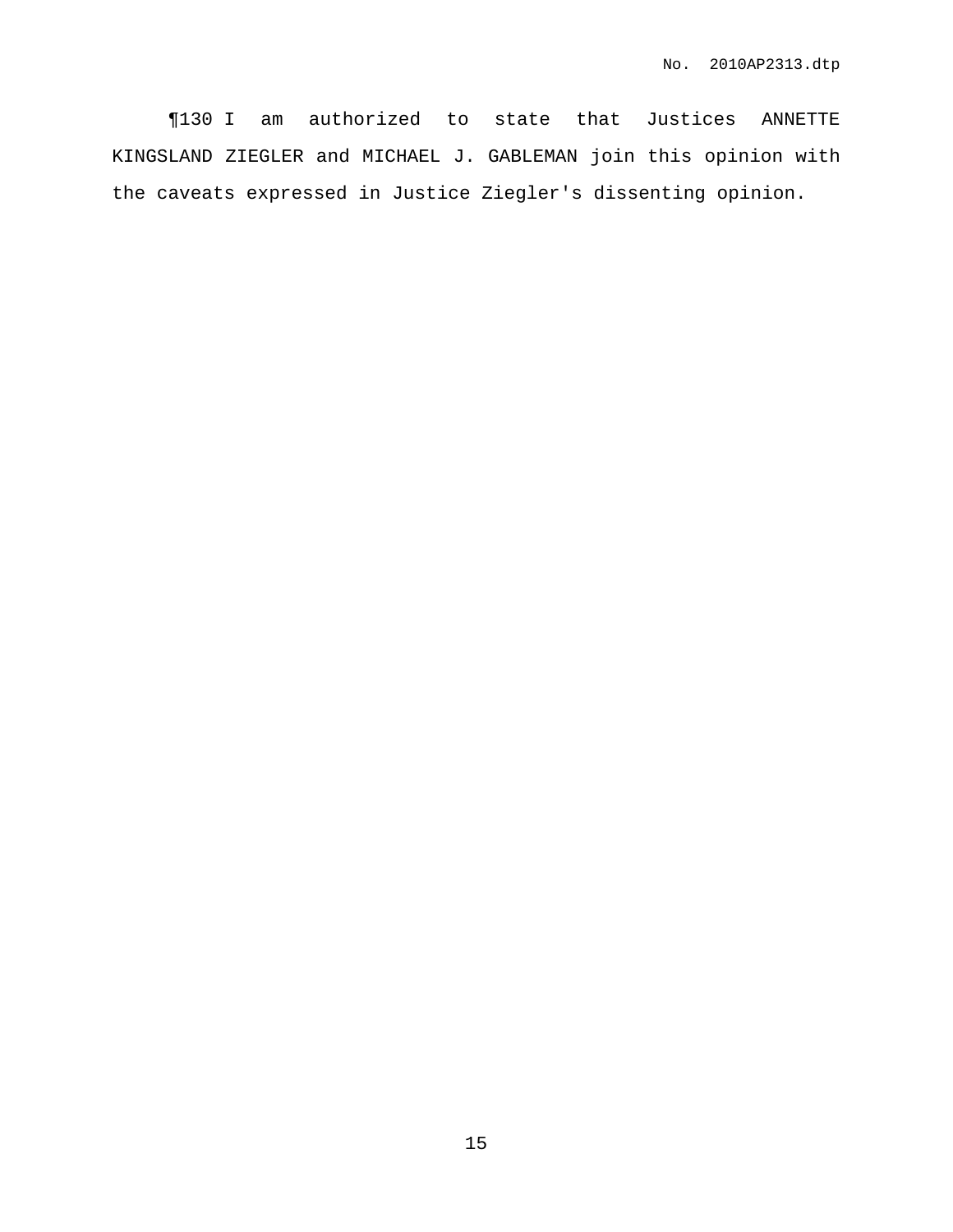¶131 ANNETTE KINGSLAND ZIEGLER, J. (dissenting). I join Justice Prosser's dissent and write separately to clarify my position regarding Section III of that dissent as it pertains to my interpretation of the majority opinion and to clarify the extent to which I join that portion of Justice Prosser's dissent. I depart from the portion of the dissent that infers the majority opinion has concluded that the records must be disclosed regardless of the attorney-client privilege. I dissent from any such inference in the majority opinion.

¶132 Juneau County has not relied on Wis. Stat. § 905.03, the statute regarding lawyer-client privilege, in its arguments before this court. The majority recognizes the potential limitation of the opinion's application because the County failed to discuss attorney-client privilege. While the majority opinion makes some broad statements regarding an attorney-client relationship being created between the law firm and the County, it does so noting that the County failed to argue that the attorney-client privilege protects it from disclosure. In short, the majority opinion does not decide whether the attorney-client privilege may bar production of these documents. Thus, the majority opinion could have limited usefulness as it does not address a scenario where attorney-client privilege is at issue.

¶133 The County could have argued that the attorney-client privilege bars access to these billing records, and the majority recognizes that this case is decided without consideration of that issue. In fact, the majority states: "Our ruling in the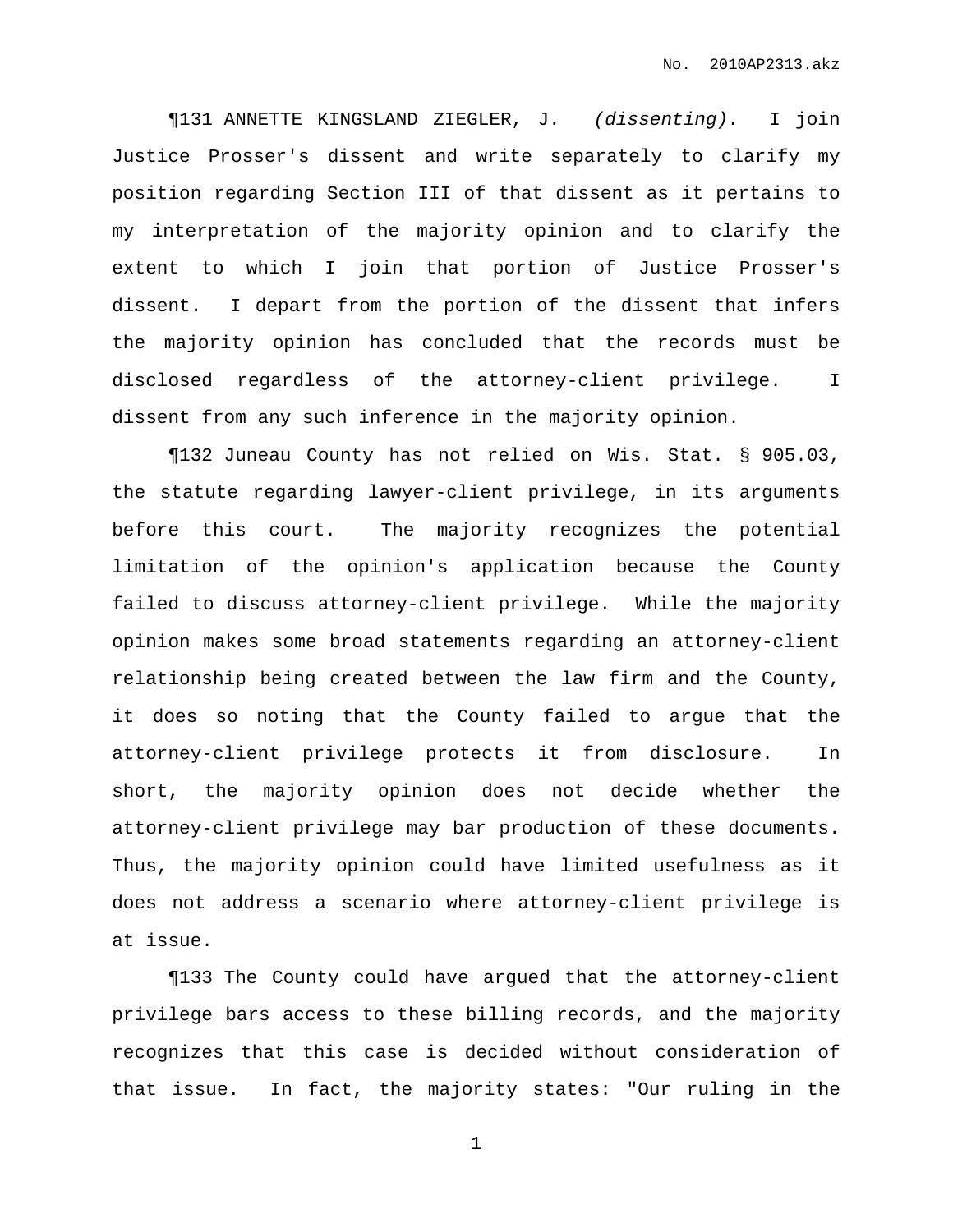present case does not alter the rules governing confidentiality, attorney-client privilege or lawyers' work product, or any other rules protecting against disclosure. No issue has been raised with regard to these rules. We therefore do not decide which court——the circuit court or the court of appeals——reached the correct result regarding redaction of the invoices." Majority op., ¶15. Hence, the majority opinion is limited insofar as it does not address (because it was not argued, briefed, or decided) disclosure of documents where the attorney-client privilege is an issue.

¶134 For the foregoing reason I write separately to clarify my position regarding Section III of Justice Prosser's dissent.

¶135 I am authorized to state that Justice MICHAEL J. GABLEMAN joins this dissent.